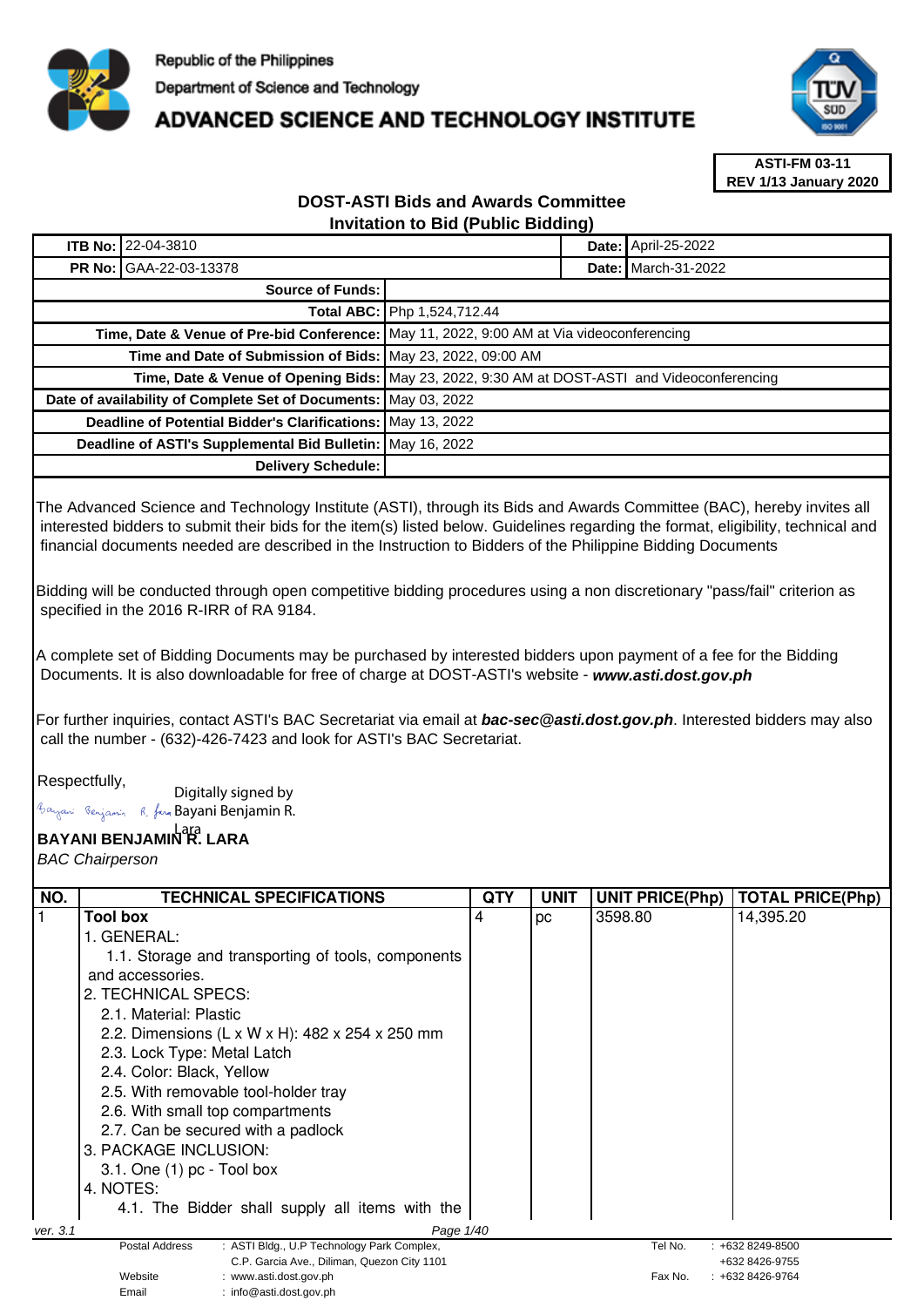|                | specifications equal to or better than as specified<br>above.<br>4.2. Price is inclusive of all government fees, taxes<br>and other fees.<br>4.3. Must be delivered sixty (60) calendar days upon<br>issuance of NTP.<br>4.4. Payment upon full delivery.                                                                                                                                                                                                                                                                                                                                                                                                                                                                                                                                                                                                                          |   |    |         |           |
|----------------|------------------------------------------------------------------------------------------------------------------------------------------------------------------------------------------------------------------------------------------------------------------------------------------------------------------------------------------------------------------------------------------------------------------------------------------------------------------------------------------------------------------------------------------------------------------------------------------------------------------------------------------------------------------------------------------------------------------------------------------------------------------------------------------------------------------------------------------------------------------------------------|---|----|---------|-----------|
| $\overline{2}$ | 65L Co-Polymer Container with Lid (600mm x 2<br>460mm x 350mm)<br>1. GENERAL:<br>1.1. 65L Co-Polymer Container for storage of 3D<br>Printer consumables.<br>2. TECHNICAL SPECS:<br>2.1. Material: Co-Polymer<br>2.2. Dimensions (H x W x D): 600mm x 460mm x<br>350mm<br>2.3. Volume Capacity: 65L<br>2.4. Color: Transparent<br>2.5. Lockable (with durable clip on lid)<br>2.6. Stackable<br>2.7. With half-opening lid for quick access<br>3. PACKAGE INCLUSION:<br>3.1. One (1) pc - 65L Co-Polymer Container with Lid<br>(600mm x 460mm x 350mm)<br>4. NOTES:<br>4.1. The Bidder shall supply all items with the<br>specifications equal to or better than as specified<br>above.<br>4.2. Price is inclusive of all government fees, taxes<br>and other fees.<br>4.3. Must be delivered sixty (60) calendar days upon<br>issuance of NTP.<br>4.4. Payment upon full delivery. |   | рc | 5490.00 | 10,980.00 |
| l3<br>ver. 3.1 | 4mm Anti-Static Wrist Strap<br>1. GENERAL:<br>1.1. ESD Grounding Wrist Strap with 4mm male<br>snap and 5' Coil Cord.<br>2. TECHNICAL SPECS:<br>2.1. Single-Wire Thermoplastic Wrist Strap<br>2.2. Band Material: Thermoplastic<br>2.3. Band Color: Blue<br>2.4. Includes 1.5m Cord<br>2.4.1. Cord Style: Coiled<br>2.4.2. Cord Color: Black<br>2.5. Stud Size: 4mm<br>2.6. Wrist Strap Size: Adjustable<br>2.7. Lead Resistance: 1MQ<br>2.8. Reusable<br>2.9. Complies with EN 61340-5-1<br>3. PACKAGE INCLUSION:<br>3.1. One (1) pc - 4mm Anti-Static Wrist Strap<br>4. NOTES:<br>4.1. The Bidder shall supply all items with the<br>specifications equal to or better than as specified<br>above.<br>4.2. Price is inclusive of all government fees, taxes<br>and other fees.<br>4.3. Must be delivered sixty (60) calendar days upon<br>issuance of NTP.<br>Page 2/40           | 6 | pc | 5070.00 | 30,420.00 |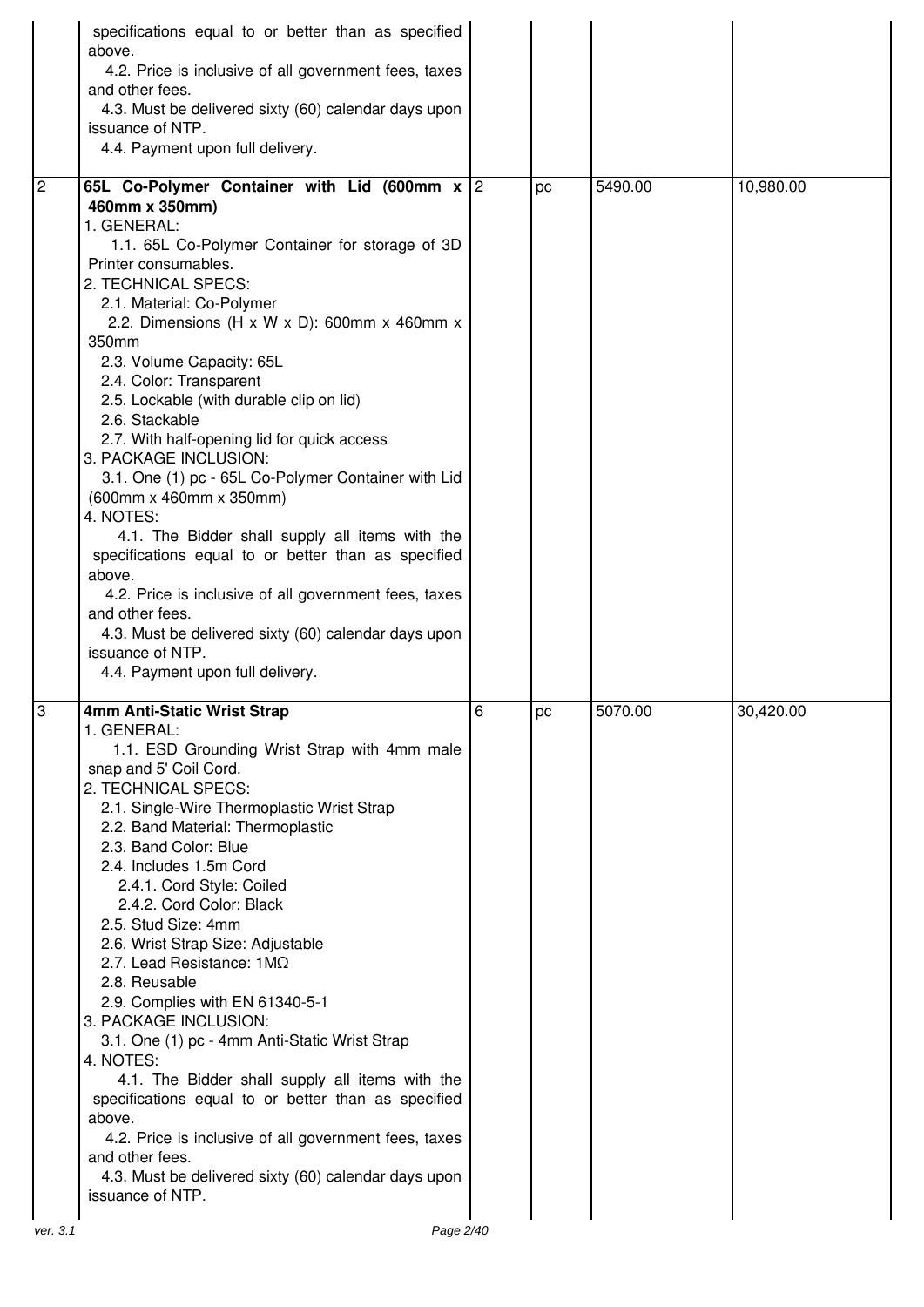|                | 4.4. Payment upon full delivery.                                                                                                                                                                                                                                                                                                                                                                                                                                                                                                                                                                                                                                                                                                 |   |      |         |          |
|----------------|----------------------------------------------------------------------------------------------------------------------------------------------------------------------------------------------------------------------------------------------------------------------------------------------------------------------------------------------------------------------------------------------------------------------------------------------------------------------------------------------------------------------------------------------------------------------------------------------------------------------------------------------------------------------------------------------------------------------------------|---|------|---------|----------|
| $\overline{4}$ | ABS+ 1.75mm 1kg<br>1. GENERAL:<br>1.1. Filament for 3D Printer.<br>2. TECHNICAL SPECS:<br>2.1. ABS, 1.75mm (Accuracy: 1.7-1.8mm)<br>2.2. Packaging: 1.0kg/spool<br>2.3. Color: Black<br>3. PACKAGE INCLUSION:<br>3.1. One (1) roll - ABS+ 1.75mm 1kg<br>4. NOTES:<br>4.1. The Bidder shall supply all items with the<br>specifications equal to or better than as specified<br>above.<br>4.2. Price is inclusive of all government fees, taxes<br>and other fees.<br>4.3. Must be delivered sixty (60) calendar days upon<br>issuance of NTP.<br>4.4. Payment upon full delivery.                                                                                                                                                | 5 | roll | 1610.85 | 8,054.25 |
| $\overline{5}$ | <b>PLA 1.75mm 1kg</b><br>1. GENERAL:<br>1.1. Filament for 3D Printer.<br>2. TECHNICAL SPECS:<br>2.1. PLA, 1.75mm (Accuracy: ±0.02mm)<br>2.2 Packaging: 1.0kg/spool<br>2.3. Color: White<br>2.4. Nozzle Temperature: 190-230°C<br>3. PACKAGE INCLUSION:<br>3.1. One (1) roll - PLA 1.75mm 1kg<br>4. NOTES:<br>4.1. The Bidder shall supply all items with the<br>specifications equal to or better than as specified<br>above.<br>4.2. Price is inclusive of all government fees, taxes<br>and other fees.<br>4.3. Must be delivered sixty (60) calendar days upon<br>issuance of NTP.<br>4.4. Payment upon full delivery.                                                                                                        | 5 | roll | 1610.85 | 8,054.25 |
| 6              | Drill Bit Set (0.3mm to 1.6mm)<br>1. GENERAL:<br>1.1. Set of multi-material twist drill bit set for<br>prototyping tools/equipment.<br>2. TECHNICAL SPECS:<br>2.1. Drill Bit Type: Twist Drill Bit<br>2.2. Minimum Size: 0.3mm<br>2.3. Maximum Size: 1.6mm<br>2.4. Drilling Application: Multi-Material<br>2.5. Material: HSS (high-speed steel)<br>2.6. Number of Pieces: 20<br>3. PACKAGE INCLUSION:<br>3.1. One (1) set - Drill Bit Set (0.3mm to 1.6mm)<br>4. NOTES:<br>4.1. The Bidder shall supply all items with the<br>specifications equal to or better than as specified<br>above.<br>4.2. Price is inclusive of all government fees, taxes<br>and other fees.<br>4.3. Must be delivered sixty (60) calendar days upon | 3 | set  | 1890.00 | 5,670.00 |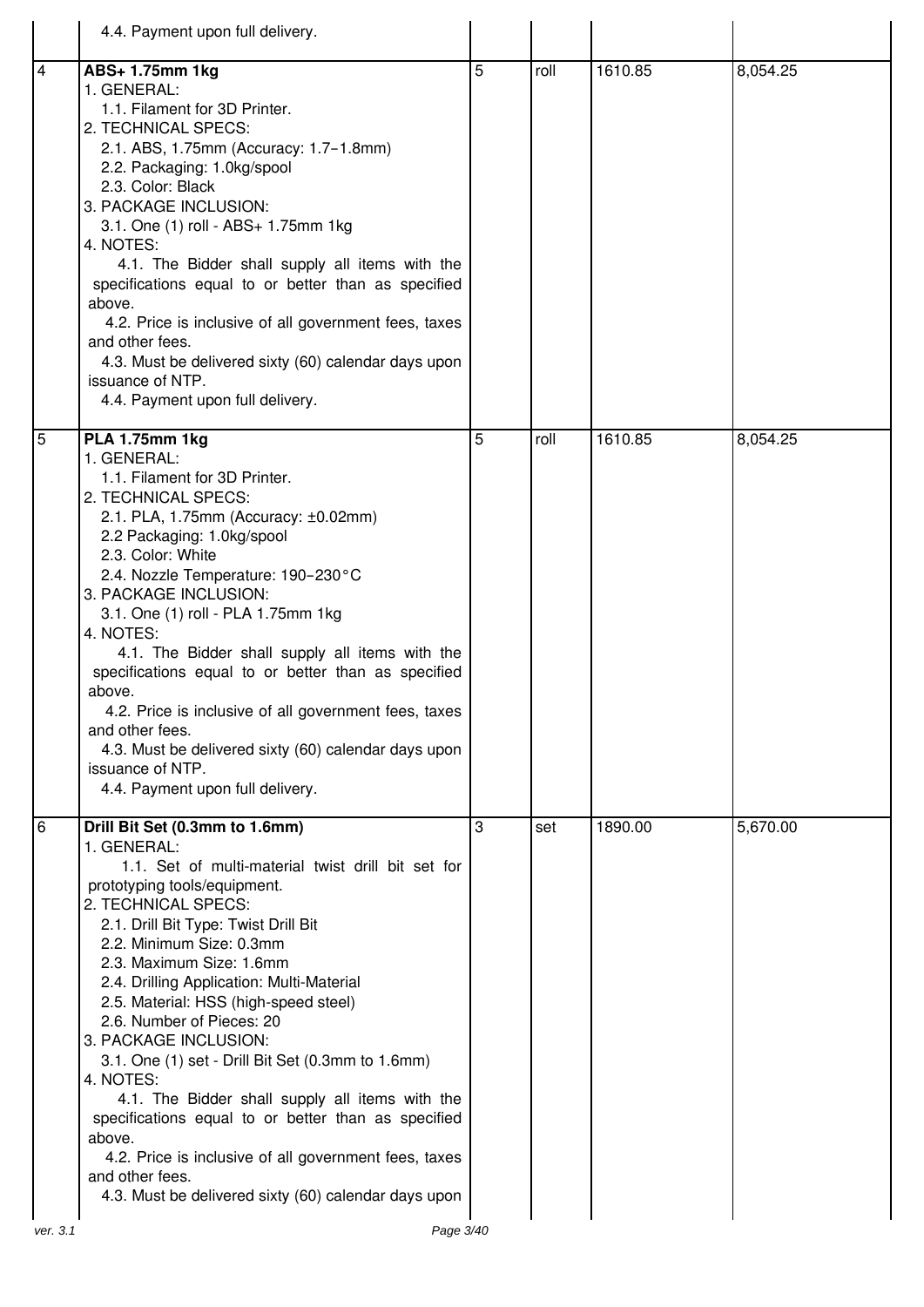|                | issuance of NTP.<br>4.4. Payment upon full delivery.                                                                                                                                                                                                                                                                                                                                                                                                                                                                                                                                                                                                                                                                                                                                                                                   |   |     |         |          |
|----------------|----------------------------------------------------------------------------------------------------------------------------------------------------------------------------------------------------------------------------------------------------------------------------------------------------------------------------------------------------------------------------------------------------------------------------------------------------------------------------------------------------------------------------------------------------------------------------------------------------------------------------------------------------------------------------------------------------------------------------------------------------------------------------------------------------------------------------------------|---|-----|---------|----------|
| $\overline{7}$ | <b>3pc Wire Brush Set</b><br>1. GENERAL:<br>1.1. Set of different 180mm brush (nylon, steel &<br>stainless) for daily work in laboratory.<br>2. TECHNICAL SPECS:<br>2.1. With plastic handle<br>2.2. Length: atleast 180mm<br>2.3. Packaging: blister card<br>3. PACKAGE INCLUSION:<br>3.1. One (1) pc - 180mm nylon brush<br>3.2. One (1) pc - 180mm steel brush<br>3.3. One (1) pc - 180mm stainless brush<br>4. NOTES:<br>4.1. The Bidder shall supply all items with the<br>specifications equal to or better than as specified<br>above.<br>4.2. Price is inclusive of all government fees, taxes<br>and other fees.<br>4.3. Must be delivered sixty (60) calendar days upon<br>issuance of NTP.<br>4.4. Payment upon full delivery.                                                                                              | 8 | set | 302.50  | 2,420.00 |
| 8              | <b>Safety Goggles</b><br>1. GENERAL:<br>1.1. Impact-resistant protective eyewear with direct<br>ventilation and UV protection.<br>2. TECHNICAL SPECS:<br>2.1. Frame Material: PVC<br>2.2. Lens Material: Polycarbonate (PC)<br>2.3. With 99% UV Protection<br>2.4. Lens Color: Clear<br>2.5. EN166 Eye Protection: B<br>2.6. EN166 Frame Marking: B<br>2.7. EN166 Lens Marking: B<br>2.8. Vented (Direct Ventilation): Yes<br>3. PACKAGE INCLUSION:<br>3.1. One (1) pc - Safety Googles with Clear Lenses<br>4. NOTES:<br>4.1. The Bidder shall supply all items with the<br>specifications equal to or better than as specified<br>above.<br>4.2. Price is inclusive of all government fees, taxes<br>and other fees.<br>4.3. Must be delivered sixty (60) calendar days upon<br>issuance of NTP.<br>4.4. Payment upon full delivery. | 8 | pc  | 467.50  | 3,740.00 |
| 9              | <b>Wire Stripper</b><br>1. GENERAL:<br>1.1. Tool for stripping wire sizes of 10 to 20 AWG.<br>2. TECHNICAL SPECS:<br>2.1. Cable Type: Solid<br>2.2. Stripping Range: 0.8 - 2.6mm<br>2.3. Minimum Size: 0.8mm<br>2.4. Maximum Size: 2.6mm<br>2.5. Overall Length: 155mm<br>2.6. With contoured comfort grips<br>2.7. With lock lid design for easy storage                                                                                                                                                                                                                                                                                                                                                                                                                                                                              | 4 | pc  | 2400.00 | 9,600.00 |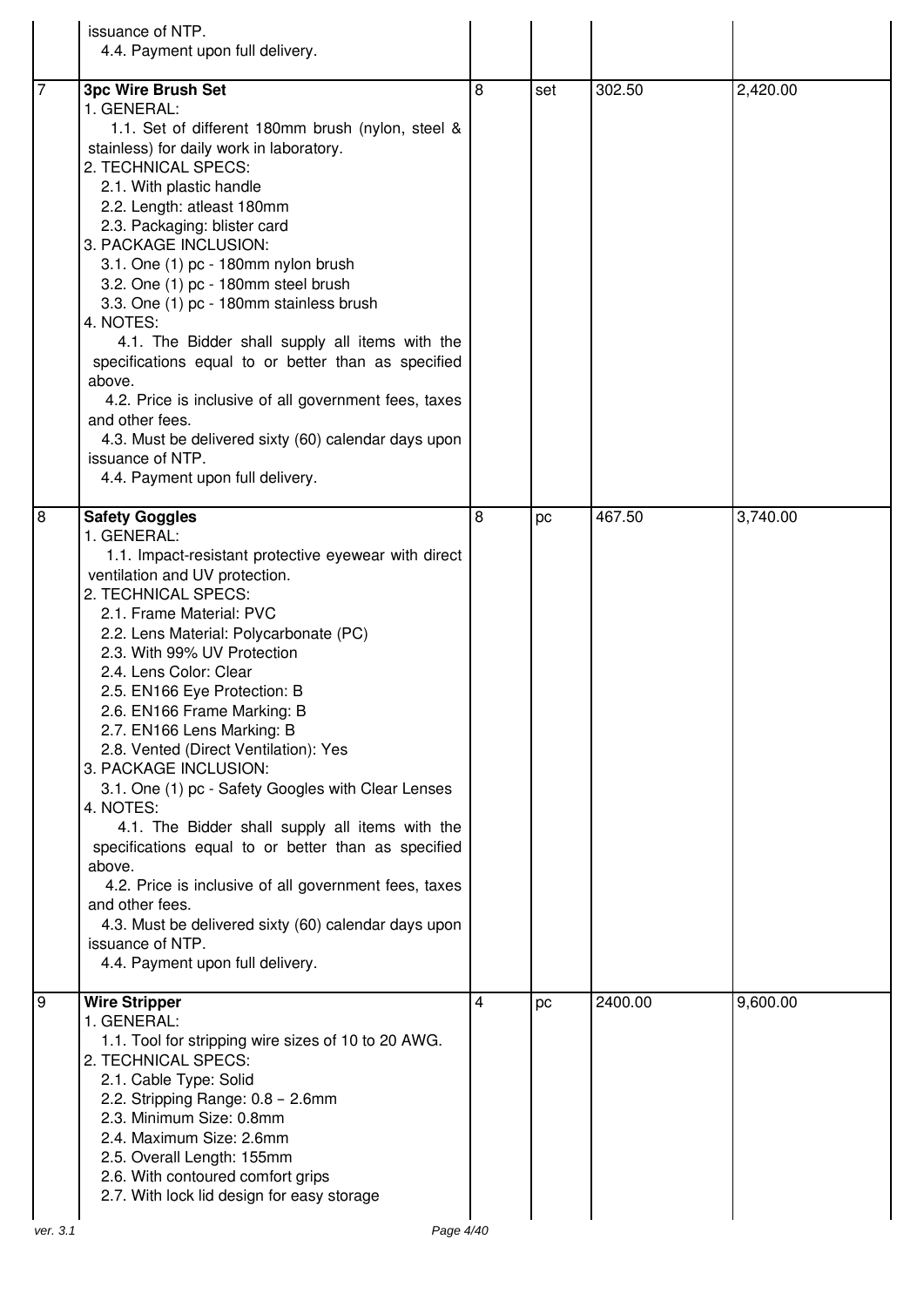|                 | 3. PACKAGE INCLUSION:<br>3.1. One (1) pc - Wire Stripper<br>4. NOTES:<br>4.1. The Bidder shall supply all items with the<br>specifications equal to or better than as specified<br>above.<br>4.2. Price is inclusive of all government fees, taxes<br>and other fees.<br>4.3. Must be delivered sixty (60) calendar days upon<br>issuance of NTP.<br>4.4. Payment upon full delivery.                                                                                                                                                                                                                                                                                                                                                                                                                                                                                                                                                                                                                                                                                |   |    |         |           |
|-----------------|----------------------------------------------------------------------------------------------------------------------------------------------------------------------------------------------------------------------------------------------------------------------------------------------------------------------------------------------------------------------------------------------------------------------------------------------------------------------------------------------------------------------------------------------------------------------------------------------------------------------------------------------------------------------------------------------------------------------------------------------------------------------------------------------------------------------------------------------------------------------------------------------------------------------------------------------------------------------------------------------------------------------------------------------------------------------|---|----|---------|-----------|
| 10              | Blue Table ESD-Safe Mat, 914.4mm x 609.6mm x $ 2 $                                                                                                                                                                                                                                                                                                                                                                                                                                                                                                                                                                                                                                                                                                                                                                                                                                                                                                                                                                                                                   |   | pc | 8800.00 | 17,600.00 |
|                 | 3.43mm<br>1. GENERAL:<br>1.1. 3-layer ESD grounding vinyl worksurface mat.<br>2. TECHNICAL SPECS:<br>2.1. Mat Type: Table, Workbench<br>2.2. Shape: Rectangle<br>2.3. Length: 3' (0.91m)<br>2.4. Width: 2' (0.61m)<br>2.5. Color: Blue<br>2.6. Material: Vinyl<br>2.7. Number of Layers: 3<br>2.7.1. Top Layer: Dissipative Vinyl<br>2.7.2. Center Layer: Conductive Metal Scrim<br>2.7.3. Bottom Layer: Dissipative Cushion<br>2.8. Features: Dissipative<br>2.9. Includes: Ground Cord<br>3. PACKAGE INCLUSION:<br>3.1. One (1) pc - Blue Table ESD-Safe Mat,<br>914.4mm x 609.6mm x 3.43mm<br>3.2. One (1) pc - 4.6 m Low-Profile Common Ground<br>Cord, 10mm stud snap, 1MQ Resistor<br>3.3. Two (2) Female 3/8"" Snaps (installed)<br>4. NOTES:<br>4.1. The Bidder shall supply all items with the<br>specifications equal to or better than as specified<br>above.<br>4.2. Price is inclusive of all government fees, taxes<br>and other fees.<br>4.3. Must be delivered sixty (60) calendar days upon<br>issuance of NTP.<br>4.4. Payment upon full delivery. |   |    |         |           |
| $\overline{11}$ | <b>PCB Clamp Holder</b><br>1. GENERAL:                                                                                                                                                                                                                                                                                                                                                                                                                                                                                                                                                                                                                                                                                                                                                                                                                                                                                                                                                                                                                               | 4 | pc | 1250.00 | 5,000.00  |
|                 | 1.1. Tool for holding PCBs while soldering operations<br>on thin components.<br>2. TECHNICAL SPECS:<br>2.1. Type: PCB Holder<br>2.2. Vice Type: PCB Vice<br>2.3. Jaw Opening: 10mm<br>3. PACKAGE INCLUSION:<br>3.1. One (1) set - PCB Clamp Holder<br>3.1.1. One (1) pc - PCB Clamp Holder Base<br>3.1.2. Two (2) pcs - Crocodile/Alligator Clips<br>3.1.3. One (1) pc - Magnifier Head with x 2<br>enlargements<br>4. NOTES:<br>4.1. The Bidder shall supply all items with the                                                                                                                                                                                                                                                                                                                                                                                                                                                                                                                                                                                     |   |    |         |           |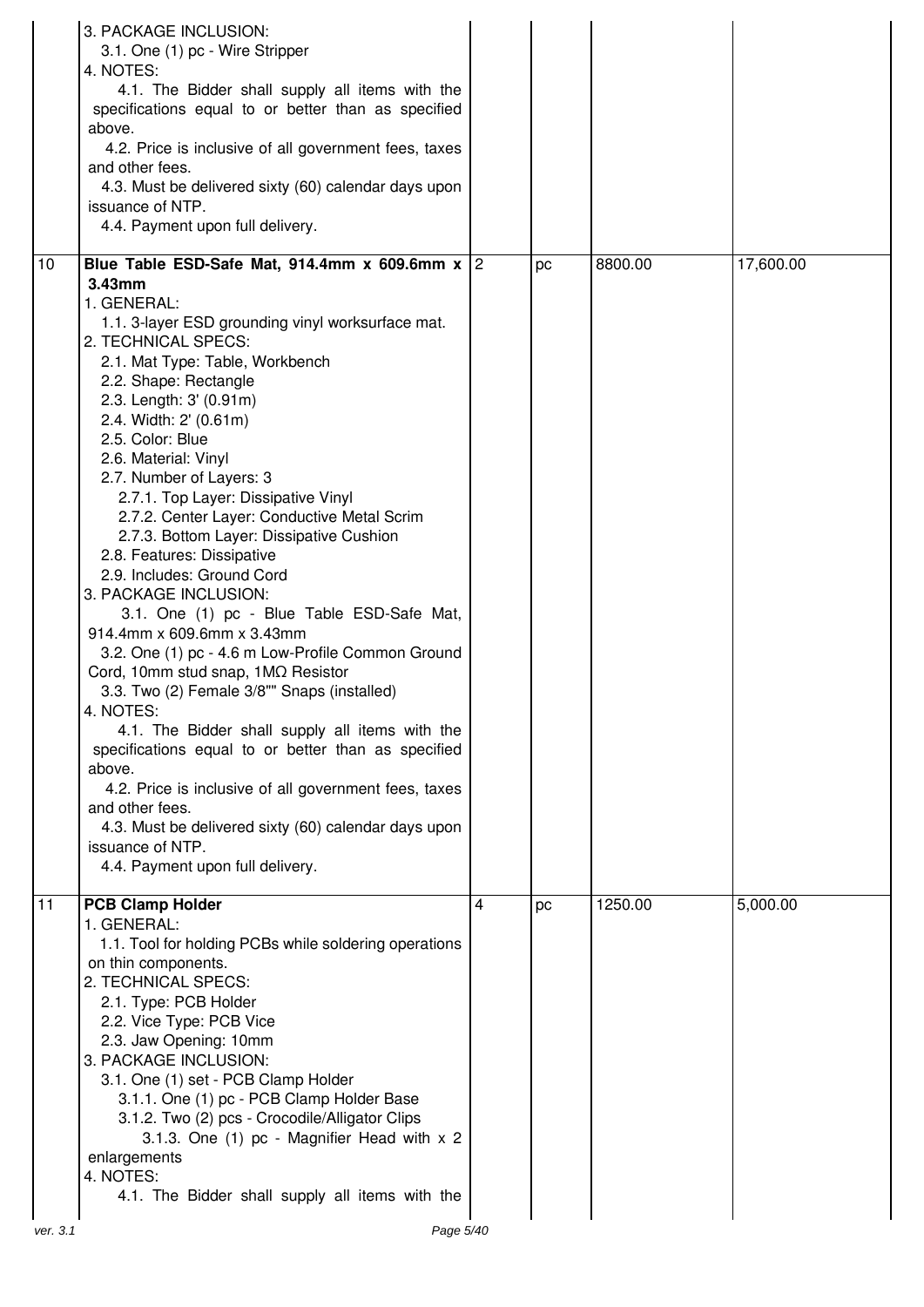|          | specifications equal to or better than as specified<br>above.<br>4.2. Price is inclusive of all government fees, taxes<br>and other fees.<br>4.3. Must be delivered sixty (60) calendar days upon<br>issuance of NTP.<br>4.4. Payment upon full delivery.                                                                                                                                                                                                                                                                                                                                                                                                                                                                                                                                   |                |     |         |           |
|----------|---------------------------------------------------------------------------------------------------------------------------------------------------------------------------------------------------------------------------------------------------------------------------------------------------------------------------------------------------------------------------------------------------------------------------------------------------------------------------------------------------------------------------------------------------------------------------------------------------------------------------------------------------------------------------------------------------------------------------------------------------------------------------------------------|----------------|-----|---------|-----------|
| 12       | <b>Pinsets</b><br>1. GENERAL:<br>1.1. Set of anti-acid and anti-magnetic tweezers for<br>laboratory.<br>2. TECHNICAL SPECS:<br>2.1. Material: Stainless Steel<br>2.2. Number of Pieces: 7<br>3. PACKAGE INCLUSION:<br>3.1. One (1) set - Pinsets<br>3.1.1. 1x - 5.SA.BS<br>3.1.2. 1x - 31.SA.5<br>3.1.3. 1x - SS.SA.BS<br>3.1.4. 1x - 574.SA.1<br>3.1.5. 1x - 29.SA.5<br>3.1.6. 1x - 3.SA.BS<br>3.1.7. 1x - 122.SA.1<br>4. NOTES:<br>4.1. The Bidder shall supply all items with the<br>specifications equal to or better than as specified<br>above.<br>4.2. Price is inclusive of all government fees, taxes<br>and other fees.<br>4.3. Must be delivered sixty (60) calendar days upon<br>issuance of NTP.<br>4.4. Payment upon full delivery.                                           | 6              | set | 3530.00 | 21,180.00 |
| 13       | <b>30 Slots Plastic Drawer</b><br>1. GENERAL:<br>1.1. Container for safely storing small components.<br>2. TECHNICAL SPECS:<br>2.1. Drawers: 30<br>2.2. Case Material: Plastic<br>2.3. Height: 420mm<br>2.4. Width: 270mm<br>2.5. Depth: 130mm<br>2.6. Transparent Drawers: No<br>2.7. Drawer Material: Plastic<br>2.8. Tilt Drawers: No<br>2.9. Color: Black<br>2.10. Wall Mounted: Yes<br>3. PACKAGE INCLUSION:<br>3.1. One (1) pc - 30 Slots Plastic Drawer<br>4. NOTES:<br>4.1. The Bidder shall supply all items with the<br>specifications equal to or better than as specified<br>above.<br>4.2. Price is inclusive of all government fees, taxes<br>and other fees.<br>4.3. Must be delivered sixty (60) calendar days upon<br>issuance of NTP.<br>4.4. Payment upon full delivery. | 2              | pc  | 3500.00 | 7,000.00  |
| 14       | 10-piece Breadboard Jumper Wire Kit (F-F)                                                                                                                                                                                                                                                                                                                                                                                                                                                                                                                                                                                                                                                                                                                                                   | $\overline{c}$ | set | 440.00  | 880.00    |
| ver. 3.1 | Page 6/40                                                                                                                                                                                                                                                                                                                                                                                                                                                                                                                                                                                                                                                                                                                                                                                   |                |     |         |           |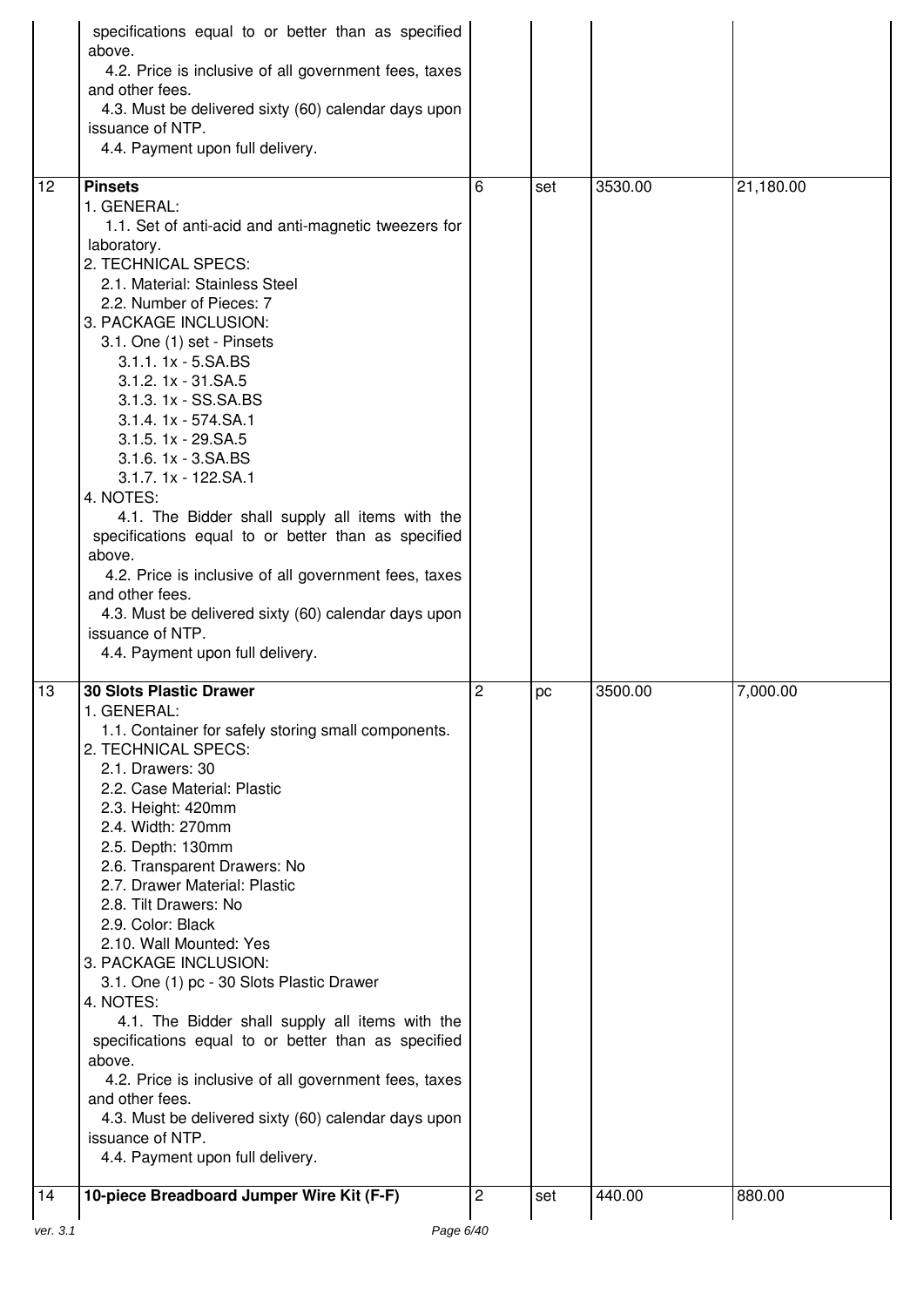| 1. GENERAL:<br>$Kit(F-F)$<br>4. NOTES:<br>above.<br>and other fees.<br>issuance of NTP.        | 1.1. Used as alternative low cost of initial prototyping<br>before finally using PCB technology.<br>2. TECHNICAL SPECS:<br>2.1. Connector Type: Female to Female<br>2.2. Length: 15cm<br>2.3. Colors included: Black, Blue, Green, Grey,<br>Orange, Pink, Purple, Red, Yellow, White<br>3. PACKAGE INCLUSION:<br>3.1. One (1) set - 10-piece Breadboard Jumper Wire<br>4.1 The Bidder shall supply all items with the<br>specifications equal to or better than as specified<br>4.2 Price is inclusive of all government fees, taxes<br>4.3 Must be delivered sixty (60) calendar days upon<br>4.4 Payment upon full delivery.                                              |                |     |        |        |
|------------------------------------------------------------------------------------------------|-----------------------------------------------------------------------------------------------------------------------------------------------------------------------------------------------------------------------------------------------------------------------------------------------------------------------------------------------------------------------------------------------------------------------------------------------------------------------------------------------------------------------------------------------------------------------------------------------------------------------------------------------------------------------------|----------------|-----|--------|--------|
| 15<br>1. GENERAL:<br>$Kit (M-M)$<br>4. NOTES:<br>above.<br>and other fees.<br>issuance of NTP. | 10-piece Breadboard Jumper Wire Kit (M-M)<br>1.1. Used as alternative low cost of initial prototyping<br>before finally using PCB technology.<br>2. TECHNICAL SPECS:<br>2.1. Connector Type: Male to Male<br>2.2. Length: 15cm<br>2.3. Colors included: Black, Blue, Green, Grey,<br>Orange, Pink, Purple, Red, Yellow, White<br>3. PACKAGE INCLUSION:<br>3.1. One (1) set - 10-piece Breadboard Jumper Wire<br>4.1. The Bidder shall supply all items with the<br>specifications equal to or better than as specified<br>4.2. Price is inclusive of all government fees, taxes<br>4.3. Must be delivered sixty (60) calendar days upon<br>4.4. Payment upon full delivery. | $\overline{2}$ | set | 440.00 | 880.00 |
| 16<br>1. GENERAL:<br>$Kit(M-F)$<br>4. NOTES:<br>above.<br>and other fees.                      | 10-piece Breadboard Jumper Wire Kit (M-F)<br>1.1. Used as alternative low cost of initial prototyping<br>before finally using PCB technology.<br>2. TECHNICAL SPECS:<br>2.1. Connector Type: Male to Female<br>2.2. Length: 15cm<br>2.3. Colors included: Black, Blue, Green, Grey,<br>Orange, Pink, Purple, Red, Yellow, White<br>3. PACKAGE INCLUSION:<br>3.1. One (1) set - 10-piece Breadboard Jumper Wire<br>4.1. The Bidder shall supply all items with the<br>specifications equal to or better than as specified<br>4.2. Price is inclusive of all government fees, taxes                                                                                           | 2              | set | 440.00 | 880.00 |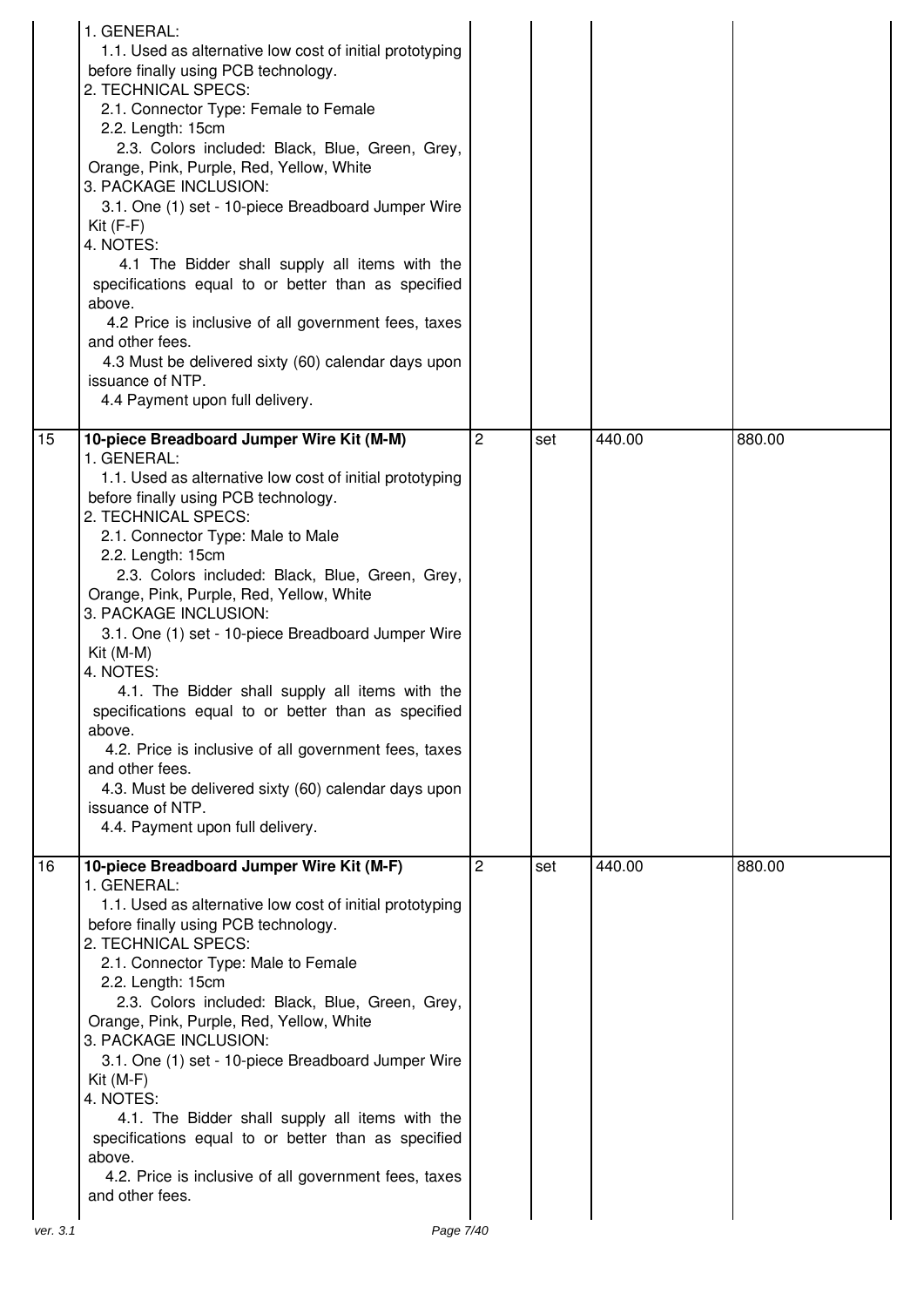|          | 4.3. Must be delivered sixty (60) calendar days upon<br>issuance of NTP.<br>4.4. Payment upon full delivery.                                                                                                                                                                                                                                                                                                                                                                                                                                                                                                                                                                                                                                                                                                                                                                                                                                                                                                                                                                           |              |      |         |          |
|----------|----------------------------------------------------------------------------------------------------------------------------------------------------------------------------------------------------------------------------------------------------------------------------------------------------------------------------------------------------------------------------------------------------------------------------------------------------------------------------------------------------------------------------------------------------------------------------------------------------------------------------------------------------------------------------------------------------------------------------------------------------------------------------------------------------------------------------------------------------------------------------------------------------------------------------------------------------------------------------------------------------------------------------------------------------------------------------------------|--------------|------|---------|----------|
|          |                                                                                                                                                                                                                                                                                                                                                                                                                                                                                                                                                                                                                                                                                                                                                                                                                                                                                                                                                                                                                                                                                        |              |      |         |          |
| 17       | Black, 0.05 mm <sup>2</sup> Equipment Wire, 100m<br>1. GENERAL:<br>1.1. A reel of wire used for electrical connection<br>between electronic components and modules.<br>2. TECHNICAL SPECS:<br>2.1. Cross Sectional Area: 0.05 mm <sup>2</sup><br>2.2. Sheath Color: Black<br>2.3. American Wire Gauge: 30 AWG<br>2.4. Core Strands: 1/0.25 mm<br>2.5. Insulation Material: ETFE<br>2.6. Outer Diameter: 0.56mm<br>2.7. Length: 100m<br>2.8. Voltage Rating: 375 V<br>2.9. Conductor Material: Tinned Copper<br>2.10. Maximum Operating Temperature: +150°C<br>2.11. Minimum Operating Temperature: -90°C<br>2.12. Insulation Wall Thickness: 0.5mm<br>2.13. Standards Met: RoHS Compliant<br>3. PACKAGE INCLUSION:<br>3.1. One (1) reel - Black, 0.05 mm <sup>2</sup> Equipment Wire,<br>100m<br>4. NOTES:<br>4.1. The Bidder shall supply all items with the<br>specifications equal to or better than as specified<br>above.<br>4.2. Price is inclusive of all government fees, taxes<br>and other fees.<br>4.3. Must be delivered sixty (60) calendar days upon<br>issuance of NTP. | 1            | roll | 6320.00 | 6,320.00 |
| 18       | 4.4. Payment upon full delivery.<br>Red, 0.05 mm <sup>2</sup> Equipment Wire, 100m                                                                                                                                                                                                                                                                                                                                                                                                                                                                                                                                                                                                                                                                                                                                                                                                                                                                                                                                                                                                     | $\mathbf{1}$ | roll | 6320.00 | 6,320.00 |
|          | 1. GENERAL:<br>1.1. A reel of wire used for electrical connection<br>between electronic components and modules.<br>2. TECHNICAL SPECS:<br>2.1. Cross Sectional Area: 0.05 mm <sup>2</sup><br>2.2. Sheath Color: Red<br>2.3. American Wire Gauge: 30 AWG<br>2.4. Core Strands: 1/0.25 mm<br>2.5. Insulation Material: ETFE<br>2.6. Outer Diameter: 0.56mm<br>2.7. Length: 100m<br>2.8. Voltage Rating: 375 V<br>2.9. Conductor Material: Tinned Copper<br>2.10. Maximum Operating Temperature: +150°C<br>2.11. Minimum Operating Temperature: -90°C<br>2.12. Insulation Wall Thickness: 0.5mm<br>2.13. Standards Met: RoHS Compliant<br>3. PACKAGE INCLUSION:<br>3.1. One (1) reel - Red, 0.05 mm <sup>2</sup> Equipment Wire,<br>100m<br>4. NOTES:<br>4.1. The Bidder shall supply all items with the                                                                                                                                                                                                                                                                                  |              |      |         |          |
|          | specifications equal to or better than as specified<br>above.<br>4.2. Price is inclusive of all government fees, taxes                                                                                                                                                                                                                                                                                                                                                                                                                                                                                                                                                                                                                                                                                                                                                                                                                                                                                                                                                                 |              |      |         |          |
| ver. 3.1 | Page 8/40                                                                                                                                                                                                                                                                                                                                                                                                                                                                                                                                                                                                                                                                                                                                                                                                                                                                                                                                                                                                                                                                              |              |      |         |          |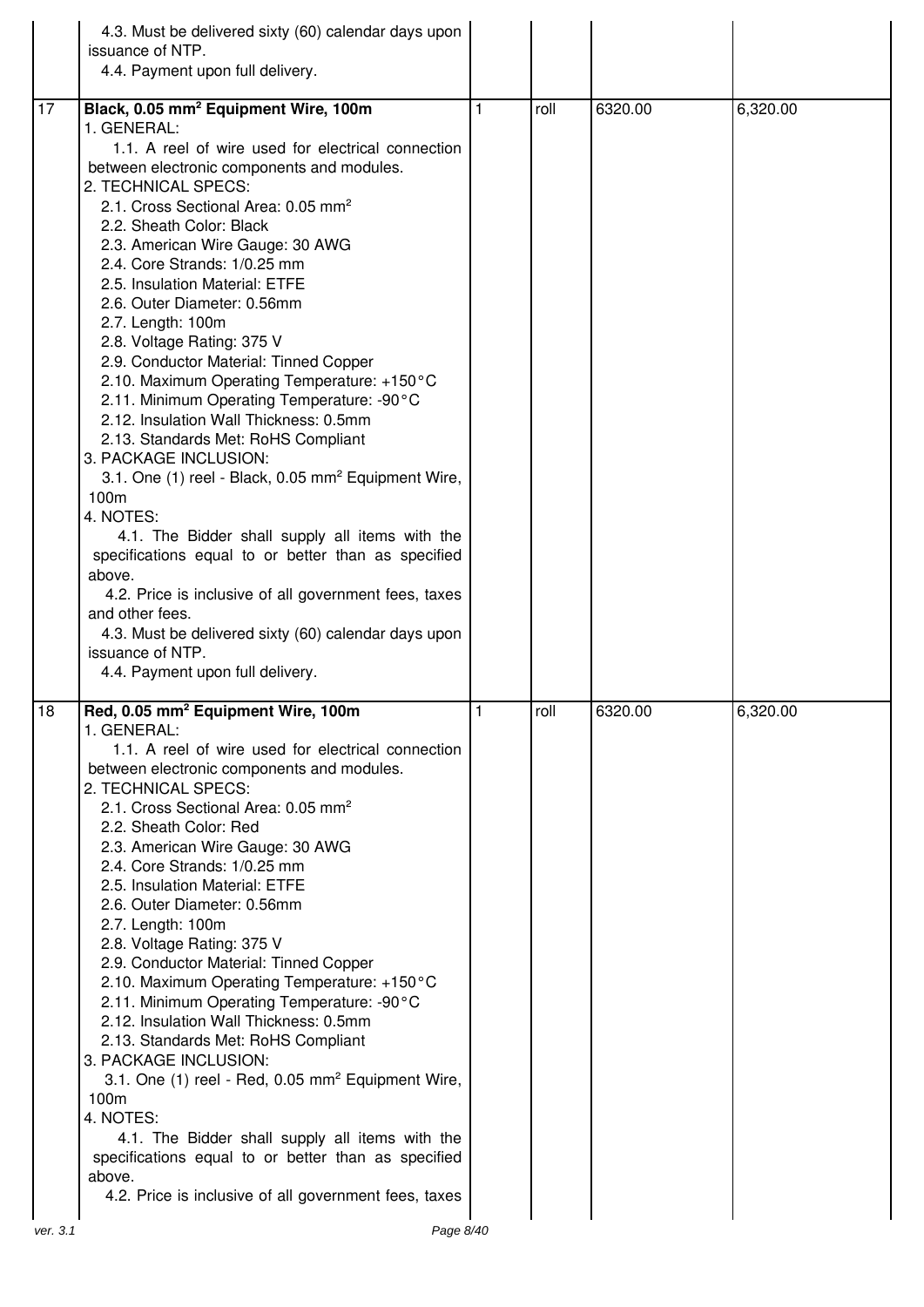|                | and other fees.<br>4.3. Must be delivered sixty (60) calendar days upon<br>issuance of NTP.<br>4.4. Payment upon full delivery.                                                                                                                                                                                                                                                                                                                                                                                                                                                                                                                                                                                                                                                                                                                                                                                                                                                                                                                                                                                            |   |      |         |          |
|----------------|----------------------------------------------------------------------------------------------------------------------------------------------------------------------------------------------------------------------------------------------------------------------------------------------------------------------------------------------------------------------------------------------------------------------------------------------------------------------------------------------------------------------------------------------------------------------------------------------------------------------------------------------------------------------------------------------------------------------------------------------------------------------------------------------------------------------------------------------------------------------------------------------------------------------------------------------------------------------------------------------------------------------------------------------------------------------------------------------------------------------------|---|------|---------|----------|
| 19             | Green, 0.05 mm <sup>2</sup> Equipment Wire, 100m<br>1. GENERAL:<br>1.1. A reel of wire used for electrical connection<br>between electronic components and modules.<br>2. TECHNICAL SPECS:<br>2.1. Cross Sectional Area: 0.05 mm <sup>2</sup><br>2.2. Sheath Color: Green<br>2.3. American Wire Gauge: 30 AWG<br>2.4. Core Strands: 1/0.25 mm<br>2.5. Insulation Material: ETFE<br>2.6. Outer Diameter: 0.56mm<br>2.7. Length: 100m<br>2.8. Voltage Rating: 375 V<br>2.9. Conductor Material: Tinned Copper<br>2.10. Maximum Operating Temperature: +150°C<br>2.11. Minimum Operating Temperature: -90°C<br>2.12. Insulation Wall Thickness: 0.5mm<br>2.13. Standards Met: RoHS Compliant<br>3. PACKAGE INCLUSION:<br>3.1. One (1) reel - Green, 0.05 mm <sup>2</sup> Equipment Wire,<br>100m<br>4. NOTES:<br>4.1. The Bidder shall supply all items with the<br>specifications equal to or better than as specified<br>above.<br>4.2. Price is inclusive of all government fees, taxes<br>and other fees.<br>4.3. Must be delivered sixty (60) calendar days upon<br>issuance of NTP.<br>4.4. Payment upon full delivery. | 1 | roll | 6320.00 | 6,320.00 |
| 20<br>ver. 3.1 | Blue, 0.05 mm <sup>2</sup> Equipment Wire, 100m<br>1. GENERAL:<br>1.1. A reel of wire used for electrical connection<br>between electronic components and modules.<br>2. TECHNICAL SPECS:<br>2.1. Cross Sectional Area: 0.05 mm <sup>2</sup><br>2.2. Sheath Color: Blue<br>2.3. American Wire Gauge: 30 AWG<br>2.4. Core Strands: 1/0.25 mm<br>2.5. Insulation Material: ETFE<br>2.6. Outer Diameter: 0.56mm<br>2.7. Length: 100m<br>2.8. Voltage Rating: 375 V<br>2.9. Conductor Material: Tinned Copper<br>2.10. Maximum Operating Temperature: +150°C<br>2.11. Minimum Operating Temperature: -90°C<br>2.12. Insulation Wall Thickness: 0.5mm<br>2.13. Standards Met: RoHS Compliant<br>3. PACKAGE INCLUSION:<br>3.1. One (1) reel - Blue, 0.05 mm <sup>2</sup> Equipment Wire,<br>100m<br>4. NOTES:<br>4.1. The Bidder shall supply all items with the<br>specifications equal to or better than as specified<br>above.<br>Page 9/40                                                                                                                                                                                   |   | roll | 6690.00 | 6,690.00 |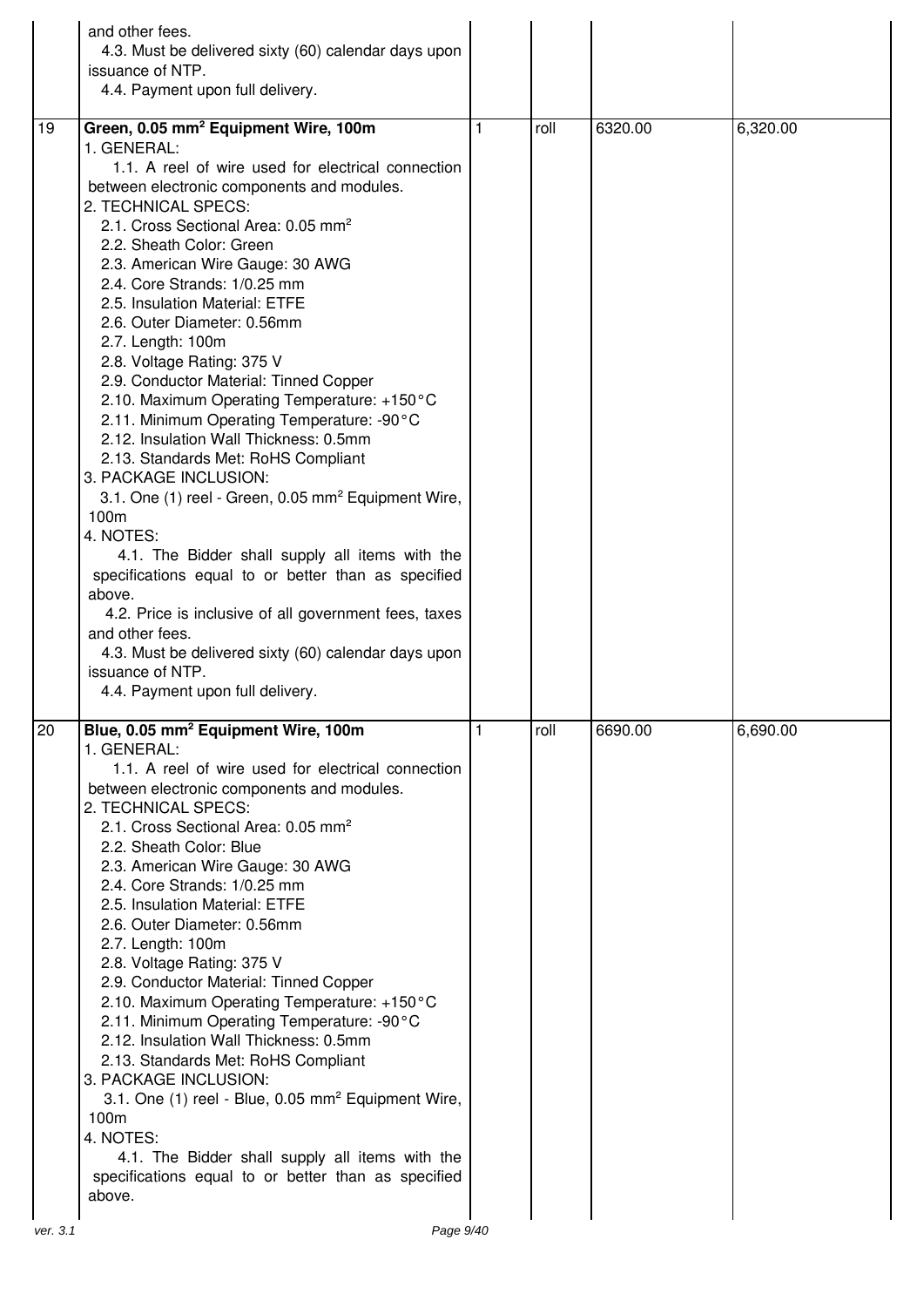|          | 4.2. Price is inclusive of all government fees, taxes<br>and other fees.<br>4.3. Must be delivered sixty (60) calendar days upon<br>issuance of NTP.<br>4.4. Payment upon full delivery.                                                                                                                                                                                                                                                                                                                                                                                                                                                                                                                                                                                                                                                                                                                                                                                                                                                                                                                                                                                                                                                                                                              |   |     |         |           |
|----------|-------------------------------------------------------------------------------------------------------------------------------------------------------------------------------------------------------------------------------------------------------------------------------------------------------------------------------------------------------------------------------------------------------------------------------------------------------------------------------------------------------------------------------------------------------------------------------------------------------------------------------------------------------------------------------------------------------------------------------------------------------------------------------------------------------------------------------------------------------------------------------------------------------------------------------------------------------------------------------------------------------------------------------------------------------------------------------------------------------------------------------------------------------------------------------------------------------------------------------------------------------------------------------------------------------|---|-----|---------|-----------|
| 21       | <b>Lead-Free Soldering Iron Tips</b><br>1. GENERAL:<br>1.1. Electronic accessories solder tip for existing<br>Soldering Iron.<br>2. TECHNICAL SPECS:<br>2.1. Must be compatible with the following Hakko<br><b>Soldering Stations and Systems:</b><br>2.1.1. Hakko FX-888 Soldering Station<br>2.1.2. Hakko 913 ESD Safe Fume Extraction Iron<br>(Requires a Fume Extraction System)<br>2.1.3. Hakko 907 Soldering Iron<br>2.1.4. Hakko 907-ESD Soldering Iron<br>2.1.5. Hakko 900M Soldering Iron<br>2.1.6. Hakko 900M-ESD Soldering Iron<br>2.1.7. Hakko 928 Soldering Station<br>2.1.8. Hakko 936 Soldering Station<br>2.1.9. Hakko 936-ESD Soldering Station<br>2.1.10. Hakko 937 Soldering Station<br>2.1.11. Hakko 703 Soldering Station<br>3. PACKAGE INCLUSION:<br>3.1. One (1) pc - Knife-shaped Tip<br>3.2. One (1) pc - 0.2mm Radius Sharp<br>Conical-shaped Tip<br>3.3. One (1) pc - 0.2mm Radius Sharp Short<br>Conical-shaped Tip<br>3.4. One (1) pc - 0.5mm Radius Conical-shaped Tip<br>3.5. One (1) pc - 0.2mm Radius Long<br>Conical-shaped Tip<br>3.6. One (1) pc - 0.2mm Radius Conical-shaped Tip<br>3.7. One (1) pc - 1mm Bevel-shaped Tip<br>3.8. One (1) pc - 2.1mm Bevel-shaped Tip<br>3.9. One (1) pc - 3.2mm Bevel-shaped Tip<br>3.10. One (1) pc - 4.2mm Bevel-shaped Tip | 2 | set | 8170.00 | 16,340.00 |
|          | 3.11. One (1) pc - 0.8mm Chisel-shaped Tip<br>3.12. One (1) pc - 1.2mm Chisel-shaped Tip<br>3.13. One (1) pc - 1.6mm Chisel-shaped Tip<br>3.14. One (1) pc - 2.4mm Chisel-shaped Tip<br>3.15. One (1) pc - 3.2mm Chisel-shaped Tip<br>4. NOTES:<br>4.1. The Bidder shall supply all items with the<br>specifications equal to or better than as specified<br>above.<br>4.2. Price is inclusive of all government fees, taxes<br>and other fees.<br>4.3. Must be delivered sixty (60) calendar days upon<br>issuance of NTP.<br>4.4. Payment upon full delivery.                                                                                                                                                                                                                                                                                                                                                                                                                                                                                                                                                                                                                                                                                                                                       |   |     |         |           |
| 22       | 10g Syringe Lead Free Solder Flux<br>1. GENERAL:<br>1.1. For rework, solder, de-solder and reflow<br>applications in PCB.<br>2. TECHNICAL SPECS:<br>2.1. Lead Free<br>2.2. Package Type: 10cc Syringe                                                                                                                                                                                                                                                                                                                                                                                                                                                                                                                                                                                                                                                                                                                                                                                                                                                                                                                                                                                                                                                                                                 | 3 | pc  | 2280.00 | 6,840.00  |
| ver. 3.1 | Page 10/40                                                                                                                                                                                                                                                                                                                                                                                                                                                                                                                                                                                                                                                                                                                                                                                                                                                                                                                                                                                                                                                                                                                                                                                                                                                                                            |   |     |         |           |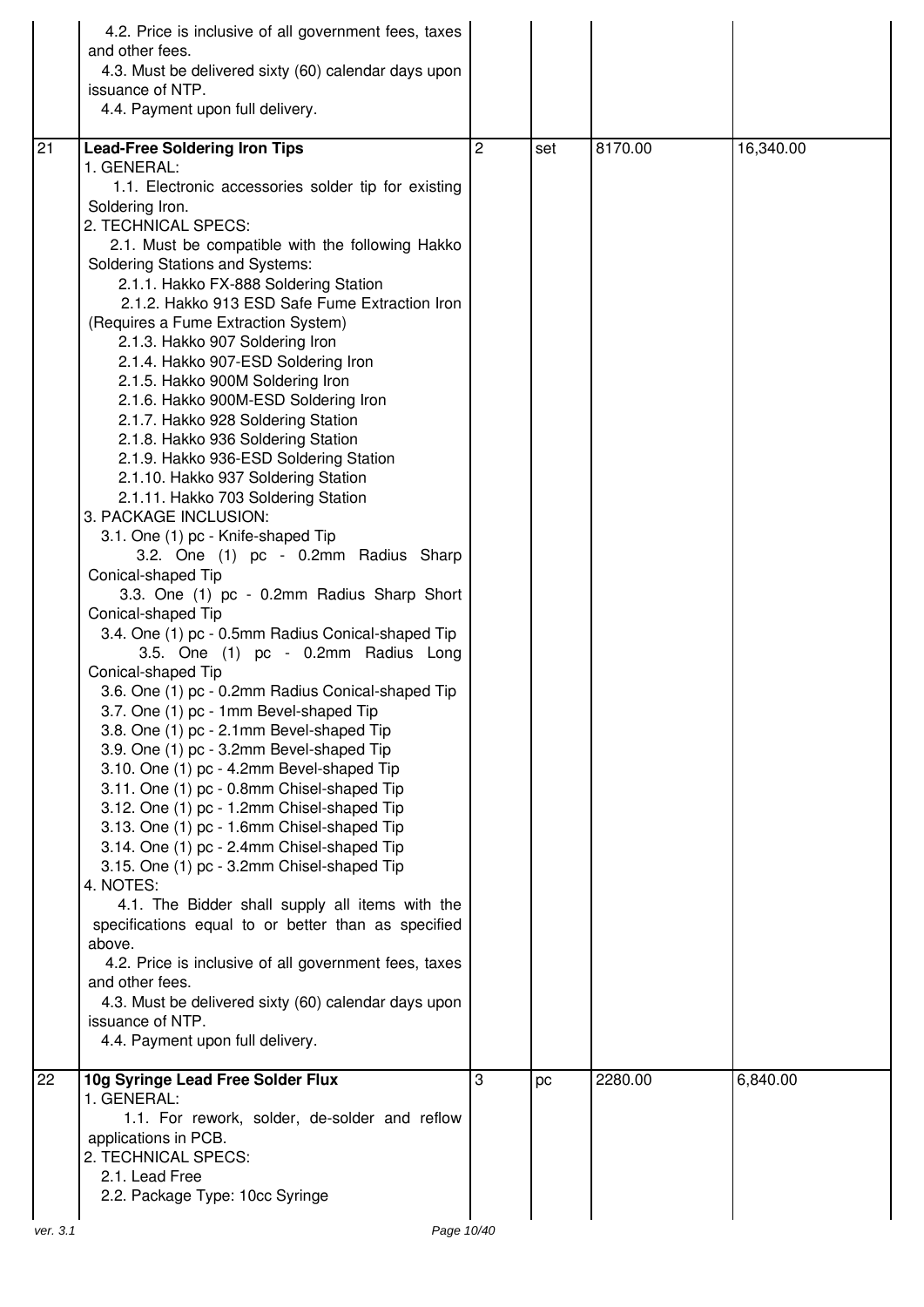|    | 2.3. Package Size: 10g<br>3. PACKAGE INCLUSION:<br>3.1. One (1) pc - 10g Syringe Lead Free Solder Flux<br>4. NOTES:<br>4.1. The Bidder shall supply all items with the<br>specifications equal to or better than as specified<br>above.<br>4.2. Price is inclusive of all government fees, taxes<br>and other fees.<br>4.3. Must be delivered sixty (60) calendar days upon<br>issuance of NTP.<br>4.4. Payment upon full delivery.                                                                                                                                                                                                                                                                                                                                                                                                                                       |                |      |         |          |
|----|---------------------------------------------------------------------------------------------------------------------------------------------------------------------------------------------------------------------------------------------------------------------------------------------------------------------------------------------------------------------------------------------------------------------------------------------------------------------------------------------------------------------------------------------------------------------------------------------------------------------------------------------------------------------------------------------------------------------------------------------------------------------------------------------------------------------------------------------------------------------------|----------------|------|---------|----------|
| 23 | 1.5m Desoldering Braid, Width 2.5mm<br>1. GENERAL:<br>1.1. A pre-fluxed copper braid for clean removal of<br>solder (for replacement of components and removal of<br>excess solder).<br>2. TECHNICAL SPECS:<br>2.1. Width: 2.5mm<br>2.2. Length: 1.5m<br>2.3. Flux Type: Grade WW, Type-R<br>2.4. Clean-up Required: No<br>3. PACKAGE INCLUSION:<br>3.1. One (1) pc - 1.5m Desoldering Braid, Width<br>2.5 <sub>mm</sub><br>4. NOTES:<br>4.1. The Bidder shall supply all items with the<br>specifications equal to or better than as specified<br>above.<br>4.2. Price is inclusive of all government fees, taxes<br>and other fees.<br>4.3. Must be delivered sixty (60) calendar days upon<br>issuance of NTP.<br>4.4. Payment upon full delivery.                                                                                                                     | 5              | roll | 630.00  | 3,150.00 |
| 24 | <b>Breadboard</b><br>1. GENERAL:<br>1.1. Tool that is used as alternative low cost of initial<br>prototyping before finally using PCB technology.<br>2. TECHNICAL SPECS:<br>2.1. Type: Prototyping Board<br>2.2. Length: 80mm<br>2.3. Width: 60mm<br>2.4. Height: 10mm<br>2.5. With 390 connection points<br>2.6. With 58 horizontal interconnections<br>2.7. With 4 vertical interconnections<br>2.8. With 4 switchable integrated circuits (ICs)<br>2.9. With 2.54mm hole pitch<br>2.10. With Strong ABS polymer body<br>3. PACKAGE INCLUSION:<br>3.1. One (1) pc - Breadboard<br>4. NOTES:<br>4.1. The Bidder shall supply all items with the<br>specifications equal to or better than as specified<br>above.<br>4.2. Price is inclusive of all government fees, taxes<br>and other fees.<br>4.3. Must be delivered sixty (60) calendar days upon<br>issuance of NTP. | $\overline{2}$ | pc   | 2124.00 | 4,248.00 |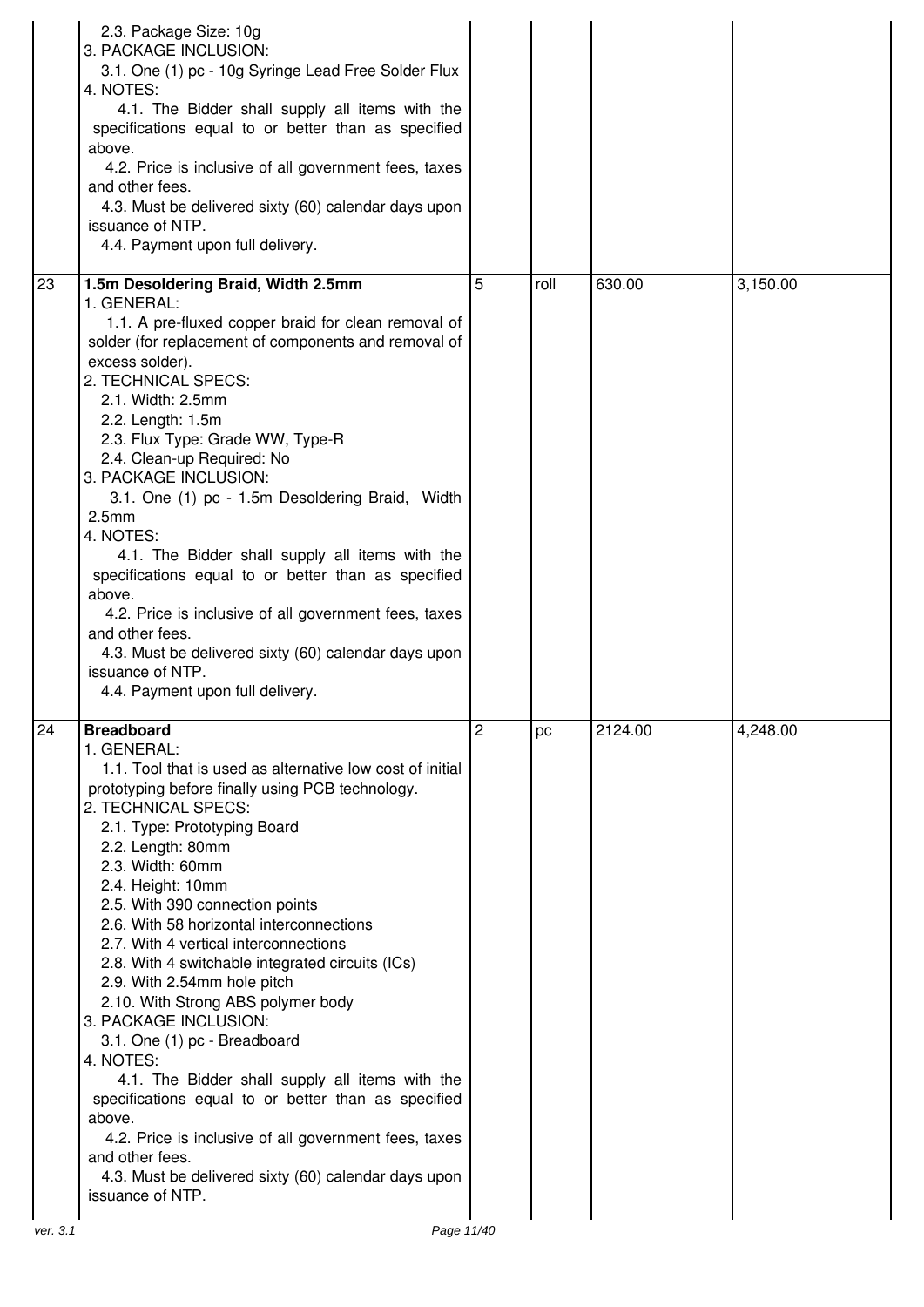|    | 4.4. Payment upon full delivery.                                                                                                                                                                                                                                                                                                                                                                                                                                                                                                                                                                                                                                                                                                                                                                                                                                                                                                                                                                                                                                                                           |              |     |         |           |
|----|------------------------------------------------------------------------------------------------------------------------------------------------------------------------------------------------------------------------------------------------------------------------------------------------------------------------------------------------------------------------------------------------------------------------------------------------------------------------------------------------------------------------------------------------------------------------------------------------------------------------------------------------------------------------------------------------------------------------------------------------------------------------------------------------------------------------------------------------------------------------------------------------------------------------------------------------------------------------------------------------------------------------------------------------------------------------------------------------------------|--------------|-----|---------|-----------|
| 25 | Breadboard Prototyping Board (240 x 195 x 21mm)<br>1. GENERAL:<br>1.1. Tool that is used as alternative low cost of initial<br>prototyping before finally using PCB technology.<br>2. TECHNICAL SPECS:<br>2.1. Type: Prototyping Board<br>2.2. Length: 240mm<br>2.3. Width: 195mm<br>2.4. Height: 21mm<br>2.5. With 2,420 connection points<br>2.6. With 1,920 horizontal connections<br>2.7. With 500 vertical connections<br>2.8. With 24 switchable integrated circuits (ICs)<br>2.9. Conforms to ANSI/ESD S20.20:2014 and BS EN<br>61340-5-1:2007 Electrostatic Control Standards<br>2.10. RoHS (Restriction of Hazardous Substances)<br>compliant<br>3. PACKAGE INCLUSION:<br>3.1. One (1) unit - Breadboard Prototyping Board<br>$(240 \times 195 \times 21 \text{mm})$<br>4. NOTES:<br>4.1. The Bidder shall supply all items with the<br>specifications equal to or better than as specified<br>above.<br>4.2. Price is inclusive of all government fees, taxes<br>and other fees.<br>4.3. Must be delivered sixty (60) calendar days upon<br>issuance of NTP.<br>4.4. Payment upon full delivery. | $\mathbf{1}$ | set | 8800.00 | 8,800.00  |
| 26 | Neodymium Magnet 4.9kg, (L25mm, W 10mm 5mm)<br>1. GENERAL:<br>1.1. Tool that is used for holding applications<br>(attaching and mounting) in development and<br>prototyping.<br>2. TECHNICAL SPECS:<br>2.1. Magnet Type: Block<br>2.2. Width/Diameter: 10mm<br>2.3. Pull Force: 4.9kg<br>2.4. Thickness: 5mm<br>2.5. Length: 25mm<br>2.6. Attachment Type: None<br>3. PACKAGE INCLUSION:<br>3.1. One (1) box - Neodymium Magnet 4.9kg,<br>(L25mm, W 10mm 5mm)<br>4. NOTES:<br>4.1. The Bidder shall supply all items with the<br>specifications equal to or better than as specified<br>above.<br>4.2. Price is inclusive of all government fees, taxes<br>and other fees.<br>4.3. Must be delivered sixty (60) calendar days upon<br>issuance of NTP.<br>4.4. Payment upon full delivery.                                                                                                                                                                                                                                                                                                                 | 10           | set | 4230.00 | 42,300.00 |
| 27 | Stepper Motor Nema 17 4500g-cm<br>1. GENERAL:<br>1.1. Stepper motor with Nema 17 form factor for<br>precise position control applications.                                                                                                                                                                                                                                                                                                                                                                                                                                                                                                                                                                                                                                                                                                                                                                                                                                                                                                                                                                 | 5            | pс  | 1280.00 | 6,400.00  |
|    |                                                                                                                                                                                                                                                                                                                                                                                                                                                                                                                                                                                                                                                                                                                                                                                                                                                                                                                                                                                                                                                                                                            |              |     |         |           |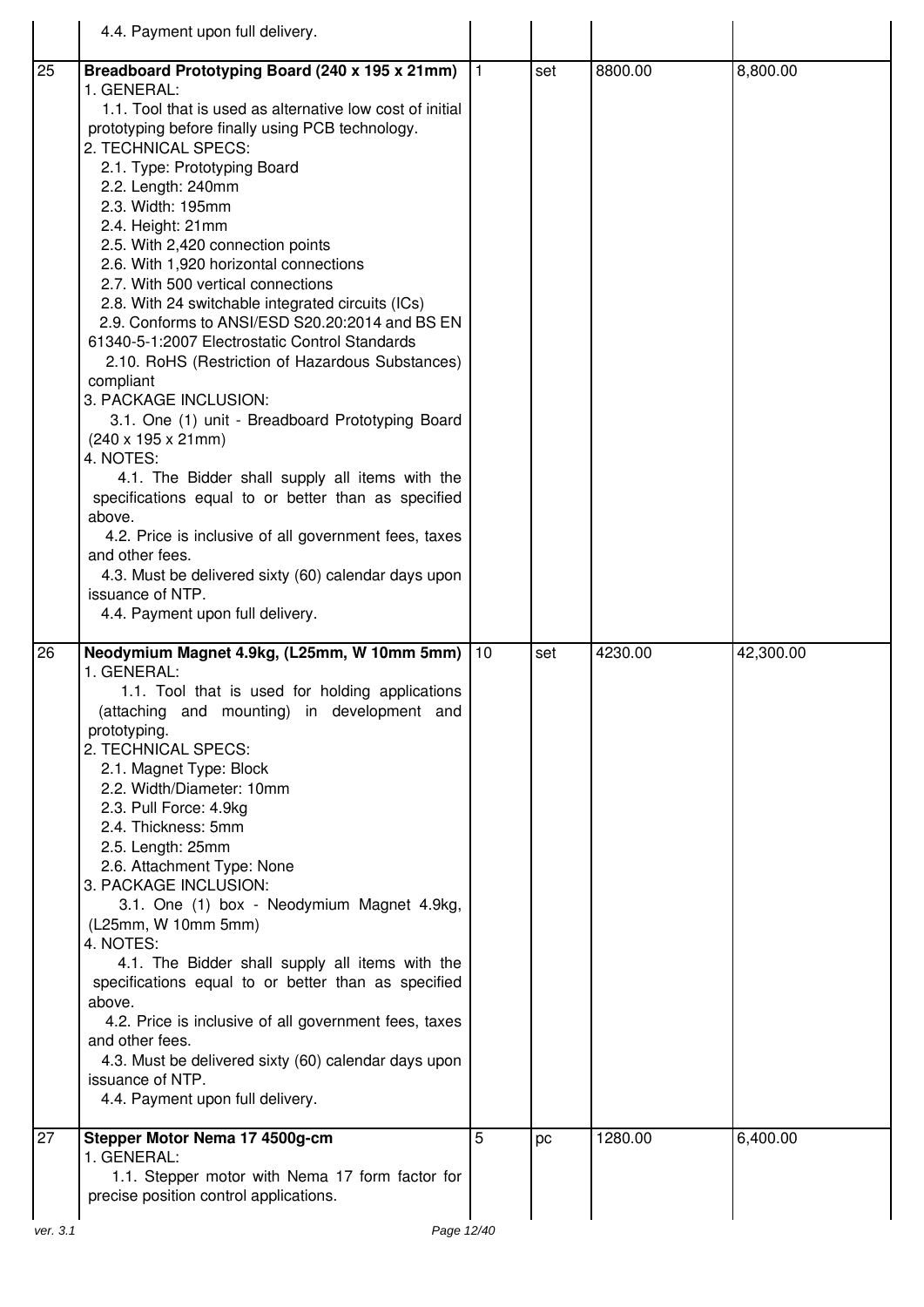|          | 2. TECHNICAL SPECS:<br>2.1. Form Factor: Nema 17<br>2.2. Step Angle: 1.8 degrees<br>2.3. Motor Length: 48 mm<br>2.4. Rated Voltage: 3.6 V<br>2.5. Rated Current: 1.2 A<br>2.6. Phase Resistance: $3 \Omega$<br>2.7. Phase Inductance: 5 mH<br>2.8. Holding Torque: 4500 g-cm<br>2.9. No. of Lead Wires: 4<br>2.10. Rotor Interia: 68 g-cm <sup>2</sup><br>2.11. Detent Torque: 280 g-cm<br>2.12. Motor Weight: 0.36 kg<br>3. PACKAGE INCLUSION:<br>3.1. One (1) pc - Stepper Motor Nema 17 4500g-cm<br>4. NOTES:<br>4.1. The Bidder shall supply all items with the<br>specifications equal to or better than as specified<br>above.<br>4.2. Price is inclusive of all government fees, taxes<br>and other fees.<br>4.3. Must be delivered sixty (60) calendar days upon<br>issuance of NTP.<br>4.4. Payment upon full delivery.                                                                                                                                                                                                                                                            |   |     |         |          |
|----------|---------------------------------------------------------------------------------------------------------------------------------------------------------------------------------------------------------------------------------------------------------------------------------------------------------------------------------------------------------------------------------------------------------------------------------------------------------------------------------------------------------------------------------------------------------------------------------------------------------------------------------------------------------------------------------------------------------------------------------------------------------------------------------------------------------------------------------------------------------------------------------------------------------------------------------------------------------------------------------------------------------------------------------------------------------------------------------------------|---|-----|---------|----------|
| 28       | Stepper Motor 28BYJ-48 with ULN2003 driver<br>1. GENERAL:<br>1.1. A stepper motor with driver that can be used for<br>accurate control.<br>2. TECHNICAL SPECS:<br>2.1. Stepper Motor 28BYJ-48<br>2.1.1. Diameter: 28mm<br>2.1.2. Voltage: 5V<br>2.1.3. Step Angle: 5.625 x 1 / 64<br>2.1.4. Reduction Ratio: 1 / 64<br>2.2. ULN2003 Driver<br>2.2.1. Logic Control Voltage: 3 - 5.5V<br>2.2.2. Motor Supply Voltage: 5 - 15V<br>2.2.3. Can sink 500mA from a 50V supply, but<br>better to limit the driver voltage under 15V.<br>2.2.4. Operating Temperature: -25°C to +90°C<br>3. PACKAGE INCLUSION:<br>3.1. One (1) set - Stepper Motor 28BYJ-48 with<br>ULN2003 Driver<br>3.1.1. One (1) pc - stepper motor 28BYJ-48<br>3.1.2. One (1) pc - ULN2003 driver<br>4. NOTES:<br>4.1. The Bidder shall supply all items with the<br>specifications equal to or better than as specified<br>above.<br>4.2. Price is inclusive of all government fees, taxes<br>and other fees.<br>4.3. Must be delivered sixty (60) calendar days upon<br>issuance of NTP.<br>4.4. Payment upon full delivery. | 5 | set | 400.00  | 2,000.00 |
| 29       | Stepper Motor Nema 23 9kg-cm (125 oz-in)<br>1. GENERAL:<br>1.1. Stepper motor with Nema 23 form factor for<br>precise position control applications<br>2. TECHNICAL SPECS:                                                                                                                                                                                                                                                                                                                                                                                                                                                                                                                                                                                                                                                                                                                                                                                                                                                                                                                  | 5 | pc  | 1600.00 | 8,000.00 |
| ver. 3.1 | Page 13/40                                                                                                                                                                                                                                                                                                                                                                                                                                                                                                                                                                                                                                                                                                                                                                                                                                                                                                                                                                                                                                                                                  |   |     |         |          |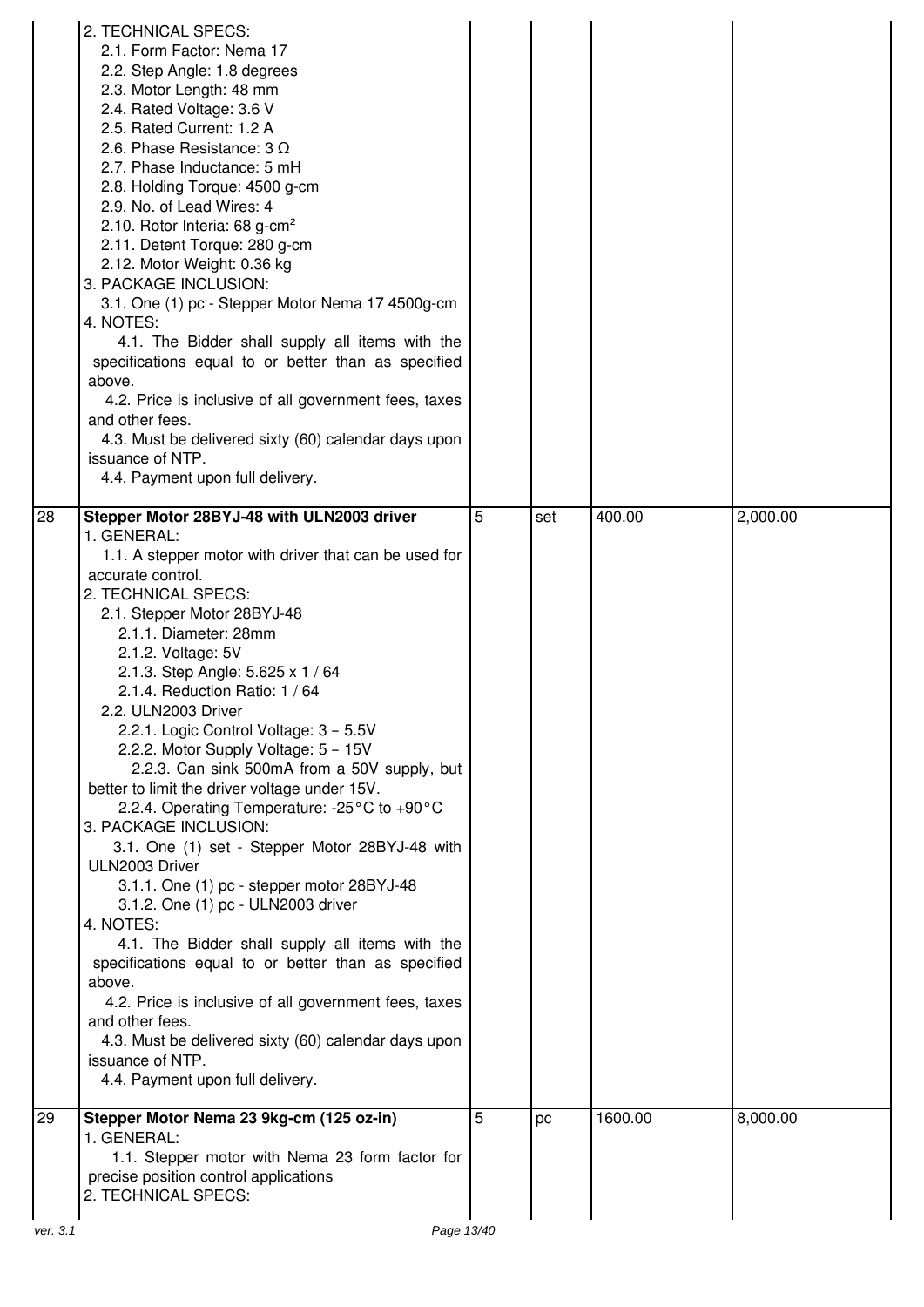|          | 2.1. Form Factor: Nema 23<br>2.2. Step Angle: 1.8 degrees<br>2.3. Motor Length: 56 mm<br>2.4. Rated Voltage: 3.6 V<br>2.5. Rated Current: 2 A<br>2.6. Phase Resistance: 1.8 $\Omega$<br>2.7. Phase Inductance: 2.5 mH<br>2.8. Holding Torque: 9 kg-cm<br>2.9. No. of Lead Wires: 6<br>2.10. Rotor Interia: 300 g-cm <sup>2</sup><br>2.11. Detent Torque: 400 g-cm<br>2.12. Motor Weight: 0.7 kg<br>3. PACKAGE INCLUSION:<br>3.1. One (1) pc - Stepper Motor Nema 23 9kg-cm<br>$(125 oz-in)$<br>4. NOTES:<br>4.1. The Bidder shall supply all items with the<br>specifications equal to or better than as specified<br>above.<br>4.2. Price is inclusive of all government fees, taxes<br>and other fees.<br>4.3. Must be delivered sixty (60) calendar days upon<br>issuance of NTP.<br>4.4. Payment upon full delivery.                                                                                                                                                                                                                                                                                                                                                                       |    |    |         |           |
|----------|------------------------------------------------------------------------------------------------------------------------------------------------------------------------------------------------------------------------------------------------------------------------------------------------------------------------------------------------------------------------------------------------------------------------------------------------------------------------------------------------------------------------------------------------------------------------------------------------------------------------------------------------------------------------------------------------------------------------------------------------------------------------------------------------------------------------------------------------------------------------------------------------------------------------------------------------------------------------------------------------------------------------------------------------------------------------------------------------------------------------------------------------------------------------------------------------|----|----|---------|-----------|
| 30       | <b>Aluminum Extrusion 2020 1500L</b><br>1. GENERAL:<br>1.1. 20mm x 20mm Aluminum extrusion.<br>2. TECHNICAL SPECS:<br>2.1. Mass (kg/m): 0.53<br>2.2. Number of Flutes: 1 row groove x 1 row groove<br>2.3. Length (mm): 1500<br>2.4. Cross-sectional Area (mm <sup>2</sup> ): 194.7<br>2.5. Frame Width (mm): 20<br>2.6. Size (mm): 20×20<br>2.7. Yield Strength (N/mm <sup>2</sup> ): 215 or more<br>2.8. Tensile Strength (N/mm <sup>2</sup> ): 245 or more<br>2.9. Type: 4-sided groove<br>2.10. Elongation (%): 8 or more<br>2.11. Material (Main Unit): A6063S-T5<br>2.12.<br>Sectional<br>Moment:<br>Secondary<br>$lx = 7.87 \times 10^3$ mm <sup>4</sup> ly=7.87×10 <sup>3</sup> mm <sup>4</sup><br>2.13. Shape: Square<br>2.14. Surface Treatment (Main Unit): White anodized<br>3. PACKAGE INCLUSION:<br>3.1. One (1) pc - Aluminum Extrusion 2020 1500L<br>4. NOTES:<br>4.1. The Bidder shall supply all items with the<br>specifications equal to or better than as specified<br>above.<br>4.2. Price is inclusive of all government fees, taxes<br>and other fees.<br>4.3. Must be delivered sixty (60) calendar days upon<br>issuance of NTP.<br>4.4. Payment upon full delivery. | 10 | pc | 1780.00 | 17,800.00 |
| 31       | <b>Aluminum Extrusion 2040 900L</b><br>1. GENERAL:<br>1.1. 20mm x 40mm Aluminum extrusion.<br>2. TECHNICAL SPECS:<br>2.1. Length (mm): 900                                                                                                                                                                                                                                                                                                                                                                                                                                                                                                                                                                                                                                                                                                                                                                                                                                                                                                                                                                                                                                                     | 10 | pc | 1030.00 | 10,300.00 |
| ver. 3.1 | Page 14/40                                                                                                                                                                                                                                                                                                                                                                                                                                                                                                                                                                                                                                                                                                                                                                                                                                                                                                                                                                                                                                                                                                                                                                                     |    |    |         |           |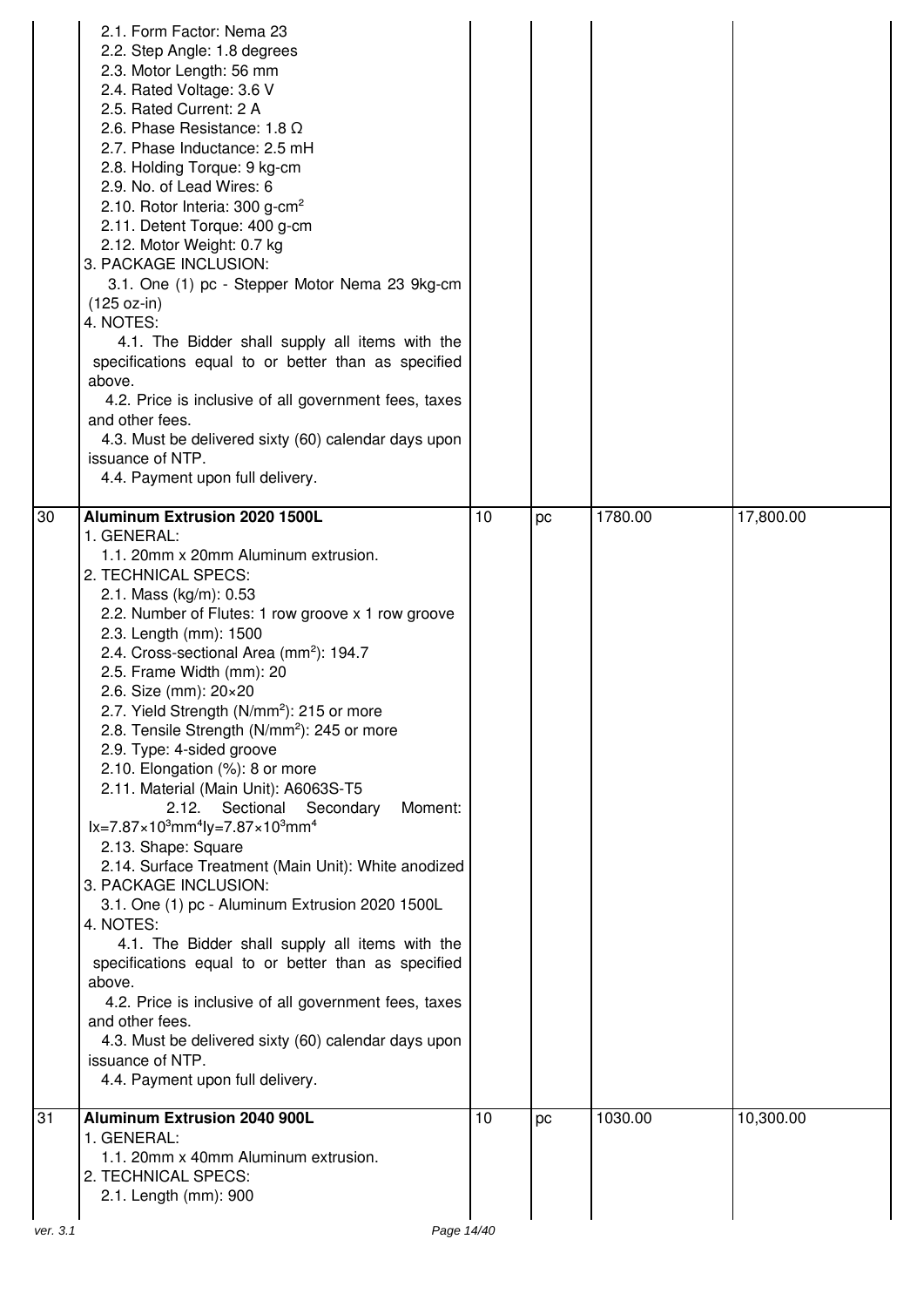|    | 2.2. Frame Width (mm): 20<br>2.3. Size (mm): 20×40<br>2.4. Type: 4-sided groove<br>2.5. Shape: Rectangle<br>2.6. Surface Treatment (Main Unit): Black anodized<br>3. PACKAGE INCLUSION:<br>3.1. One (1) pc - Aluminum Extrusion 2040 900L<br>4. NOTES:<br>4.1. The Bidder shall supply all items with the<br>specifications equal to or better than as specified<br>above.<br>4.2. Price is inclusive of all government fees, taxes<br>and other fees.<br>4.3. Must be delivered sixty (60) calendar days upon<br>issuance of NTP.<br>4.4. Payment upon full delivery.                                                                                                                                                                                                                                                                                                                                                                                                                                                                                                                                                                                                                                                                               |     |    |         |           |
|----|------------------------------------------------------------------------------------------------------------------------------------------------------------------------------------------------------------------------------------------------------------------------------------------------------------------------------------------------------------------------------------------------------------------------------------------------------------------------------------------------------------------------------------------------------------------------------------------------------------------------------------------------------------------------------------------------------------------------------------------------------------------------------------------------------------------------------------------------------------------------------------------------------------------------------------------------------------------------------------------------------------------------------------------------------------------------------------------------------------------------------------------------------------------------------------------------------------------------------------------------------|-----|----|---------|-----------|
| 32 | Aluminum Extrusion 3030 1500L (30 x 30 x 10<br>1500mm)<br>1. GENERAL:<br>1.1. 30mm x 30mm Aluminum extrusion.<br>2. TECHNICAL SPECS:<br>2.1. Mass (kg/m): 0.98<br>2.2. Number of Flutes: 1 row groove x 1 row groove<br>2.3. Length (mm): 1500<br>2.4. Cross-sectional Area (mm <sup>2</sup> ): 327<br>2.5. Frame Width (mm): 30<br>2.6. Size (mm): $30 \times 30$<br>2.7. Yield Strength (N/mm <sup>2</sup> ): 215 or more<br>2.8. Tensile Strength (N/mm <sup>2</sup> ): 245 or more<br>2.9. Type: 4-sided groove<br>2.10. Elongation (%): 8 or more<br>2.11. Material (Main Unit): A6063S-T5<br>2.12. Sectional Secondary<br>Moment:<br>$lx = 2.99 \times 10^4$ mm <sup>4</sup> ly=2.99×10 <sup>4</sup> mm <sup>4</sup><br>2.13. Shape: Square<br>2.14. Surface Treatment (Main Unit): White anodized<br>3. PACKAGE INCLUSION:<br>3.1. One (1) pc - Aluminum Extrusion 3030 1500L<br>$(30 \times 30 \times 1500$ mm)<br>4. NOTES:<br>4.1. The Bidder shall supply all items with the<br>specifications equal to or better than as specified<br>above.<br>4.2. Price is inclusive of all government fees, taxes<br>and other fees.<br>4.3. Must be delivered sixty (60) calendar days upon<br>issuance of NTP.<br>4.4. Payment upon full delivery. |     | pc | 2640.00 | 26,400.00 |
| 33 | Seamless Corner Connector for 2020 aluminum<br>profile<br>1. GENERAL:<br>1.1. Seamless corner connector for 20mm x 20mm<br>aluminum profile.<br>2. TECHNICAL SPECS:<br>2.1. Size: For aluminum profile 20mm x 20mm<br>2.2. Material: Aluminum<br>3. PACKAGE INCLUSION:<br>3.1. One (1) pc - Seamless Corner Connector for<br>2020 aluminum profile                                                                                                                                                                                                                                                                                                                                                                                                                                                                                                                                                                                                                                                                                                                                                                                                                                                                                                   | 150 | pc | 70.00   | 3,500.00  |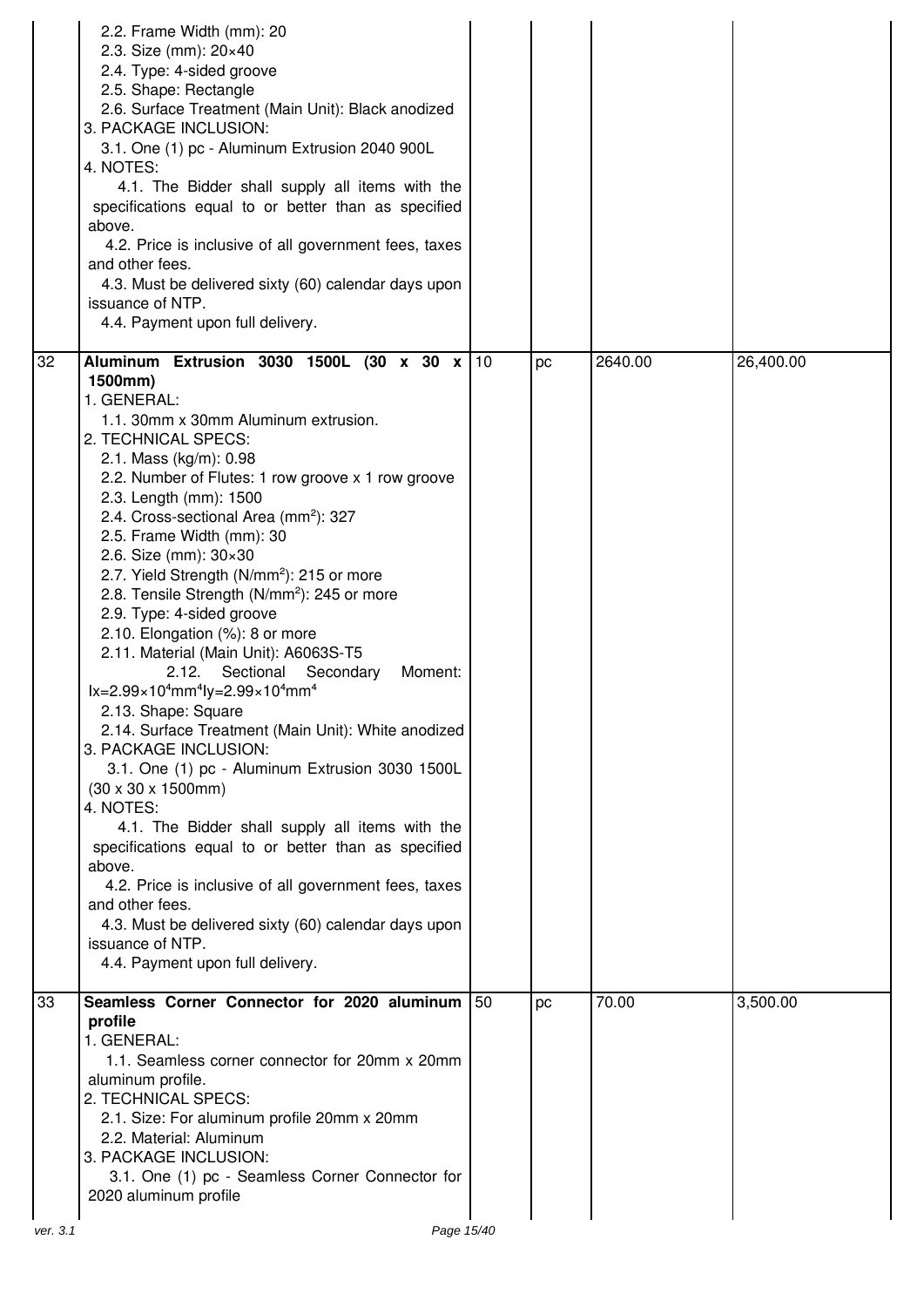|    | 4. NOTES:<br>4.1. The Bidder shall supply all items with the<br>specifications equal to or better than as specified<br>above.<br>4.2. Price is inclusive of all government fees, taxes<br>and other fees.<br>4.3. Must be delivered sixty (60) calendar days upon<br>issuance of NTP.<br>4.4. Payment upon full delivery.                                                                                                                                                                                                                                                                                                                                                       |     |    |       |          |
|----|---------------------------------------------------------------------------------------------------------------------------------------------------------------------------------------------------------------------------------------------------------------------------------------------------------------------------------------------------------------------------------------------------------------------------------------------------------------------------------------------------------------------------------------------------------------------------------------------------------------------------------------------------------------------------------|-----|----|-------|----------|
| 34 | Seamless Corner Connector for 3030 aluminum<br>profile<br>1. GENERAL:<br>1.1. Seamless corner connector for 30mm x 30mm<br>aluminum profile.<br>2. TECHNICAL SPECS:<br>2.1. Size: For aluminum profile 30mm x 30mm<br>2.2. Material: Aluminum<br>3. PACKAGE INCLUSION:<br>3.1. One (1) pc - Seamless Corner Connector for<br>3030 aluminum profile<br>4. NOTES:<br>4.1. The Bidder shall supply all items with the<br>specifications equal to or better than as specified<br>above.<br>4.2. Price is inclusive of all government fees, taxes<br>and other fees.<br>4.3. Must be delivered sixty (60) calendar days upon<br>issuance of NTP.<br>4.4. Payment upon full delivery. | 150 | pc | 80.00 | 4,000.00 |
| 35 | End Cap for 2020 Al profile (Black)<br>1. GENERAL:<br>1.1. End cap for 20mm x 20mm Aluminum profile.<br>2. TECHNICAL SPECS:<br>2.1. Size: For aluminum profile 20mm x 20mm<br>2.2. Color: Black<br>3. PACKAGE INCLUSION:<br>3.1. One (1) pc - End Cap for 2020 Al profile (Black)<br>4. NOTES:<br>4.1. The Bidder shall supply all items with the<br>specifications equal to or better than as specified<br>above.<br>4.2. Price is inclusive of all government fees, taxes<br>and other fees.<br>4.3. Must be delivered sixty (60) calendar days upon<br>issuance of NTP.<br>4.4. Payment upon full delivery.                                                                  | 20  | pc | 10.00 | 200.00   |
| 36 | End Cap for 3030 Al profile (Black)<br>1. GENERAL:<br>1.1. End cap for 30mm x 30mm Aluminum profile.<br>2. TECHNICAL SPECS:<br>2.1. Size: For aluminum profile 30mm x 30mm<br>2.2. Color: Black<br>3. PACKAGE INCLUSION:<br>3.1. One (1) pc - End Cap for 3030 Al profile (Black)<br>4. NOTES:<br>4.1. The Bidder shall supply all items with the                                                                                                                                                                                                                                                                                                                               | 20  | pc | 20.00 | 400.00   |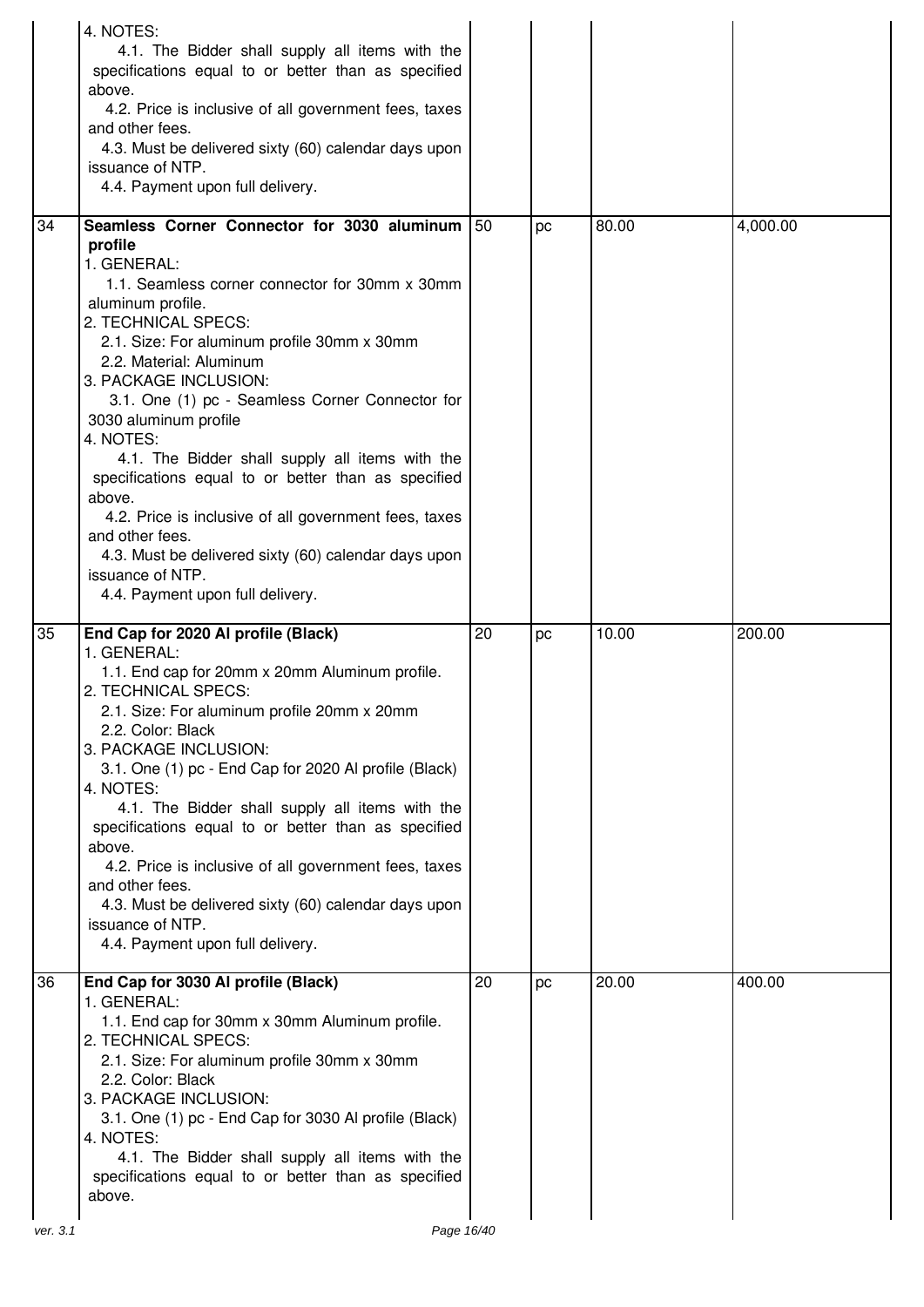|    | 4.2. Price is inclusive of all government fees, taxes<br>and other fees. |     |     |          |           |
|----|--------------------------------------------------------------------------|-----|-----|----------|-----------|
|    | 4.3. Must be delivered sixty (60) calendar days upon<br>issuance of NTP. |     |     |          |           |
|    | 4.4. Payment upon full delivery.                                         |     |     |          |           |
| 37 | M4 x 10mm Hex Socket Cap Screw                                           | 100 | pc  | 10.00    | 1,000.00  |
|    | 1. GENERAL:<br>1.1. An M4 x 10mm Hex socket cap screw.                   |     |     |          |           |
|    | 2. TECHNICAL SPECS:                                                      |     |     |          |           |
|    | 2.1. Thread Size: M4 x 10mm<br>2.2. Exterior Finish: Stainless Steel     |     |     |          |           |
|    | 2.3. Thread Style: Right Hand                                            |     |     |          |           |
|    | 2.4. Drive System: Internal Hex<br>2.5. Grade Rating: 304                |     |     |          |           |
|    | 2.6. Specification Met: Din 912                                          |     |     |          |           |
|    | 2.7. Head Style: Socket Cap<br>2.8. Material: Stainless Steel            |     |     |          |           |
|    | 3. PACKAGE INCLUSION:                                                    |     |     |          |           |
|    | 3.1. One (1) pc - M4 x 10mm Hex Socket Cap Screw<br>4. NOTES:            |     |     |          |           |
|    | 4.1. The Bidder shall supply all items with the                          |     |     |          |           |
|    | specifications equal to or better than as specified<br>above.            |     |     |          |           |
|    | 4.2. Price is inclusive of all government fees, taxes                    |     |     |          |           |
|    | and other fees.<br>4.3. Must be delivered sixty (60) calendar days upon  |     |     |          |           |
|    | issuance of NTP.                                                         |     |     |          |           |
|    | 4.4. Payment upon full delivery.                                         |     |     |          |           |
| 38 | M5 x 10mm Hex Socket Cap Screw (50pcs)<br>1. GENERAL:                    | 2   | set | 780.00   | 1,560.00  |
|    | 1.1. 50 pcs of M5 x 10mm hex socket cap screw.                           |     |     |          |           |
|    | 2. TECHNICAL SPECS:                                                      |     |     |          |           |
|    | 2.1. Thread Size: M5 x 10mm<br>2.2. Exterior Finish: Plain               |     |     |          |           |
|    | 2.3. Material: Stainless Steel                                           |     |     |          |           |
|    | 2.4. Head Type: Hex Socket Cap<br>3. PACKAGE INCLUSION:                  |     |     |          |           |
|    | 3.1. One (1) box - Fifty (50) pcs - M4 x 10mm Hex                        |     |     |          |           |
|    | Socket Cap Screw<br>4. NOTES:                                            |     |     |          |           |
|    | 4.1. The Bidder shall supply all items with the                          |     |     |          |           |
|    | specifications equal to or better than as specified<br>above.            |     |     |          |           |
|    | 4.2. Price is inclusive of all government fees, taxes                    |     |     |          |           |
|    | and other fees.<br>4.3. Must be delivered sixty (60) calendar days upon  |     |     |          |           |
|    | issuance of NTP.                                                         |     |     |          |           |
|    | 4.4. Payment upon full delivery.                                         |     |     |          |           |
| 39 | <b>Electric Handheld Corded Rotary Kit</b><br>1. GENERAL:                | 4   | pc  | 14999.00 | 59,996.00 |
|    | 1.1. Features 175 watt motor with an RPM of                              |     |     |          |           |
|    | 5000-35000.                                                              |     |     |          |           |
|    |                                                                          |     |     |          |           |
|    | 2. TECHNICAL SPECS:<br>2.1. Rated power input: 175 W                     |     |     |          |           |
|    | 2.2. Voltage: 230 V                                                      |     |     |          |           |
|    | 2.3. Weight: 0.66 kg<br>2.4. Length: 23 cm                               |     |     |          |           |
|    | 2.5. Width: 4.1 cm                                                       |     |     |          |           |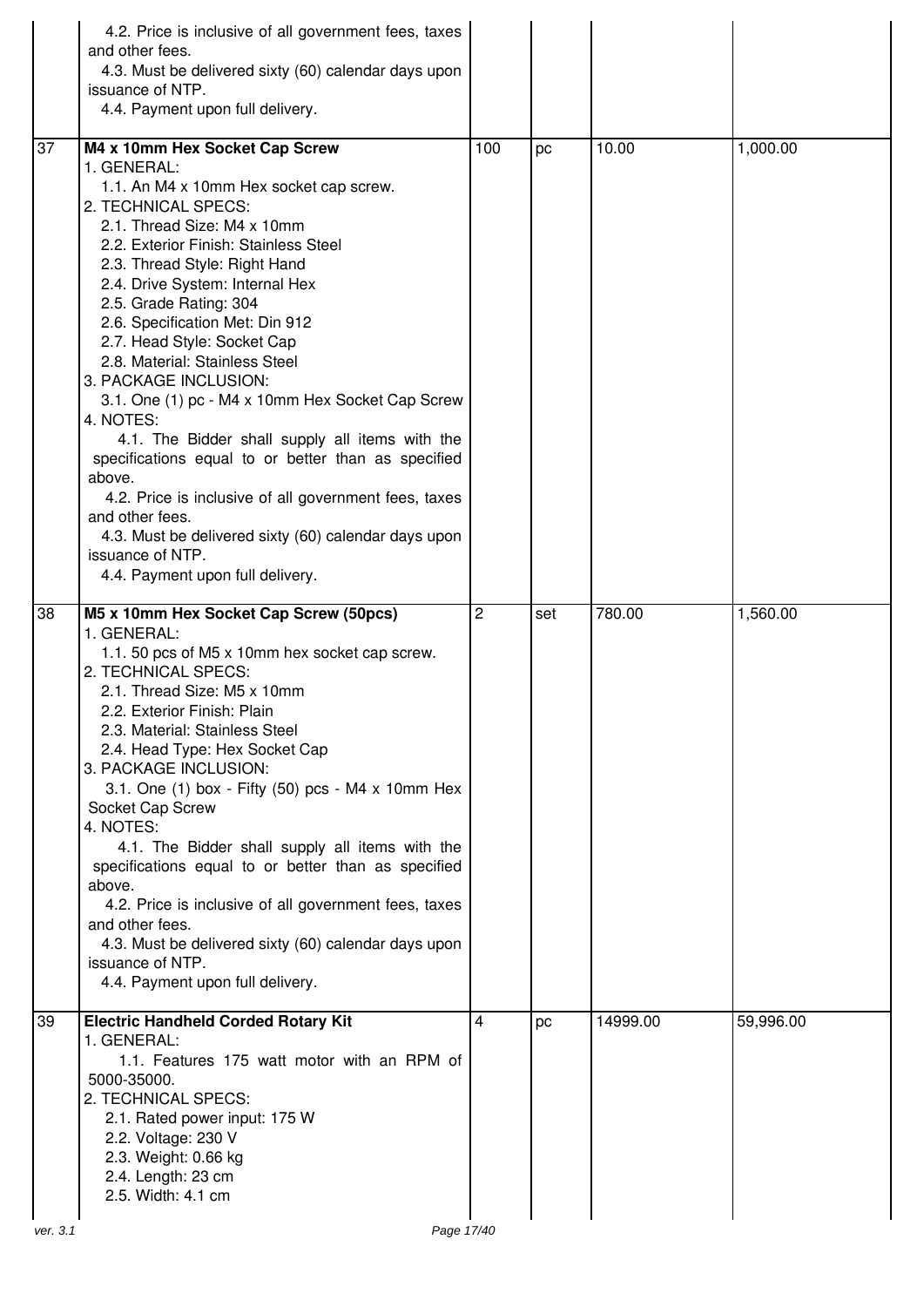| 2.8. Speed setting: Fully Variable<br>2.9. Accessory quick-change system: EZ Twist<br>2.10. Sound pressure: 77.9 dB(A)<br>2.11. Sound power: 88.9 dB(A)<br>2.12. Vibration: $2.6 \pm 11.4$ m/s <sup>2</sup><br>3. PACKAGE INCLUSION:<br>3.1. One (1) set - Electric Handheld Corded Rotary<br><b>Tool Kit</b><br>4. NOTES:<br>4.1. The Bidder shall supply all items with the<br>specifications equal to or better than as specified<br>above.<br>4.2. Price is inclusive of all government fees, taxes<br>and other fees.<br>4.3. Must be delivered sixty (60) calendar days upon<br>issuance of NTP.<br>4.4. Payment upon full delivery.                                                                                                                                                                                                                                                                                                                                                                                                       |                 |    |          |           |
|--------------------------------------------------------------------------------------------------------------------------------------------------------------------------------------------------------------------------------------------------------------------------------------------------------------------------------------------------------------------------------------------------------------------------------------------------------------------------------------------------------------------------------------------------------------------------------------------------------------------------------------------------------------------------------------------------------------------------------------------------------------------------------------------------------------------------------------------------------------------------------------------------------------------------------------------------------------------------------------------------------------------------------------------------|-----------------|----|----------|-----------|
| <b>Bench Drill Press</b><br>40<br>1. GENERAL:<br>1.1. Electronic tool used to bore precise holes with<br>minimal effort.<br>2. TECHNICAL SPECS:<br>2.1. Voltage: 220V<br>2.2. Continuous rating input: 250W<br>2.3. HP: 1/3<br>2.4. Drilling capacity<br>2.4.1. Steel: 13 mm (1/2")<br>2.4.2. Wood: 24 mm (15/16")<br>2.5. Rotation (RPM)<br>2.5.1. 50Hz: 570, 890, 1,300, 1,900, 2,670<br>2.5.2. 60Hz: 690, 1,070, 1,560, 2,280, 3,200<br>2.6. No Load Speed (RPM): 3,200 (60Hz)<br>2.7. Net weight: 20 kg (44.1 lbs)<br>2.8. Power supply cord: 1.75 m (5.7 ft)<br>2.9. With 5 mode speed<br>2.10. Turn table (right or left: 45 <sup>°</sup> )<br>3. PACKAGE INCLUSION:<br>3.1. One (1) unit - Bench Drill Press<br>4. NOTES:<br>4.1. The Bidder shall supply all items with the<br>specifications equal to or better than as specified<br>above.<br>4.2. Price is inclusive of all government fees, taxes<br>and other fees.<br>4.3. Must be delivered sixty (60) calendar days upon<br>issuance of NTP.<br>4.4. Payment upon full delivery. | 1               | pc | 14999.00 | 14,999.00 |
| 41<br><b>Desktop Label Printer</b><br>1. GENERAL:<br>1.1. Electronic device for printing on self-adhesive<br>label material.<br>2. TECHNICAL SPECS:<br>2.1. Keyboard: QWERTY<br>2.2. Media Type: TZe Tape<br>2.3. Tape Widths: 3.5, 6, 9, 12mm<br>2.4. Dimension (W x D x H): 157 mm x 149 mm x 68<br>mm<br>ver. 3.1                                                                                                                                                                                                                                                                                                                                                                                                                                                                                                                                                                                                                                                                                                                             | 1<br>Page 18/40 | pc | 6150.00  | 6,150.00  |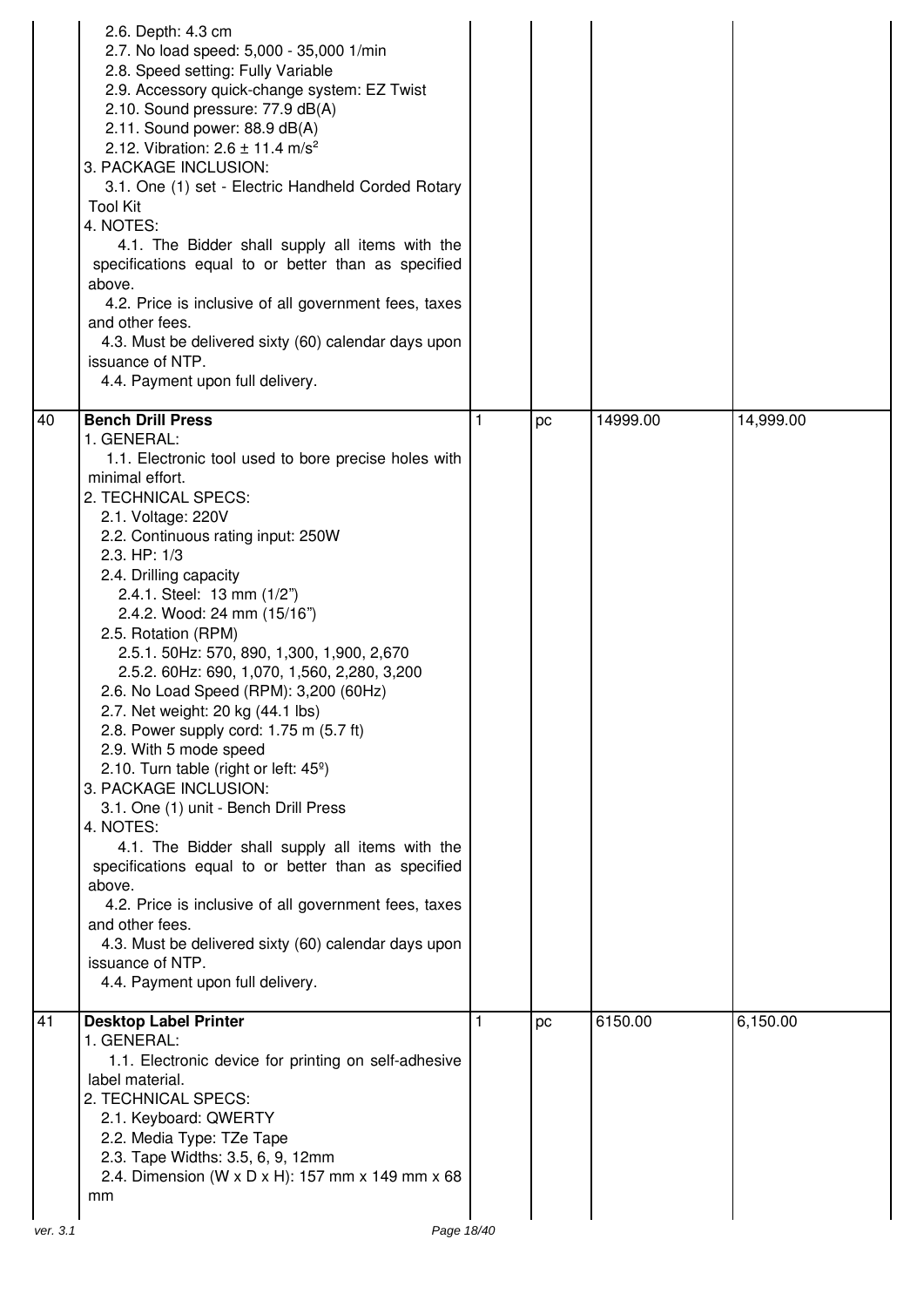|          | 2.5. Weight: 0.49 kg<br>2.6. With at least 6 months Warranty<br>2.7. Print Output<br>2.7.1. Print Resolution: 180 dpi<br>2.7.2. Print Speed: 20mm/s<br>2.7.3. No. of Lines Printable: 2<br>2.7.4. No. of Symbols: 617<br>2.7.5. Bar Code: No<br>2.8. Functions<br>2.8.1. Cutter: Manual<br>2.8.2. Mirror Printing: Yes<br>2.8.3. Preview: Yes<br>2.9. Memory Buffer Size: Up to 2,400 characters<br>2.10. Power Supply<br>2.10.1. AAA x 6 pcs (LR03 / Ni-MH x 6 pcs)<br>2.10.2. Auto Power-off: Yes<br>3. PACKAGE INCLUSION:<br>3.1. One (1) unit - Desktop Label Printer<br>4. NOTES:<br>4.1. The Bidder shall supply all items with the<br>specifications equal to or better than as specified<br>above.<br>4.2. Price is inclusive of all government fees, taxes<br>and other fees.<br>4.3. Must be delivered sixty (60) calendar days upon<br>issuance of NTP.<br>4.4. Payment upon full delivery. |    |      |          |           |
|----------|--------------------------------------------------------------------------------------------------------------------------------------------------------------------------------------------------------------------------------------------------------------------------------------------------------------------------------------------------------------------------------------------------------------------------------------------------------------------------------------------------------------------------------------------------------------------------------------------------------------------------------------------------------------------------------------------------------------------------------------------------------------------------------------------------------------------------------------------------------------------------------------------------------|----|------|----------|-----------|
| 42       | <b>Anti Static Gloves</b><br>1. GENERAL:<br>1.1. ESD safe gloves made from an elastic,<br>non-bright processed fabric containing a continuous<br>filament knitted with a carbon core.<br>2. TECHNICAL SPECS:<br>2.1. Size: 8 - M<br>2.2. Palm Material: PET<br>2.3. Lining: 100% Polyester with conductive carbon<br>line every 10mm<br>2.4. Latex Free: Yes<br>2.5. Number of Gloves: 2<br>2.6. Reusable<br>3. PACKAGE INCLUSION:<br>3.1. One (1) pair - Anti Static Gloves<br>4. NOTES:<br>4.1. The Bidder shall supply all items with the<br>specifications equal to or better than as specified<br>above.<br>4.2. Price is inclusive of all government fees, taxes<br>and other fees.<br>4.3. Must be delivered sixty (60) calendar days upon<br>issuance of NTP.<br>4.4. Payment upon full delivery.                                                                                              | 10 | pair | 630.00   | 6,300.00  |
| 43       | Small Single-Board x64-x86 Microcomputer<br>1. GENERAL:<br>1.1. Development Board for x64-x86 Microcomputer<br>small scale product testing and development.<br>2. TECHNICAL SPECS:<br>2.1. Processor: Intel 7th Gen Core M3-7Y30<br>2.2. Frequency: 1.6 GHz to 2.6 GHz, Four-Thread<br>2.3. Benchmark (PassMark): Up to 3500                                                                                                                                                                                                                                                                                                                                                                                                                                                                                                                                                                           | 2  | pc   | 36510.00 | 73,020.00 |
| ver. 3.1 | Page 19/40                                                                                                                                                                                                                                                                                                                                                                                                                                                                                                                                                                                                                                                                                                                                                                                                                                                                                             |    |      |          |           |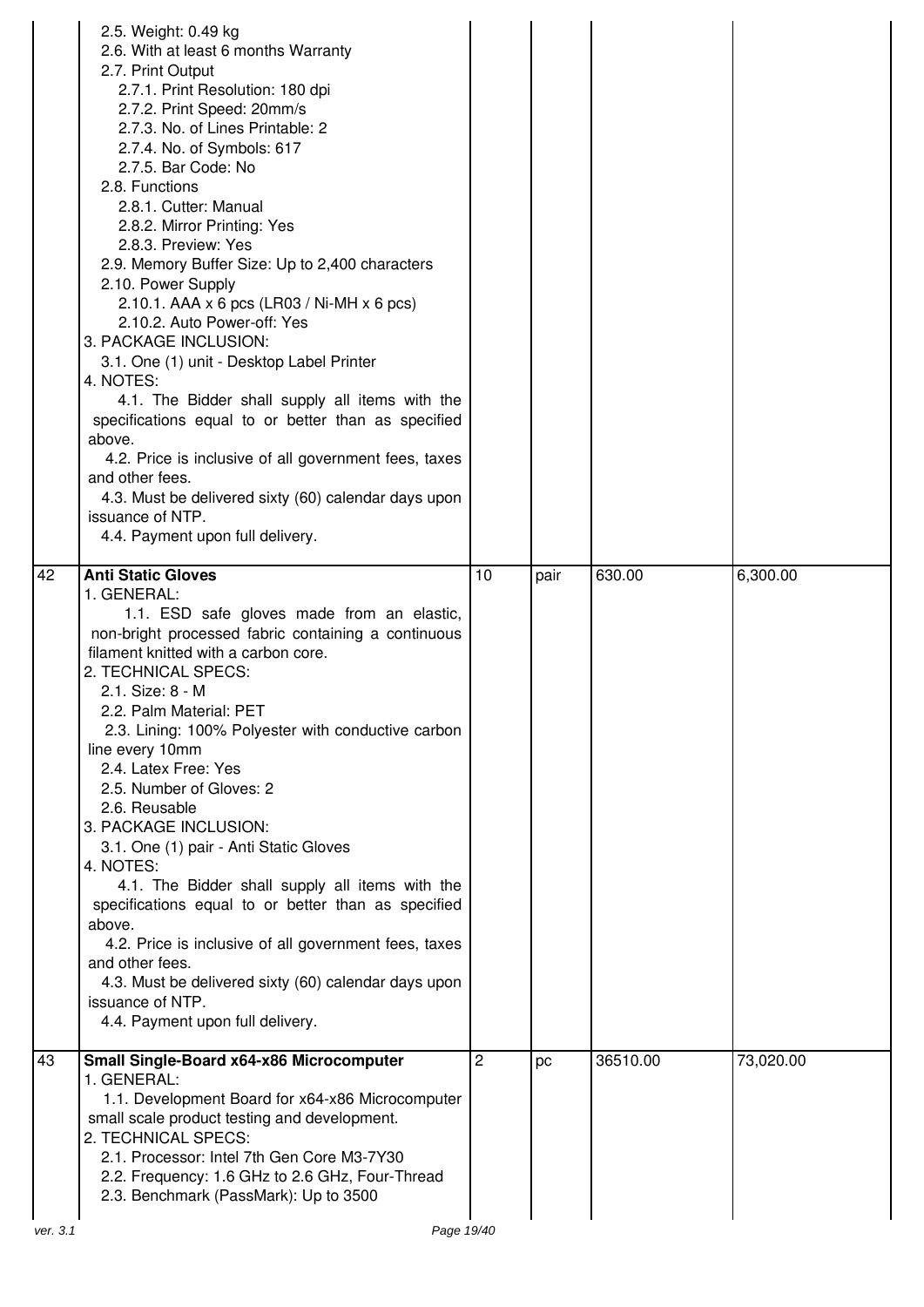|          | 2.4. Maximum RAM Capacity: 8 GB<br>2.5. Installed RAM: 8 GB<br>2.6. Graphics: Intel HD Graphics 615, 300-900MHz<br>2.7. Interface Type: Bluetooth, Ethernet, GPIO,<br>HDMI, I2C, I2S, PCIe, UART, USB 3.0, USB Type-C,<br>WiFi<br>2.8. Memory Type: LPDDR3 1866MHz Dual-Channel<br>2.9. Type: Single Board Computers, Computing<br>2.10. OS Support: Windows 10 Pro, Linux Ubuntu<br>2.11. Unit Weight: 1.181 lbs<br>3. PACKAGE INCLUSION:<br>3.1. One (1) Unit - Development board<br>4. NOTES:<br>4.1. The Bidder shall supply all items with the<br>specifications equal to or better than as specified<br>above.<br>4.2. Price is inclusive of all government fees, taxes<br>and other fees.<br>4.3. Must be delivered sixty (60) calendar days upon<br>issuance of NTP.<br>4.4. Payment upon full delivery.                                                                                                                                                                                                                                                                              |   |     |          |           |
|----------|-----------------------------------------------------------------------------------------------------------------------------------------------------------------------------------------------------------------------------------------------------------------------------------------------------------------------------------------------------------------------------------------------------------------------------------------------------------------------------------------------------------------------------------------------------------------------------------------------------------------------------------------------------------------------------------------------------------------------------------------------------------------------------------------------------------------------------------------------------------------------------------------------------------------------------------------------------------------------------------------------------------------------------------------------------------------------------------------------|---|-----|----------|-----------|
| 44       | <b>Digital Microscope USB</b><br>1. GENERAL:<br>1.1. 3.5in Standalone LCD digital microscope for<br>inspection of micro-electronics components.<br>2. TECHNICAL SPECS:<br>2.1. Magnification Power: 10x to 300x<br>2.2. Frame Rate: 30fps<br>2.3. Resolution: 5M pixels<br>2.4. Illuminated: Yes<br>2.5. Illumination Type: LED<br>2.6. Interface Type: USB<br>2.7. Battery Operated: Yes<br>2.8. Battery Type: Rechargeable Li-ion<br>2.9. Plug Type: USB<br>3. PACKAGE INCLUSION:<br>3.1. One (1) set - Digital microscope USB<br>3.1.1. One (1) pc - Digital Microscope USB<br>3.1.2. One (1) pc - Adaptor 1A with VDE, BS, Aus<br>& USA interchangeable faces<br>3.1.3. One (1) pc - USB cable<br>3.1.4. One (1) pc - TV cable<br>3.1.5. One (1) pc - Manual<br>4. NOTES:<br>4.1. The Bidder shall supply all items with the<br>specifications equal to or better than as specified<br>above.<br>4.2. Price is inclusive of all government fees, taxes<br>and other fees.<br>4.3. Must be delivered sixty (60) calendar days upon<br>issuance of NTP.<br>4.4. Payment upon full delivery. | 2 | pc  | 18681.87 | 37,363.74 |
| 45       | Metal Film Through Hole 144 Resistor Kit, with 3080   1<br>pieces, $1 \rightarrow 10 \text{M}\Omega$<br>1. GENERAL:<br>1.1. Set of 1 $\Omega$ to 10M $\Omega$ metalfilm resistor kit in a ring<br>binder.<br>2. TECHNICAL SPECS:<br>2.1. Mounting Type: Through Hole                                                                                                                                                                                                                                                                                                                                                                                                                                                                                                                                                                                                                                                                                                                                                                                                                          |   | set | 43420.00 | 43,420.00 |
| ver. 3.1 | Page 20/40                                                                                                                                                                                                                                                                                                                                                                                                                                                                                                                                                                                                                                                                                                                                                                                                                                                                                                                                                                                                                                                                                    |   |     |          |           |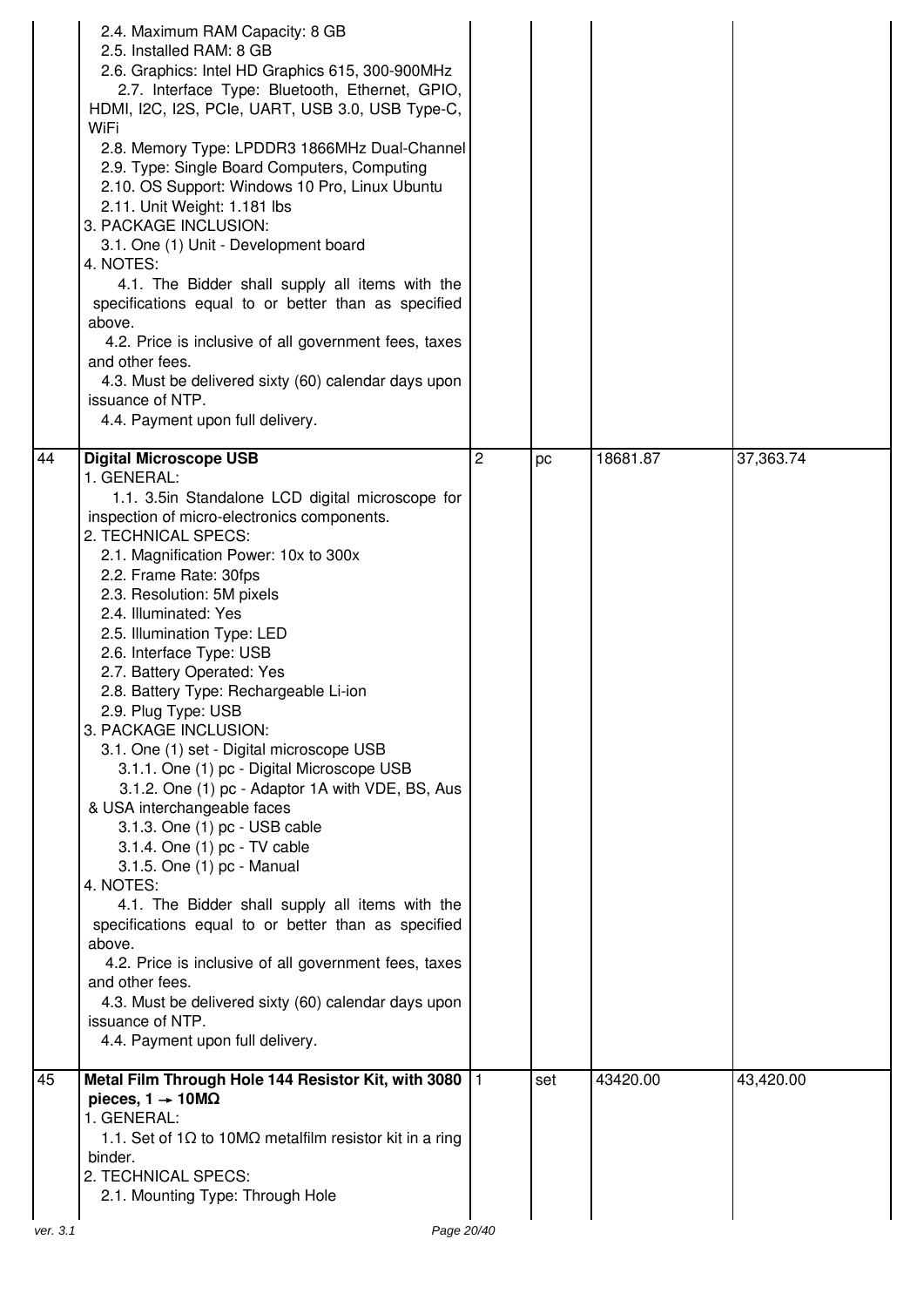|    | 2.2. Number of Values: 144<br>2.3. Resistance Range: $1\Omega$ to $10M\Omega$<br>2.4. Technology: Metal Film<br>2.5. Series: CBR-14, Axial<br>2.6. Number of Pieces: 3,080<br>2.7. Resistance Tolerance: ±1%<br>2.8. Maximum Power Rating: 0.6W<br>3. PACKAGE INCLUSION:<br>3.1. One (1) set - Metal Film Through Hole 144<br>Resistor Kit, with 3080 pieces, $1 \rightarrow 10M\Omega$<br>4. NOTES:<br>4.1. The Bidder shall supply all items with the<br>specifications equal to or better than as specified<br>above.<br>4.2. Price is inclusive of all government fees, taxes<br>and other fees.<br>4.3. Must be delivered sixty (60) calendar days upon<br>issuance of NTP.<br>4.4. Payment upon full delivery.                                                                                                                                                                                                                                                                                 |    |     |          |           |
|----|------------------------------------------------------------------------------------------------------------------------------------------------------------------------------------------------------------------------------------------------------------------------------------------------------------------------------------------------------------------------------------------------------------------------------------------------------------------------------------------------------------------------------------------------------------------------------------------------------------------------------------------------------------------------------------------------------------------------------------------------------------------------------------------------------------------------------------------------------------------------------------------------------------------------------------------------------------------------------------------------------|----|-----|----------|-----------|
| 46 | 0603 Thick Film SMT 120 Resistor Kit, with 18100  1<br>pieces, $10 \rightarrow 1 \text{M}\Omega$<br>1. GENERAL:<br>1.1. Set of 10 $\Omega$ to 1M $\Omega$ SMT thick film chip resistor<br>kit in a ring binder.<br>2. TECHNICAL SPECS:<br>2.1. Mounting Type: Surface Mount<br>2.2. Number of Values: 120<br>2.3. Resistance Range: $10\Omega$ to $1\text{M}\Omega$<br>2.4. Technology: Thick Film<br>2.5. Series: SMR-61<br>2.6. Number of Pieces: 18,100<br>2.7. Resistance Tolerance: ±1%<br>2.8. Maximum Power Rating: 0.1W<br>3. PACKAGE INCLUSION:<br>3.1. One (1) set - 0603 Thick Film SMT 120 Resistor<br>Kit, with 18100 pieces, 10 $\rightarrow$ 1M $\Omega$<br>4. NOTES:<br>4.1. The Bidder shall supply all items with the<br>specifications equal to or better than as specified<br>above.<br>4.2. Price is inclusive of all government fees, taxes<br>and other fees.<br>4.3. Must be delivered sixty (60) calendar days upon<br>issuance of NTP.<br>4.4. Payment upon full delivery. |    | set | 26400.00 | 26,400.00 |
| 47 | 1206 Thick Film SMT 144 Resistor Kit, with 16260<br>pieces, $1 \rightarrow 10 \text{M}\Omega$<br>1. GENERAL:<br>1.1. Set of $1K\Omega$ to $1M\Omega$ SMT chip metalfilm resistor<br>kit in a ring binder.<br>2. TECHNICAL SPECS:<br>2.1. Mounting Type: Surface Mount<br>2.2. Number of Values: 144<br>2.3. Resistance Range: $1K\Omega$ to $10M\Omega$<br>2.4. Technology: Thick Film<br>2.5. Series: SMR-03<br>2.6. Number of Pieces: 16,260<br>2.7. Resistance Tolerance: ±1%<br>3. PACKAGE INCLUSION:                                                                                                                                                                                                                                                                                                                                                                                                                                                                                            | 11 | set | 37200.00 | 37,200.00 |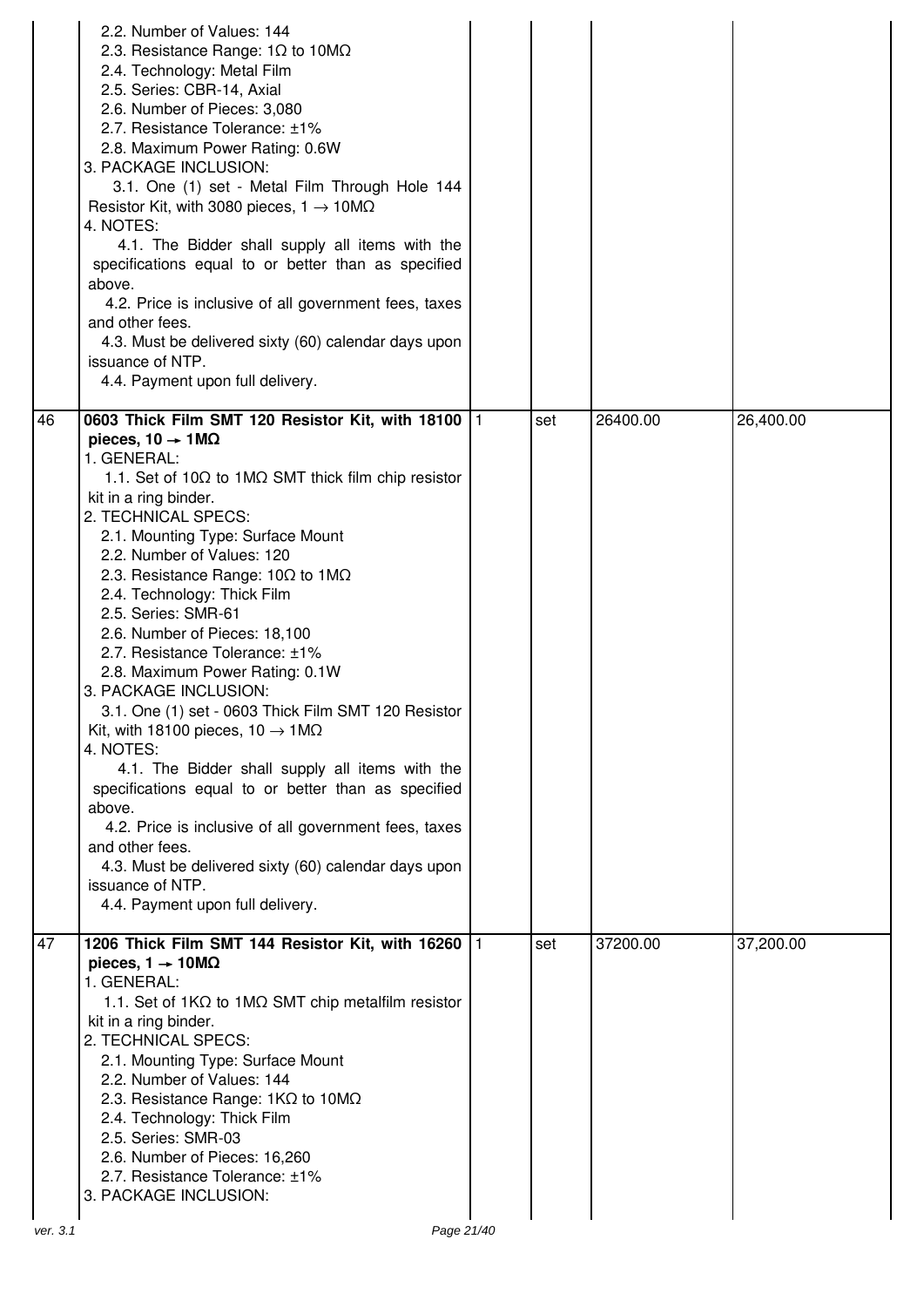|    | 3.1. One (1) set - 1206 Thick Film SMT 144 Resistor<br>Kit, with 16260 pieces, $1 \rightarrow 10M\Omega$<br>4. NOTES:<br>4.1. The Bidder shall supply all items with the<br>specifications equal to or better than as specified<br>above.<br>4.2. Price is inclusive of all government fees, taxes<br>and other fees.<br>4.3. Must be delivered sixty (60) calendar days upon<br>issuance of NTP.<br>4.4. Payment upon full delivery.                                                                                                                                                                                                                                                                                                                                                                                                                                                                                                                                                                                                                                                                                                                                                                                                                                                                                                                                                                                                                                                                                                                                                   |      |         |          |
|----|-----------------------------------------------------------------------------------------------------------------------------------------------------------------------------------------------------------------------------------------------------------------------------------------------------------------------------------------------------------------------------------------------------------------------------------------------------------------------------------------------------------------------------------------------------------------------------------------------------------------------------------------------------------------------------------------------------------------------------------------------------------------------------------------------------------------------------------------------------------------------------------------------------------------------------------------------------------------------------------------------------------------------------------------------------------------------------------------------------------------------------------------------------------------------------------------------------------------------------------------------------------------------------------------------------------------------------------------------------------------------------------------------------------------------------------------------------------------------------------------------------------------------------------------------------------------------------------------|------|---------|----------|
| 48 | <b>Small Single-Board Computer</b>                                                                                                                                                                                                                                                                                                                                                                                                                                                                                                                                                                                                                                                                                                                                                                                                                                                                                                                                                                                                                                                                                                                                                                                                                                                                                                                                                                                                                                                                                                                                                      | unit | 6570.00 | 6,570.00 |
|    | 1. GENERAL<br>1.1. 8GB memory with true Gigabit Ethernet, USB-C<br>power, USB 3.0, dual 4k display output and a<br>quad-core CPU<br>2. TECHNICAL SPECS:<br>2.1. Processor: Broadcom BCM2711, quad-core<br>Cortex-A72 (ARM v8) 64-bit SoC @ 1.5GHz<br>2.2. Memory: 8GB<br>2.3. Connectivity:<br>2.3.1. 2.4 GHz and 5.0 GHz IEEE 802.11b/g/n/ac<br>wireless LAN, Bluetooth 5.0, BLE Gigabit Ethernet<br>2.3.2. $2 \times$ USB 3.0 ports<br>2.3.3. $2 \times$ USB 2.0 ports.<br>2.4. GPIO: Standard 40-pin GPIO header (fully<br>backwards-compatible with previous boards)<br>2.5. Video & sound:<br>2.5.1. 2 $\times$ micro HDMI ports (up to 4Kp60<br>supported)<br>2.5.2. 2-lane MIPI DSI display port<br>2.5.3. 2-lane MIPI CSI camera port<br>2.5.4. 4-pole stereo audio and composite video<br>port<br>2.6. Multimedia:<br>2.6.1. H.265 (4Kp60 decode);<br>2.6.2. H.264 (1080p60 decode, 1080p30 encode);<br>2.6.3. OpenGL ES, 3.0 graphics<br>2.7. SD card support: Micro SD card slot for loading<br>operating system and data storage<br>2.8. Input power:<br>2.8.1. 5V DC via USB-C connector (minimum 3A1)<br>2.8.2. 5V DC via GPIO header (minimum 3A1)<br>2.8.2. Power over Ethernet (PoE)-enabled<br>(requires separate PoE HAT)<br>2.9. Environment: Operating temperature 0-50°C<br>3. PACKAGE INCLUSION:<br>3.1. One (1) Unit - Small Single-Board Computer<br>4. NOTES:<br>4.1. The Bidder shall supply all items with the<br>specifications equal to or better than as specified<br>above.<br>4.2. Price is inclusive of all government fees, taxes<br>and other fees. |      |         |          |
|    | 4.3. Must be delivered sixty (60) calendar days upon<br>issuance of NTP.<br>4.4. Payment upon full delivery.                                                                                                                                                                                                                                                                                                                                                                                                                                                                                                                                                                                                                                                                                                                                                                                                                                                                                                                                                                                                                                                                                                                                                                                                                                                                                                                                                                                                                                                                            |      |         |          |
| 49 | <b>LCD Touch Display</b><br>1. GENERAL                                                                                                                                                                                                                                                                                                                                                                                                                                                                                                                                                                                                                                                                                                                                                                                                                                                                                                                                                                                                                                                                                                                                                                                                                                                                                                                                                                                                                                                                                                                                                  | unit | 5610.00 | 5,610.00 |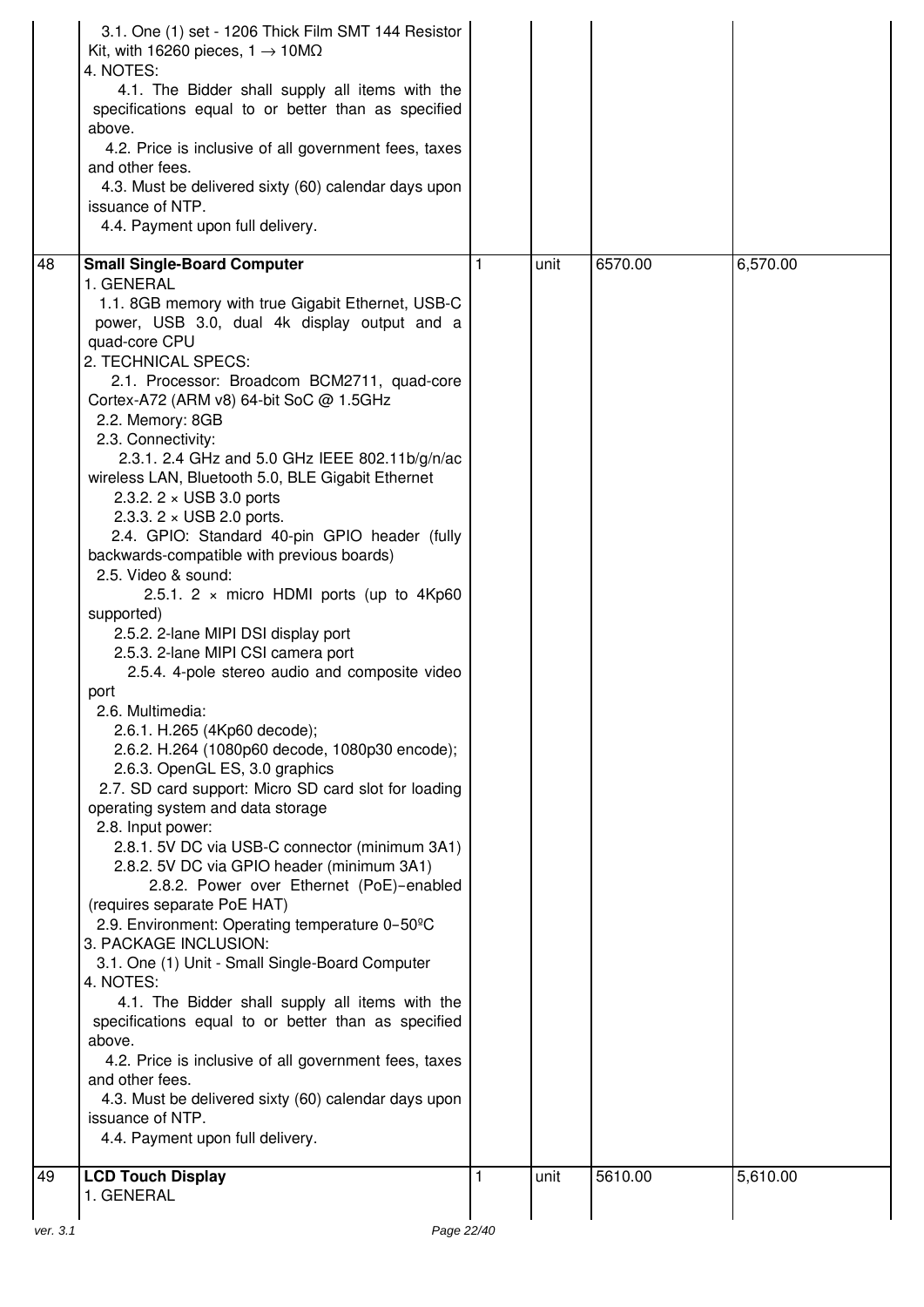|    | 1.1. 7 inches Capacitive touch screen for small<br>single-board computer<br>2. TECHNICAL SPECS:<br>2.1. 7 Inches Touch screen Display.<br>2.2. Screen Dimensions: 194mm x 110mm x 20mm<br>(including standoffs)<br>2.3. Weight incl Packaging: 336 gram<br>2.4. Viewable screen size: 155mm x 86mm<br>2.5. Screen Resolution 800 x 480 pixels<br>2.6. 10 finger capacitive touch.<br>2.7. Connects to the Raspberry Pi board using a<br>ribbon cable connected to the DSI port.<br>2.8. Adapter board is used to power the display and<br>convert the parallel signals from the display to the<br>serial (DSI) port on the Raspberry Pi.<br>2.9. Will require the latest version of Raspbian OS to<br>operate correctly.<br>3. PACKAGE INCLUSION:<br>3.1. One (1) unit - 7" Touch screen Display<br>3.2. One (1) unit - Adapter Board<br>3.3. One (1) pc - DSI Ribbon cable<br>3.4. Four (4) pcs - stand-offs and screws<br>3.5. Four (4) pcs - jumper wires<br>4. NOTES:<br>4.1. The Bidder shall supply all items with the<br>specifications equal to or better than as specified<br>above.<br>4.2. Price is inclusive of all government fees, taxes<br>and other fees.<br>4.3. Must be delivered sixty (60) calendar days upon<br>issuance of NTP.<br>4.4. Payment upon full delivery. |      |         |          |
|----|-------------------------------------------------------------------------------------------------------------------------------------------------------------------------------------------------------------------------------------------------------------------------------------------------------------------------------------------------------------------------------------------------------------------------------------------------------------------------------------------------------------------------------------------------------------------------------------------------------------------------------------------------------------------------------------------------------------------------------------------------------------------------------------------------------------------------------------------------------------------------------------------------------------------------------------------------------------------------------------------------------------------------------------------------------------------------------------------------------------------------------------------------------------------------------------------------------------------------------------------------------------------------------------------|------|---------|----------|
| 50 | Thermocouple, AC/DC Load,<br>Interface $ 1$<br><b>Motor</b><br><b>Development Board Module</b><br>1. GENERAL<br>1.1. Development board shield with 4-channel,<br>high-resolution thermocouple interface.<br>1.2. For temperature measurement, logging and<br>control applications.<br>2. TECHNICAL SPECS:<br>2.1. With 4-channel, high-resolution thermocouple<br>interface.<br>2.2. With 2-channel SSR drivers for AC loads, and<br>single-channel DC driver for DC fan motors.<br>2.3. Full compatibility with TC4-based Arduino<br>sketches and established software ecosystem.<br>2.4. Highly simplified control of popcorn machine<br>based roasters: On-board voltage regulator and DC<br>PWM driver allow popcorn roaster setup with just the<br>TC4+, a single DC power supply and one solid state<br>relay.<br>2.5. Designed with a high degree of flexibility in mind.<br>Wide range of voltage regulators supported; extra I2C<br>headers for displays and other peripherals; retains all<br>TC4 features and full Arduino pinout.<br>2.6. Wireless control with optional Bluetooth module.<br>3. PACKAGE INCLUSION:<br>3.1. One (1) Unit - Thermocouple, AC/DC Load,<br>Motor Interface Development Board Module<br>4. NOTES:                                                 | unit | 4860.00 | 4,860.00 |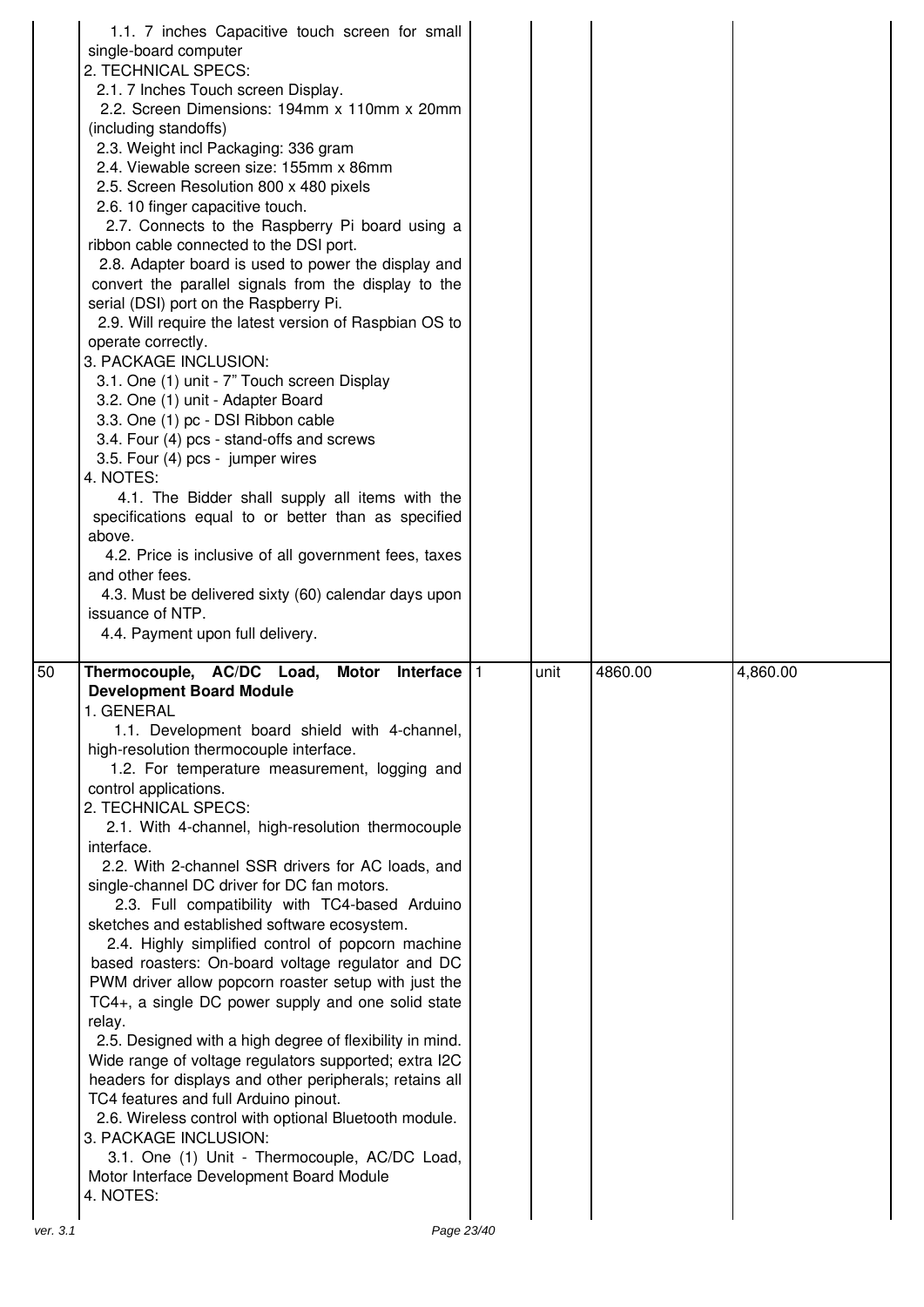|                | 4.1. The Bidder shall supply all items with the<br>specifications equal to or better than as specified<br>above.<br>4.2. Price is inclusive of all government fees, taxes<br>and other fees.<br>4.3. Must be delivered sixty (60) calendar days upon<br>issuance of NTP.<br>4.4. Payment upon full delivery.                                                                                                                                                                                                                                                                                                                                                                                                                                                                                                                                                                                                                                                                                                                                                             |   |      |         |          |
|----------------|--------------------------------------------------------------------------------------------------------------------------------------------------------------------------------------------------------------------------------------------------------------------------------------------------------------------------------------------------------------------------------------------------------------------------------------------------------------------------------------------------------------------------------------------------------------------------------------------------------------------------------------------------------------------------------------------------------------------------------------------------------------------------------------------------------------------------------------------------------------------------------------------------------------------------------------------------------------------------------------------------------------------------------------------------------------------------|---|------|---------|----------|
| 51             | <b>Development Board</b><br>1. GENERAL<br>1.1. Development board with ATmega328 single-chip<br>microcontroller<br>2. TECHNICAL SPECS:<br>2.1. Microcontroller: ATmega328<br>2.2. Operating Voltage: 5V<br>2.3. Supply Voltage (recommended): 7-12V<br>2.4. Maximum supply voltage (not recommended):<br><b>20V</b><br>2.5. Digital I/O Pins: 14 (of which 6 provide PWM<br>output)<br>2.6. Analog Input Pins: 6<br>2.7. DC Current per I/O Pin: 40 mA<br>2.8. DC Current for 3.3V Pin: 50 mA<br>2.9. Flash Memory: 32 KB (ATmega328) of which 0.5<br>KB used by bootloader<br>2.10. SRAM: 2 KB (ATmega328)<br>2.11. EEPROM: 1 KB (ATmega328)<br>2.12. Clock Speed: 16 MHz<br>3. PACKAGE INCLUSION:<br>3.1. One (1) Unit - Development Board<br>4. NOTES:<br>4.1. The Bidder shall supply all items with the<br>specifications equal to or better than as specified<br>above.<br>4.2. Price is inclusive of all government fees, taxes<br>and other fees.<br>4.3. Must be delivered sixty (60) calendar days upon<br>issuance of NTP.<br>4.4. Payment upon full delivery. | 1 | unit | 1830.00 | 1,830.00 |
| 52<br>ver. 3.1 | Full size breadboard - 800 Tie Points<br>1. GENERAL:<br>1.1. Tools used as alternative low cost of initial<br>prototyping before finally using PCB technology.<br>2. TECHNICAL SPECS:<br>2.1. Type: Prototyping Board<br>2.2. Length: 170mm<br>2.3. Width: 55mm<br>2.4. Height: 10mm<br>2.5. Weight: 80g<br>2.6. With 800 tie points<br>3. PACKAGE INCLUSION:<br>3.1. One (1) pc - Full size breadboard - 800 Tie<br>Points<br>4. NOTES:<br>4.1. The Bidder shall supply all items with the<br>specifications equal to or better than as specified<br>above.<br>4.2. Price is inclusive of all government fees, taxes<br>and other fees.<br>Page 24/40                                                                                                                                                                                                                                                                                                                                                                                                                   |   | pc   | 110.00  | 110.00   |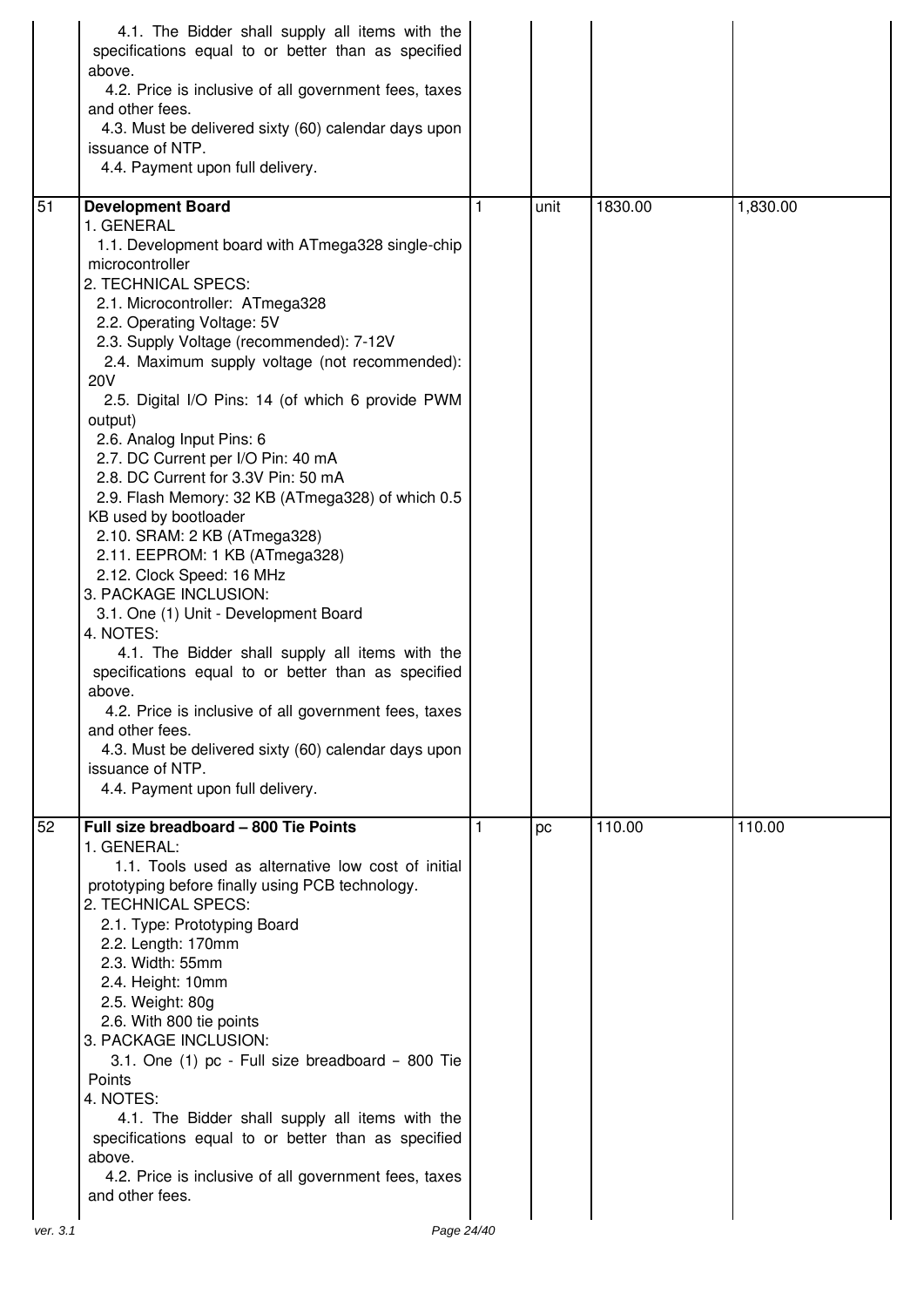|    | 4.3. Must be delivered sixty (60) calendar days upon<br>issuance of NTP.<br>4.4. Payment upon full delivery.                                                                                                                                                                                                                                                                                                                                                                                                                                                                                                                                                                                                                                            |   |     |        |        |
|----|---------------------------------------------------------------------------------------------------------------------------------------------------------------------------------------------------------------------------------------------------------------------------------------------------------------------------------------------------------------------------------------------------------------------------------------------------------------------------------------------------------------------------------------------------------------------------------------------------------------------------------------------------------------------------------------------------------------------------------------------------------|---|-----|--------|--------|
| 53 | Half size breadboard - 400 Tie Points<br>1. GENERAL:<br>1.1. Tools used as alternative low cost of initial<br>prototyping before finally using PCB technology.<br>2. TECHNICAL SPECS:<br>2.1. Type: Prototyping Board<br>2.2. Length: 85mm<br>2.3. Width: 55mm<br>2.4. Height: 10mm<br>2.5. Weight: 40g<br>2.6. With 400 tie points<br>3. PACKAGE INCLUSION:<br>3.1. One (1) pc - Half size breadboard - 400 Tie<br>Points<br>4. NOTES:<br>4.1. The Bidder shall supply all items with the<br>specifications equal to or better than as specified<br>above.<br>4.2. Price is inclusive of all government fees, taxes<br>and other fees.<br>4.3. Must be delivered sixty (60) calendar days upon<br>issuance of NTP.<br>4.4. Payment upon full delivery. | 3 | pc  | 80.00  | 240.00 |
| 54 | M2.5 / M3 Nylon M-F Hex Spacers Screw Nut  1<br><b>Assortment Kit</b><br>1. GENERAL:<br>1.1. Prototyping Accessories<br>2. TECHNICAL SPECS:<br>2.1. Size: M2.5 / M3<br>2.2. Material: Nylon<br>3. PACKAGE INCLUSION:<br>3.1. One (1) set - M2.5 / M3 Nylon M-F Hex Spacers<br><b>Screw Nut Assortment Kit</b><br>4. NOTES:<br>4.1. The Bidder shall supply all items with the<br>specifications equal to or better than as specified<br>above.<br>4.2. Price is inclusive of all government fees, taxes<br>and other fees.<br>4.3. Must be delivered sixty (60) calendar days upon<br>issuance of NTP.<br>4.4. Payment upon full delivery.                                                                                                              |   | kit | 260.00 | 260.00 |
| 55 | 530 pcs 2:1 Heat Shrink Tubing Insulation Wire  1<br><b>Cable Sleeve Kit</b><br>1. GENERAL:<br>1.1. 530 pcs of Heat shrink tubing with 8 different<br>diameter sizes.<br>2. TECHNICAL SPECS:<br>2.1. Specification: 1.5mm / 2mm / 3mm / 4mm / 5mm<br>' 6mm / 8mm / 10mm<br>2.2. Material: Polyolefin<br>2.3. Shrinkage Ratio: 2:1 (will maximum shrink to 1/2<br>its supplied diameter)<br>2.4. Minimum Shrinkage Temp.: ≥84°C<br>2.5. Full Shrinkage Temp.: ≥120°C                                                                                                                                                                                                                                                                                     |   | kit | 320.00 | 320.00 |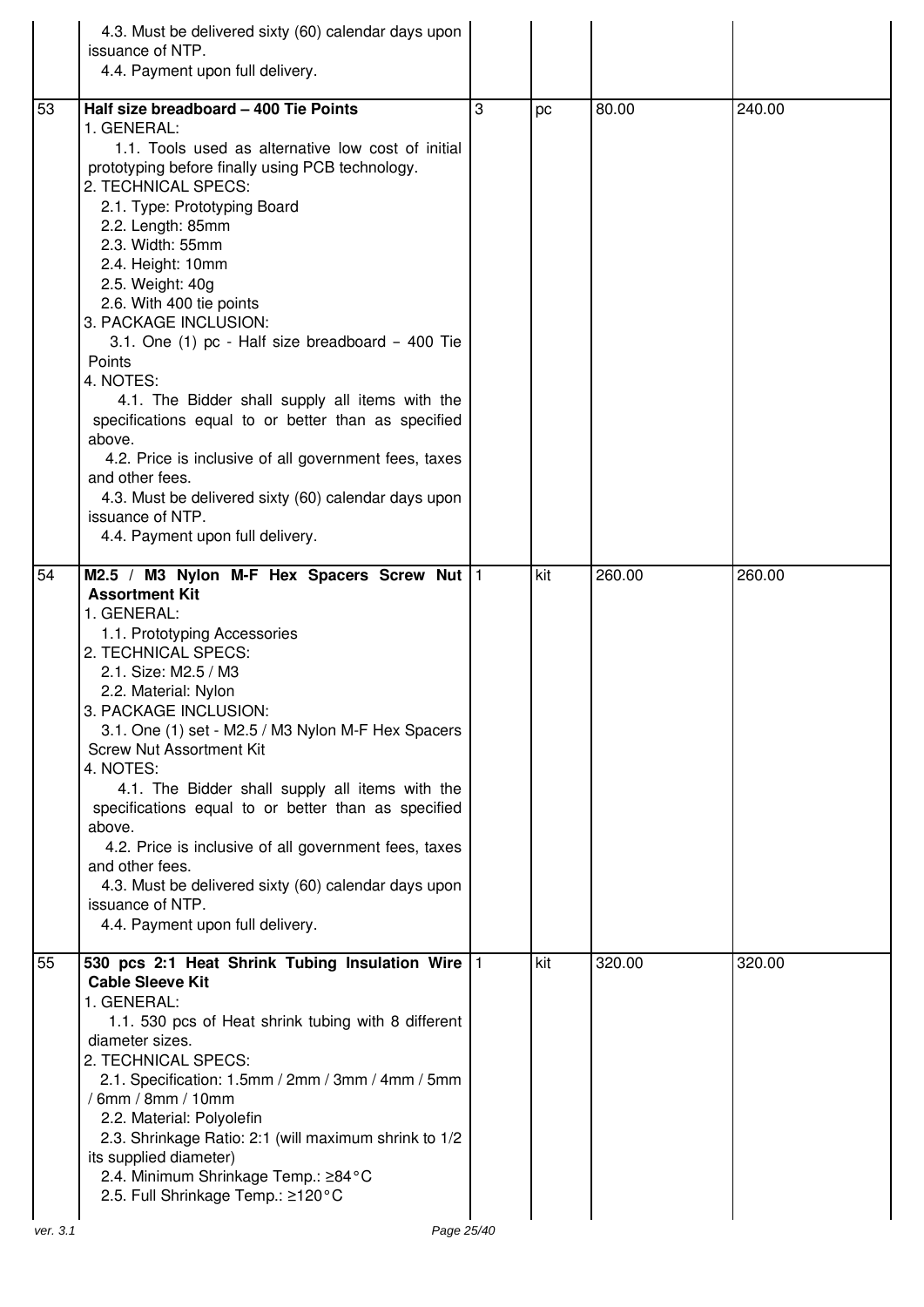|    | 2.6. Operating Temp.: -55 $\degree$ C to +125 $\degree$ C<br>2.7. Tensile Strengthe: 10.4 Mpa<br>2.8. Dielectric Strength: 15 KV/mm<br>2.9. Manufacture Specification: ISO9001<br>2.10. Flammability: Flame Retardant<br>2.11. Approvals: UL Approved<br>2.12. Supplied Format: Product is supplied flat<br>2.13. Cutting Method: Scissors or sharp knife<br>3. PACKAGE INCLUSION:<br>3.1. One (1) set - 530 pcs 2:1 Heat Shrink Tubing<br>Insulation Wire Cable Sleeve Kit<br>4. NOTES:<br>4.1. The Bidder shall supply all items with the<br>specifications equal to or better than as specified<br>above.<br>4.2. Price is inclusive of all government fees, taxes<br>and other fees.<br>4.3. Must be delivered sixty (60) calendar days upon<br>issuance of NTP.<br>4.4. Payment upon full delivery.                                                                                            |    |     |         |          |
|----|-----------------------------------------------------------------------------------------------------------------------------------------------------------------------------------------------------------------------------------------------------------------------------------------------------------------------------------------------------------------------------------------------------------------------------------------------------------------------------------------------------------------------------------------------------------------------------------------------------------------------------------------------------------------------------------------------------------------------------------------------------------------------------------------------------------------------------------------------------------------------------------------------------|----|-----|---------|----------|
| 56 | <b>Etching Agent NaPS 0.5kg</b><br>1. GENERAL:<br>1.1. Chemical consumable that serves as oxidizer for<br>copper.<br>2. TECHNICAL SPECS:<br>2.1. Chemical Composition: Sodium Persulfate<br>2.2. Molecular Weight: 238.03<br>2.3. Solubility in water: 700 g / liter (20 °C)<br>2.4. The acidity (pKa): 6.0 (1% solution)<br>2.5. Form: Crystals<br>2.6. Color: White<br>2.7. Specific Weight: 2.4<br>2.8. Odor: Odorless<br>2.9. Expiration: 24 months<br>3. PACKAGE INCLUSION:<br>3.1. One (1) jar - 0.5 kg (sufficient for approx. 2 liters<br>of etching solution)<br>4. NOTES:<br>4.1. The Bidder shall supply all items with the<br>specifications equal to or better than as specified<br>above.<br>4.2. Price is inclusive of all government fees, taxes<br>and other fees.<br>4.3. Must be delivered sixty (60) calendar days upon<br>issuance of NTP.<br>4.4. Payment upon full delivery. | 10 | jar | 850.00  | 8,500.00 |
| 57 | <b>Negative Developer (2x 10L)</b><br>1. GENERAL:<br>1.1. Used for removing exposed resist during the<br>positive photofabrication process.<br>2. TECHNICAL SPECS:<br>2.1. Processing Time: 3'15"<br>2.2. Starting Replenishment Rate: 135-24 40<br>ml/roll36 ml/m<br>2.3. Working temperature: 37.8° ~ 0.14° C<br>3. PACKAGE INCLUSION:<br>3.1. One (1) box - Negative Developer (2x 10L)<br>4. NOTES:<br>4.1. The Bidder shall supply all items with the                                                                                                                                                                                                                                                                                                                                                                                                                                          |    | box | 5100.00 | 5,100.00 |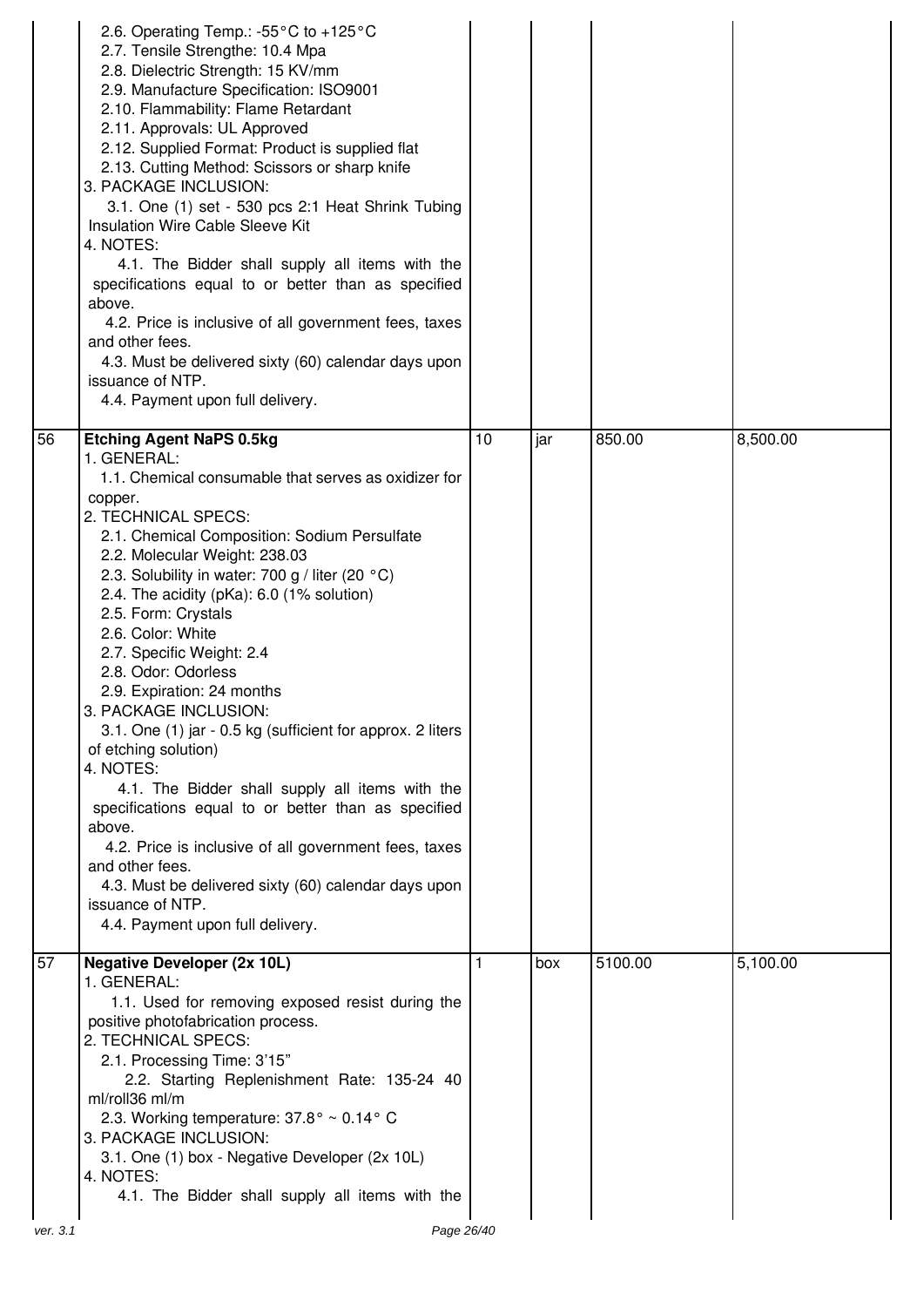|          | specifications equal to or better than as specified<br>above.<br>4.2. Price is inclusive of all government fees, taxes<br>and other fees.<br>4.3. Must be delivered sixty (60) calendar days upon<br>issuance of NTP.<br>4.4. Payment upon full delivery.                                                                                                                                                                                                                                                                                                                                                                                                                                                        |   |      |          |           |
|----------|------------------------------------------------------------------------------------------------------------------------------------------------------------------------------------------------------------------------------------------------------------------------------------------------------------------------------------------------------------------------------------------------------------------------------------------------------------------------------------------------------------------------------------------------------------------------------------------------------------------------------------------------------------------------------------------------------------------|---|------|----------|-----------|
| 58       | <b>Cation Exchange Resin 5L</b><br>1. GENERAL:<br>1.1. For replacement of ion exchange type pure<br>water equipment. It can also be used for soft water.<br>2. TECHNICAL SPECS:<br>2.1. Ion Exchange Resin (L): 5<br>2.2. Ratio (Cation : Anion) = $1:1.5$ (for pure water)<br>2.3. Suitable Model: MKTP-5-CT<br>3. PACKAGE INCLUSION:<br>3.1. One (1) pack - Ion Exchange Resin 5L<br>4. NOTES:<br>4.1. The Bidder shall supply all items with the<br>specifications equal to or better than as specified<br>above.<br>4.2. Price is inclusive of all government fees, taxes<br>and other fees.<br>4.3. Must be delivered sixty (60) calendar days upon<br>issuance of NTP.<br>4.4. Payment upon full delivery. | 2 | pack | 10520.00 | 21,040.00 |
| 59       | <b>Anion Exchange Resin 5L</b><br>1. GENERAL:<br>1.1. For replacement of ion exchange type pure<br>water equipment. It can also be used for soft water.<br>2. TECHNICAL SPECS:<br>2.1. Ion Exchange Resin (L): 5<br>2.2. Ratio (Cation : Anion) = $1:1.5$ (for pure water)<br>2.3. Suitable Model: MKTP-5-CT<br>3. PACKAGE INCLUSION<br>3.1. One (1) pack - Ion Exchange Resin 5L<br>4. NOTES:<br>4.1. The Bidder shall supply all items with the<br>specifications equal to or better than as specified<br>above.<br>4.2. Price is inclusive of all government fees, taxes<br>and other fees.<br>4.3. Must be delivered sixty (60) calendar days upon<br>issuance of NTP.<br>4.4. Payment upon full delivery.   | 2 | pack | 10520.00 | 21,040.00 |
| 60       | Filmstar Developer Concentrate 5L<br>1. GENERAL:<br>1.1. Workshop consumable use as a photographic<br>developer for silver halide films used as artwork in all<br>phases of the production of printed circuit boards and<br>photo-etching panels.<br>2. TECHNICAL SPECS:<br>2.1. Film use: 250 ml/m <sup>2</sup> (23 cc/ft <sup>2</sup> )<br>2.2. Oxidation: 2000 ml/day (83 cc/hour)<br>3. PACKAGE INCLUSION:<br>3.1. One (1) bottle - 5 liter (1.32 gal.) Filmstar<br>Developer Concentrate<br>4. NOTES:                                                                                                                                                                                                       | 1 | btl  | 4400.00  | 4,400.00  |
| ver. 3.1 | Page 27/40                                                                                                                                                                                                                                                                                                                                                                                                                                                                                                                                                                                                                                                                                                       |   |      |          |           |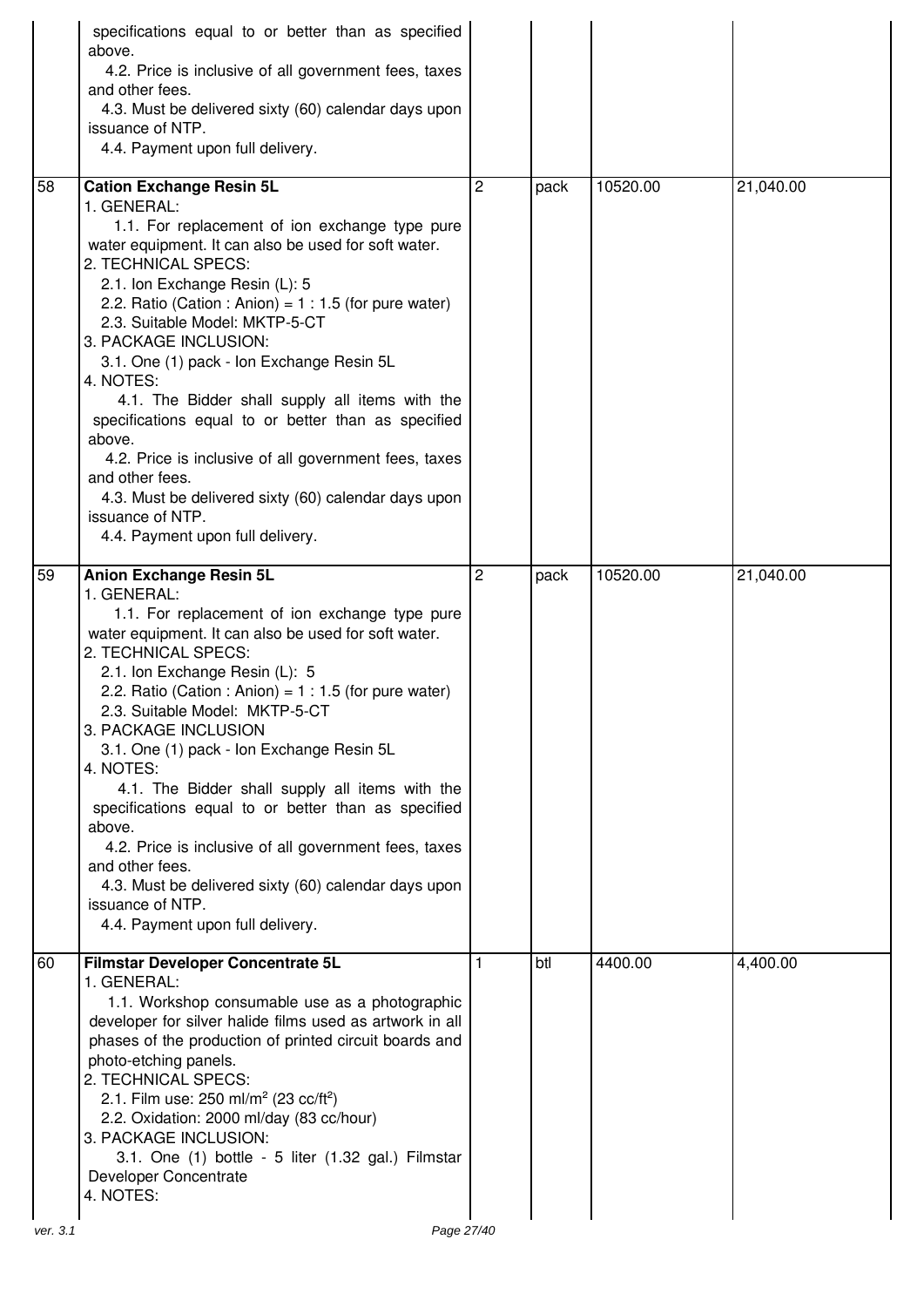|    | 4.1. The Bidder shall supply all items with the<br>specifications equal to or better than as specified<br>above.<br>4.2. Price is inclusive of all government fees, taxes<br>and other fees.<br>4.3. Must be delivered sixty (60) calendar days upon<br>issuance of NTP.<br>4.4. Payment upon full delivery.                                                                                                                                                                                                                                                                                                                                                                                                                                                                                                               |   |     |         |           |
|----|----------------------------------------------------------------------------------------------------------------------------------------------------------------------------------------------------------------------------------------------------------------------------------------------------------------------------------------------------------------------------------------------------------------------------------------------------------------------------------------------------------------------------------------------------------------------------------------------------------------------------------------------------------------------------------------------------------------------------------------------------------------------------------------------------------------------------|---|-----|---------|-----------|
| 61 | <b>Filmstar Fixer 5L</b><br>1. GENERAL:<br>1.1. Workshop consumable use as a photographic<br>developer for silver halide films used as artwork in all<br>phases of the production of printed circuit boards and<br>photo-etching panels.<br>2. TECHNICAL SPECS:<br>2.1. Film use: 250 ml/m <sup>2</sup> (23 cc/ft <sup>2</sup> )<br>2.2. Oxidation: 2000 ml/day (83 cc/hour)<br>2.3. High dilution ratio<br>3. PACKAGE INCLUSION:<br>3.1. One (1) bottle - 5 liter (1.32 gal.) Filmstar Fixer<br>4. NOTES:<br>4.1. The Bidder shall supply all items with the<br>specifications equal to or better than as specified<br>above.<br>4.2. Price is inclusive of all government fees, taxes<br>and other fees.<br>4.3. Must be delivered sixty (60) calendar days upon<br>issuance of NTP.<br>4.4. Payment upon full delivery. | 3 | btl | 3894.00 | 11,682.00 |
| 62 | Ferric (III) - Chloride Solution 25L<br>1. GENERAL:                                                                                                                                                                                                                                                                                                                                                                                                                                                                                                                                                                                                                                                                                                                                                                        | 3 | btl | 7810.00 | 23,430.00 |
|    | 1.1. An etching agent for engraving circuit boards.<br>2. TECHNICAL SPECS:<br>2.1. Optimum working temperature: 40-50 °C<br>2.2. Full strength: 40%<br>3. PACKAGE INCLUSION:<br>3.1. One (1) container - 25 Liter of Ferric chloride<br>solution<br>4. NOTES:<br>4.1. The Bidder shall supply all items with the<br>specifications equal to or better than as specified<br>above.<br>4.2. Price is inclusive of all government fees, taxes<br>and other fees.<br>4.3. Must be delivered sixty (60) calendar days upon<br>issuance of NTP.<br>4.4. Payment upon full delivery.                                                                                                                                                                                                                                              |   |     |         |           |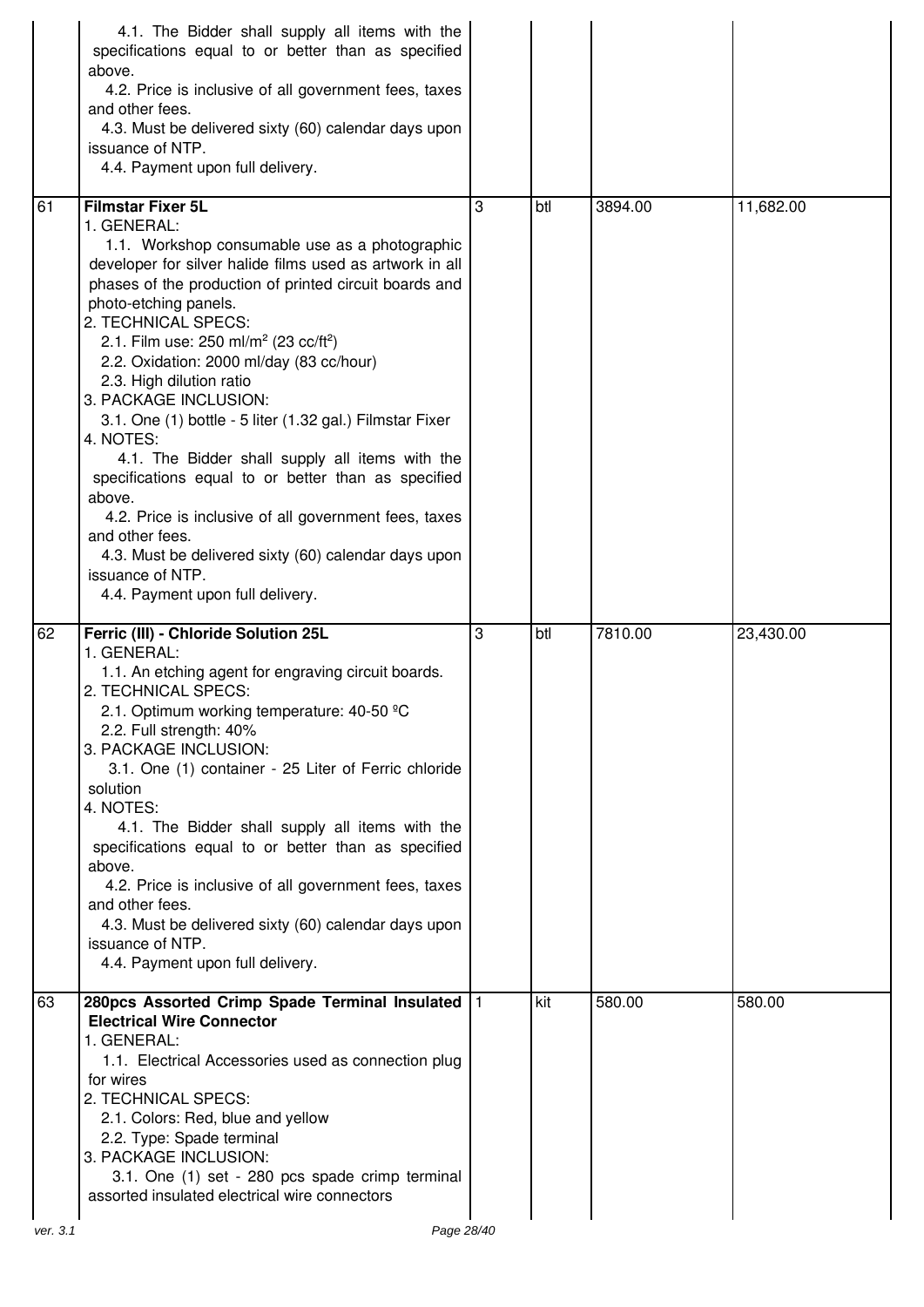|          | 3.1.1. 20pcs 2.8mm Female Insulated Terminals<br>Red 22-16 Gauge AWG<br>3.1.2. 20pcs 2.8mm male Insulated Terminals Red<br>22-16 Gauge AWG<br>3.1.3. 20pcs 4.8mm Female Insulated Terminals |      |         |          |
|----------|---------------------------------------------------------------------------------------------------------------------------------------------------------------------------------------------|------|---------|----------|
|          | Red 22-16 Gauge AWG<br>3.1.4. 20pcs 4.8mm Male Insulated Terminals Red<br>22-16 Gauge AWG                                                                                                   |      |         |          |
|          | 3.1.5. 20pcs 4.8mm Female Insulated Terminals<br>Blue 16-14 Gauge AWG                                                                                                                       |      |         |          |
|          | 3.1.6. 20pcs 4.8mm Male Insulated Terminals<br>Blue 16-14 Gauge AWG<br>3.1.7. 20pcs 6.3mm Female Insulated Terminals                                                                        |      |         |          |
|          | Red 22-16 Gauge AWG<br>3.1.8. 20pcs 6.3mm Male Insulated Terminals Red<br>22-16 Gauge AWG                                                                                                   |      |         |          |
|          | 3.1.9. 20pcs 6.3mm Female Insulated Terminals<br>Blue 16-14 Gauge AWG                                                                                                                       |      |         |          |
|          | 3.1.10. 20pcs 6.3mm Male Insulated Terminals<br>Blue 16-14 Gauge AWG<br>3.1.11. 10pcs 6.3mm Female Insulated Terminals                                                                      |      |         |          |
|          | Yellow 12-10 Gauge AWG<br>3.1.12. 10pcs 6.3mm Male Insulated Terminals                                                                                                                      |      |         |          |
|          | yellow 12-10 Gauge AWG<br>3.1.13. 20pcs Crimp Spade Wire Connector<br>22-16AWG #4 19AMP Blue Fork Terminal                                                                                  |      |         |          |
|          | 3.1.14. 20pcs Crimp Spade Wire Connector<br>22-16AWG #8 19AMP Red Fork Terminal                                                                                                             |      |         |          |
|          | 3.1.15. 20pcs Crimp Spade Wire Connector<br>22-16AWG #8 19AMP Red Ring Terminal<br>4. NOTES:                                                                                                |      |         |          |
|          | 4.1. The Bidder shall supply all items with the<br>specifications equal to or better than as specified<br>above.                                                                            |      |         |          |
|          | 4.2. Price is inclusive of all government fees, taxes<br>and other fees.<br>4.3. Must be delivered sixty (60) calendar days upon                                                            |      |         |          |
|          | issuance of NTP.<br>4.4. Payment upon full delivery.                                                                                                                                        |      |         |          |
| 64       | <b>Electric</b><br>Red<br><b>Male</b><br><b>Banana</b><br>Plug<br>Screw $ 1$<br><b>Termination, 15A</b>                                                                                     | pack | 3300.00 | 3,300.00 |
|          | 1. GENERAL<br>1.1. Red male 4mm banana plug with set screw for<br>wire connection.                                                                                                          |      |         |          |
|          | 2. TECHNICAL SPECS:<br>2.1. Colour: Red                                                                                                                                                     |      |         |          |
|          | 2.2. Gender: Male<br>2.3. Termination: Method Screw                                                                                                                                         |      |         |          |
|          | 2.4. Current Rating: 15A<br>2.5. Contact Plating: Nickel                                                                                                                                    |      |         |          |
|          | 2.6. Spring Contact: Yes<br>2.7. Length: 41.3mm                                                                                                                                             |      |         |          |
|          | 2.8. Type: Banana Plug<br>2.9. Contact Material: Phosphor Bronze (Spring)<br>2.10. Insulation Material: ABS                                                                                 |      |         |          |
|          | 3. PACKAGE INCLUSION:<br>3.1. One (1) pack - 10 pcs Electric Red Male Banana                                                                                                                |      |         |          |
|          | Plug - Screw Termination, 15A<br>4. NOTES:                                                                                                                                                  |      |         |          |
| ver. 3.1 | 4.1. The Bidder shall supply all items with the<br>Page 29/40                                                                                                                               |      |         |          |
|          |                                                                                                                                                                                             |      |         |          |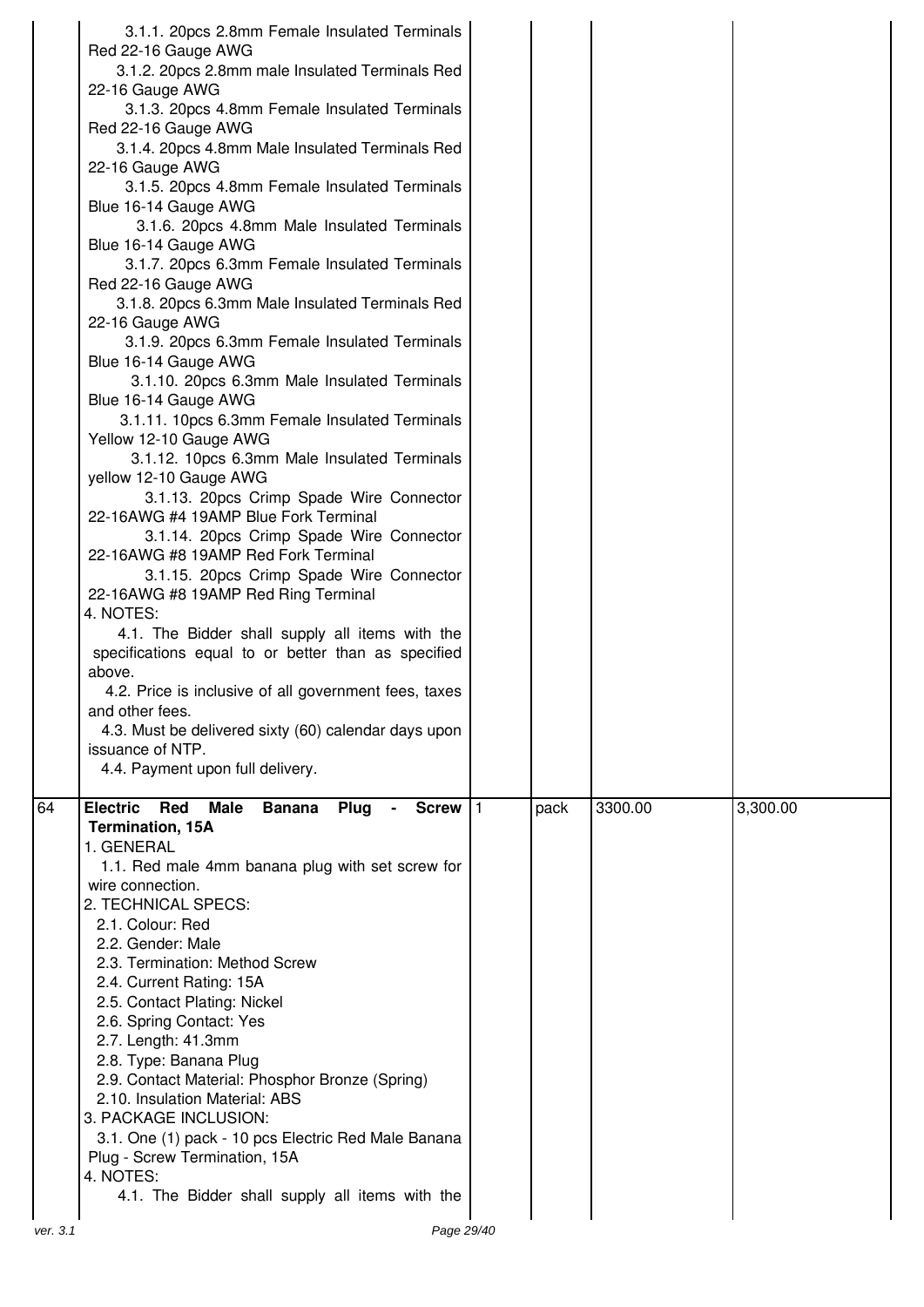|    | specifications equal to or better than as specified<br>above.<br>4.2. Price is inclusive of all government fees, taxes<br>and other fees.<br>4.3. Must be delivered sixty (60) calendar days upon<br>issuance of NTP.<br>4.4. Payment upon full delivery.                                                                                                                                                                                                                                                                                                                                                                                                                                                                                                                                                                                                                                                                                                             |   |      |         |          |
|----|-----------------------------------------------------------------------------------------------------------------------------------------------------------------------------------------------------------------------------------------------------------------------------------------------------------------------------------------------------------------------------------------------------------------------------------------------------------------------------------------------------------------------------------------------------------------------------------------------------------------------------------------------------------------------------------------------------------------------------------------------------------------------------------------------------------------------------------------------------------------------------------------------------------------------------------------------------------------------|---|------|---------|----------|
| 65 | <b>Electric</b><br><b>Black Male Banana</b><br>Plug<br>- Screw $ 1$<br><b>Termination, 15A</b><br>1. GENERAL<br>1.1. Black male 4mm banana plug with set screw for<br>wire connection.<br>2. TECHNICAL SPECS:<br>2.1. Color: Black<br>2.2. Gender: Male<br>2.3. Termination: Method Screw<br>2.4. Current Rating: 15A<br>2.5. Contact Plating: Nickel<br>2.6. Spring Contact: Yes<br>2.7. Length: 43mm<br>2.8. Contact: Material Phosphor Bronze (Spring)<br>2.9. Type: Banana Plug<br>2.10. Insulation Material: ABS<br>3. PACKAGE INCLUSION:<br>3.1. One (1) pack - 10 pcs Electric Black Male<br>Banana Plug - Screw Termination, 15A<br>4. NOTES:<br>4.1. The Bidder shall supply all items with the<br>specifications equal to or better than as specified<br>above.<br>4.2. Price is inclusive of all government fees, taxes<br>and other fees.<br>4.3. Must be delivered sixty (60) calendar days upon<br>issuance of NTP.<br>4.4. Payment upon full delivery. |   | pack | 3290.00 | 3,290.00 |
| 66 | 3.6V 1.5AH Li-ion Cordless Screwdriver Kit<br>1. GENERAL<br>1.1. Lightweight in-line cordless screwdriver powered<br>by 3.6V/1.5Ah built-in Li-ion battery.<br>2. TECHNICAL SPECS:<br>2.1. Voltage: 3.6V<br>2.2. Battery Type: In-built Li-on<br>2.3. Charge Time: 3-5 hrs<br>2.4. No Load Speed: 220rpm<br>2.5. Driving shank: 1/4"" Hex<br>2.6. Max Fastening Torque: 4Nm<br>2.7. Max Capacity (wood screw): Ø3.8mm x 32mm<br>2.8. Length: 287mm<br>2.9. Weight: 0.36kg<br>2.10. Vibration (no load): $2.5 \text{m/s}^2$<br>2.11. Vibration K: $1.5m/s2$<br>2.12. Noise Sound Pressure: 70dB (A)<br>2.13. Noise K: 3 dB (A)<br>3. PACKAGE INCLUSION:<br>3.1. One (1) set - Cordless Screwdriver<br>3.1.1. One (1) pc - 3.6V 1.5AH Li-ion Cordless<br>Screwdriver<br>3.1.2. One (1) pc - AC Adaptor<br>3.1.3. Eighty-One (81) pcs - Drill bit pieces                                                                                                                 | 1 | set  | 4080.00 | 4,080.00 |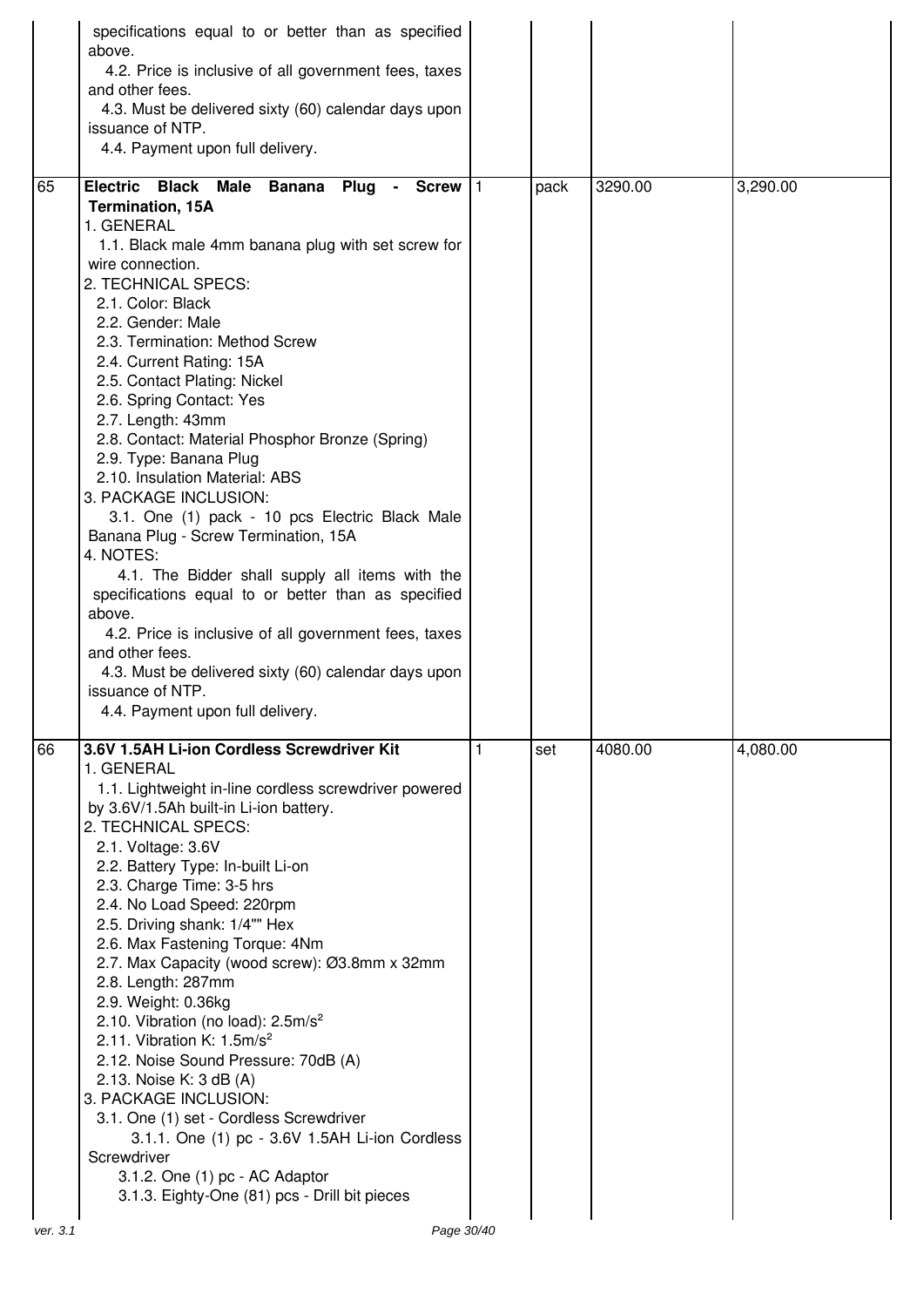|    | 3.1.4. One (1) pc - Carry case<br>4. NOTES:<br>4.1. The Bidder shall supply all items with the<br>specifications equal to or better than as specified<br>above.<br>4.2. Price is inclusive of all government fees, taxes<br>and other fees.<br>4.3. Must be delivered sixty (60) calendar days upon<br>issuance of NTP.<br>4.4. Payment upon full delivery.                                                                                                                                                                                                                                                                                                                                                                                                                                                                                                                                                                                                                                                                                                                                                                                                                                                                                                                                                                                                                                                                            |     |         |          |
|----|----------------------------------------------------------------------------------------------------------------------------------------------------------------------------------------------------------------------------------------------------------------------------------------------------------------------------------------------------------------------------------------------------------------------------------------------------------------------------------------------------------------------------------------------------------------------------------------------------------------------------------------------------------------------------------------------------------------------------------------------------------------------------------------------------------------------------------------------------------------------------------------------------------------------------------------------------------------------------------------------------------------------------------------------------------------------------------------------------------------------------------------------------------------------------------------------------------------------------------------------------------------------------------------------------------------------------------------------------------------------------------------------------------------------------------------|-----|---------|----------|
| 67 | 25pcs 3 Inch Buffing Waxing Polishing Sponge   1<br>Pads Kit Set For Car Polisher Drill<br>1. GENERAL<br>1.1. 3-inch single sided foam polishing pad designed<br>to remove fine swirls left from compounding headlight<br>lenses.<br>2. TECHNICAL SPECS:<br>2.1. Sponge Pads Diameter: 3"<br>2.2. Thickness: 25-30 (mm)<br>2.3. Material: Sponge, woolen<br>2.4. Application: Buffing pad can be used for car<br>waxing, polishing, sealing glaze<br>2.5. Quantity: 25pcs<br>3. PACKAGE INCLUSION:<br>3.1. Two (2) pcs - Orange Hard Wave Polishing Pad<br>3.2. Two (2) pcs - Orange Hard Flat Polishing Pad<br>3.3. Two (2) pcs - Yellow Soft Flat Polishing Pad<br>3.4. Two (2) pcs - Yellow Soft Wave Polishing Pad<br>3.5. Two (2) pcs - Black Soft Wave Buff Polishing<br>Pad<br>3.6. Two (2) pcs - Black Soft Flat Buff Polishing Pad<br>3.7. Two (2) pcs - Blue Medium Hard Wave Polishing<br>Pad<br>3.8. Two (2) pcs - White Soft Flat Polishing Pad<br>3.9. Three (3) pcs - Adhesive Suction Cup<br>3.10. Three (3) pcs - M10 thread Drill adaptor<br>3.11. Three (3) pcs - Woolen Polishing Pad<br>4. NOTES:<br>4.1. The Bidder shall supply all items with the<br>specifications equal to or better than as specified<br>above.<br>4.2. Price is inclusive of all government fees, taxes<br>and other fees.<br>4.3. Must be delivered sixty (60) calendar days upon<br>issuance of NTP.<br>4.4. Payment upon full delivery. | set | 1570.00 | 1,570.00 |
| 68 | 10 Sets 4mm Male Sheath Stackable Banana Plug  1<br><b>Wire Solder Connector</b><br>1. GENERAL<br>1.1. Shrouded, Stackable 4mm Banana Plug<br>2. TECHNICAL SPECS:<br>2.1. Type: Stackable Solder Type 4mm Banana Plug<br>2.2. Color: Red and Black<br>2.3. Connection: Solder (max cable Outer diameter<br>4mm)<br>2.4. Quantity: 10 Sets<br>3. PACKAGE INCLUSION:<br>3.1. Five (5) sets - Red 4mm Male Sheath Stackable<br>Banana Plug Wire Solder Connector                                                                                                                                                                                                                                                                                                                                                                                                                                                                                                                                                                                                                                                                                                                                                                                                                                                                                                                                                                          | set | 5370.00 | 5,370.00 |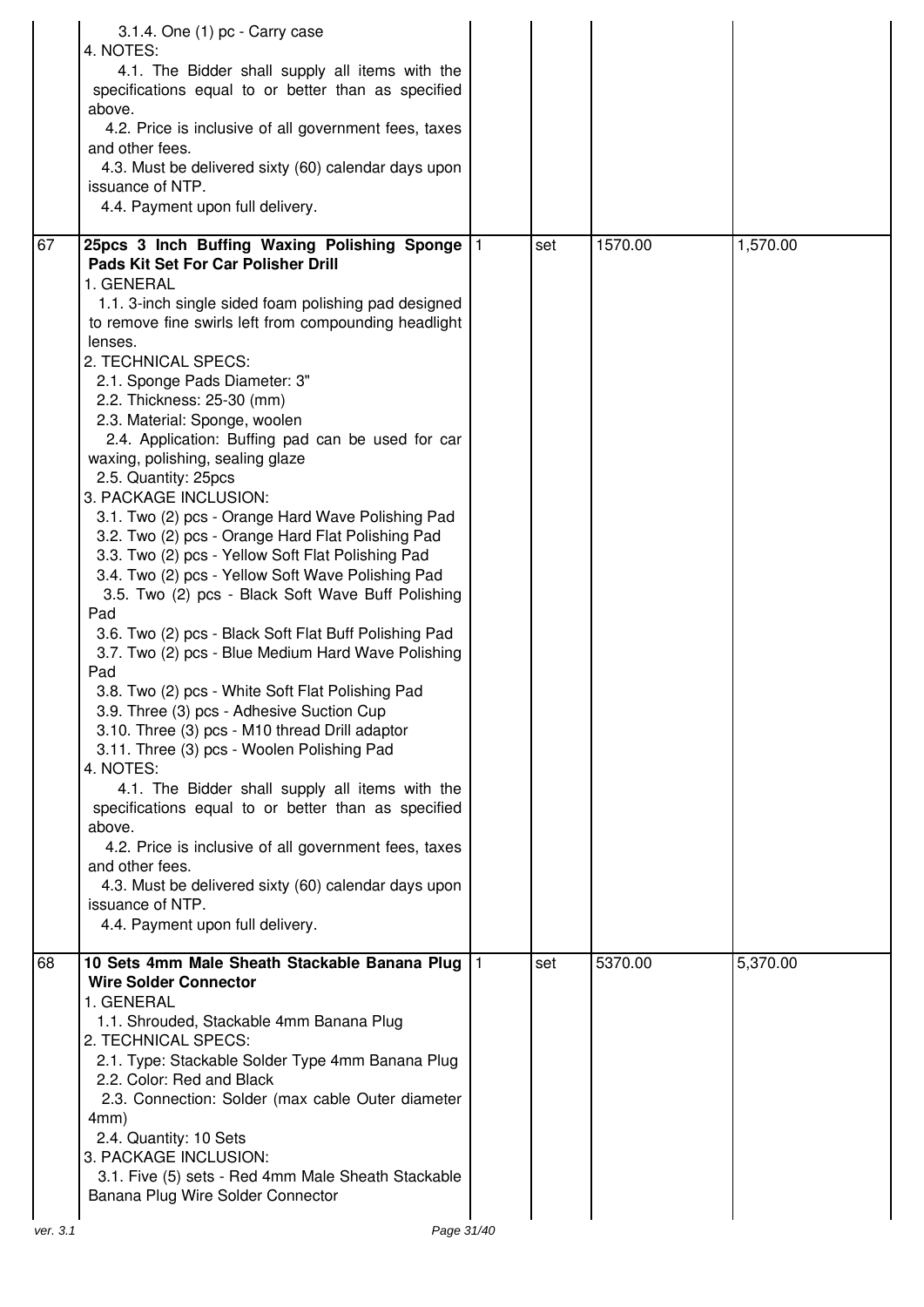|                 | 3.2. Five (5) sets - Black 4mm Male Sheath<br>Stackable Banana Plug Wire Solder Connector<br>4. NOTES:<br>4.1. The Bidder shall supply all items with the<br>specifications equal to or better than as specified<br>above.<br>4.2. Price is inclusive of all government fees, taxes<br>and other fees.<br>4.3. Must be delivered sixty (60) calendar days upon<br>issuance of NTP.<br>4.4. Payment upon full delivery.                                                                                                                                                                                                                                                                       |   |     |          |           |
|-----------------|----------------------------------------------------------------------------------------------------------------------------------------------------------------------------------------------------------------------------------------------------------------------------------------------------------------------------------------------------------------------------------------------------------------------------------------------------------------------------------------------------------------------------------------------------------------------------------------------------------------------------------------------------------------------------------------------|---|-----|----------|-----------|
| 69              | 94 Pieces Mechanical Tool Kit with Case<br>1. GENERAL<br>1.1. Mechanical tools that contains useful selection of<br>sockets, spanners, universal joints, hex bit couplers,<br>hex bits, precision screwdrivers and extension bars in<br>various sizes.                                                                                                                                                                                                                                                                                                                                                                                                                                       | 1 | set | 12150.00 | 12,150.00 |
|                 | 2. TECHNICAL SPECS:<br>2.1. Set type: Mechanical<br>2.2. Set contents: Bits, Precision Screwdriver,<br>Ratchet, Screwdriver, Sockets, Spanners<br>2.3. Number of pieces: 94<br>2.4. Storage type: Case<br>2.5. Tool Case Dimension: 400mm x 315mm x 86mm<br>3. PACKAGE INCLUSION:<br>3.1. One (1) set - 94 Piece Mechanical Tool Kit with<br>Case<br>4. NOTES:<br>4.1 The Bidder shall supply all items with the<br>specifications equal to or better than as specified<br>above.<br>4.2 Price is inclusive of all government fees, taxes<br>and other fees.<br>4.3 Must be delivered sixty (60) calendar days upon<br>issuance of NTP<br>4.4 Payment upon full delivery.                    |   |     |          |           |
| $\overline{70}$ | <b>Multi-purpose Respirator</b><br>1. GENERAL:<br>1.1. Protection for workplace/occupational<br>applications.<br>2. TECHNICAL SPECS:<br>2.1. Size: M<br>2.2. Color: Preferably black<br>2.3. Filtration: 95 percent<br>2.4. NIOSH Rating: P95<br>2.5. Reusable: Yes<br>2.6. Valved: No<br>3. PACKAGE INCLUSION:<br>3.1. One (1) pack - Multi-purpose Respirator<br>4. NOTES:<br>4.1. The Bidder shall supply all items with the<br>specifications equal to or better than as specified<br>above.<br>4.2. Price is inclusive of all government fees, taxes<br>and other fees.<br>4.3. Must be delivered sixty (60) calendar days upon<br>issuance of NTP.<br>4.4. Payment upon full delivery. | 4 | pc  | 4530.00  | 18,120.00 |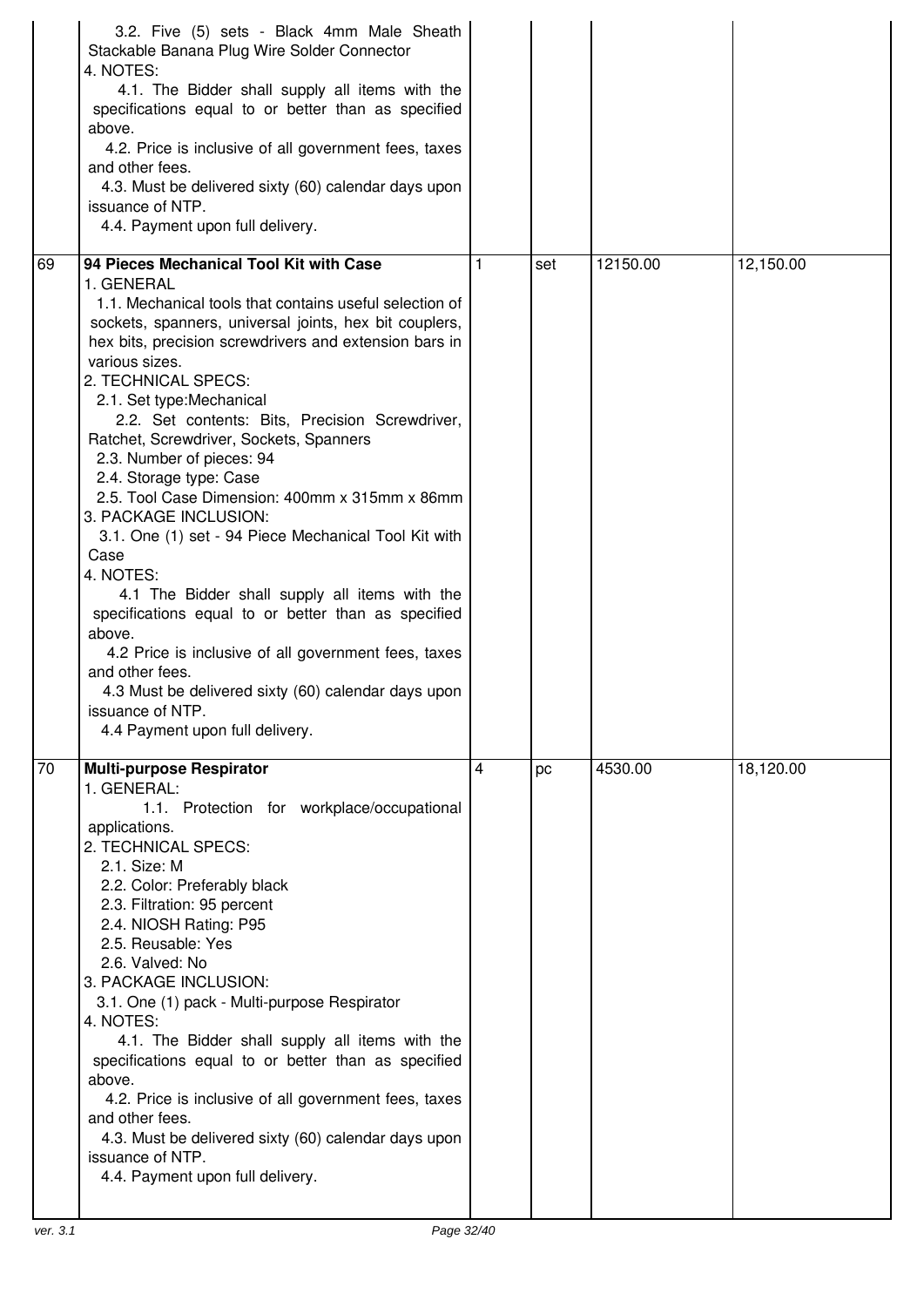| 71       | <b>Soldering Iron Tip Sleeve (Yellow)</b>                  | 5  | pc  | 730.00  | 3,650.00  |
|----------|------------------------------------------------------------|----|-----|---------|-----------|
|          | 1. GENERAL:                                                |    |     |         |           |
|          | 1.1. Soldering Iron Tip Sleeve compatible with             |    |     |         |           |
|          | existing (Hakko) soldering station.                        |    |     |         |           |
|          | 2. TECHNICAL SPECS:                                        |    |     |         |           |
|          | 2.1. Must be compatible with Hakko soldering station       |    |     |         |           |
|          |                                                            |    |     |         |           |
|          | 2.2. Anti-bacterial                                        |    |     |         |           |
|          | 2.3. Type: Sleeve assembly                                 |    |     |         |           |
|          | 2.4. Color: Yellow                                         |    |     |         |           |
|          | 2.5. Height: approx. 0.50 in                               |    |     |         |           |
|          | 2.6. Length: approx. 2.25 in                               |    |     |         |           |
|          | 2.7. Width: 2.00 in                                        |    |     |         |           |
|          | 3. PACKAGE INCLUSION:                                      |    |     |         |           |
|          | 3.1. One (1) pc - Soldering Iron Tip Sleeve (Yellow)       |    |     |         |           |
|          | 4. NOTES:                                                  |    |     |         |           |
|          | 4.1. The Bidder shall supply all items with the            |    |     |         |           |
|          | specifications equal to or better than as specified        |    |     |         |           |
|          |                                                            |    |     |         |           |
|          | above.                                                     |    |     |         |           |
|          | 4.2. Price is inclusive of all government fees, taxes      |    |     |         |           |
|          | and other fees.                                            |    |     |         |           |
|          | 4.3. Must be delivered sixty (60) calendar days upon       |    |     |         |           |
|          | issuance of NTP.                                           |    |     |         |           |
|          | 4.4. Payment upon full delivery.                           |    |     |         |           |
|          |                                                            |    |     |         |           |
| 72       | <b>Omnivise PCB Holder</b>                                 | 4  | pc  | 5550.00 | 22,200.00 |
|          | 1. GENERAL:                                                |    |     |         |           |
|          | 1.1. ESD safe PCB holder                                   |    |     |         |           |
|          | 2. TECHNICAL SPECS:                                        |    |     |         |           |
|          | 2.1. Type: PCB Holder                                      |    |     |         |           |
|          | 2.2. To hold PCBs level while reworking                    |    |     |         |           |
|          | 2.3. Can adapt easily to anything in the horizontal        |    |     |         |           |
|          | plane                                                      |    |     |         |           |
|          | 2.4. Adjustable height from bottom base to top of          |    |     |         |           |
|          | riser: 2.8, 3.1, 3.3, 3.6, 3.8 in. increments (72.5, 78.0, |    |     |         |           |
|          |                                                            |    |     |         |           |
|          | 84.5, 91.0, 97.5 mm)                                       |    |     |         |           |
|          | 2.5. Adjustable opening from 0 to 0.8 in (0 to 20mm)       |    |     |         |           |
|          |                                                            |    |     |         |           |
|          | 2.6. With padded jaws to protect from damage to            |    |     |         |           |
|          | delicate surfaces                                          |    |     |         |           |
|          | 2.7. ESD safe                                              |    |     |         |           |
|          | 2.8. RoHS Compliant                                        |    |     |         |           |
|          | 2.9. Moisture Sensitivity Level (MSL): 1 (Unlimited)       |    |     |         |           |
|          |                                                            |    |     |         |           |
|          | 3. PACKAGE INCLUSION:                                      |    |     |         |           |
|          | 3.1. One (1) pc - Omnivise PCB Holder                      |    |     |         |           |
|          | 4. NOTES:                                                  |    |     |         |           |
|          | 4.1. The Bidder shall supply all items with the            |    |     |         |           |
|          | specifications equal to or better than as specified        |    |     |         |           |
|          | above.                                                     |    |     |         |           |
|          | 4.2. Price is inclusive of all government fees, taxes      |    |     |         |           |
|          | and other fees.                                            |    |     |         |           |
|          | 4.3. Must be delivered sixty (60) calendar days upon       |    |     |         |           |
|          | issuance of NTP.                                           |    |     |         |           |
|          | 4.4. Payment upon full delivery.                           |    |     |         |           |
|          |                                                            |    |     |         |           |
| 73       | Roller Kit, 4"                                             | 10 | set | 360.00  | 3,600.00  |
|          | 1. GENERAL:                                                |    |     |         |           |
|          | 1.1. Tool used for painting smooth surfaces.               |    |     |         |           |
|          | 2. TECHNICAL SPECS:                                        |    |     |         |           |
|          | 2.1. Width (mm): 100                                       |    |     |         |           |
|          | 3. PACKAGE INCLUSION:                                      |    |     |         |           |
|          | 3.1. One (1) pc - roller head for flat/matt                |    |     |         |           |
|          | 3.2. One (1) pc - roller for gloss and varnish             |    |     |         |           |
| ver. 3.1 | Page 33/40                                                 |    |     |         |           |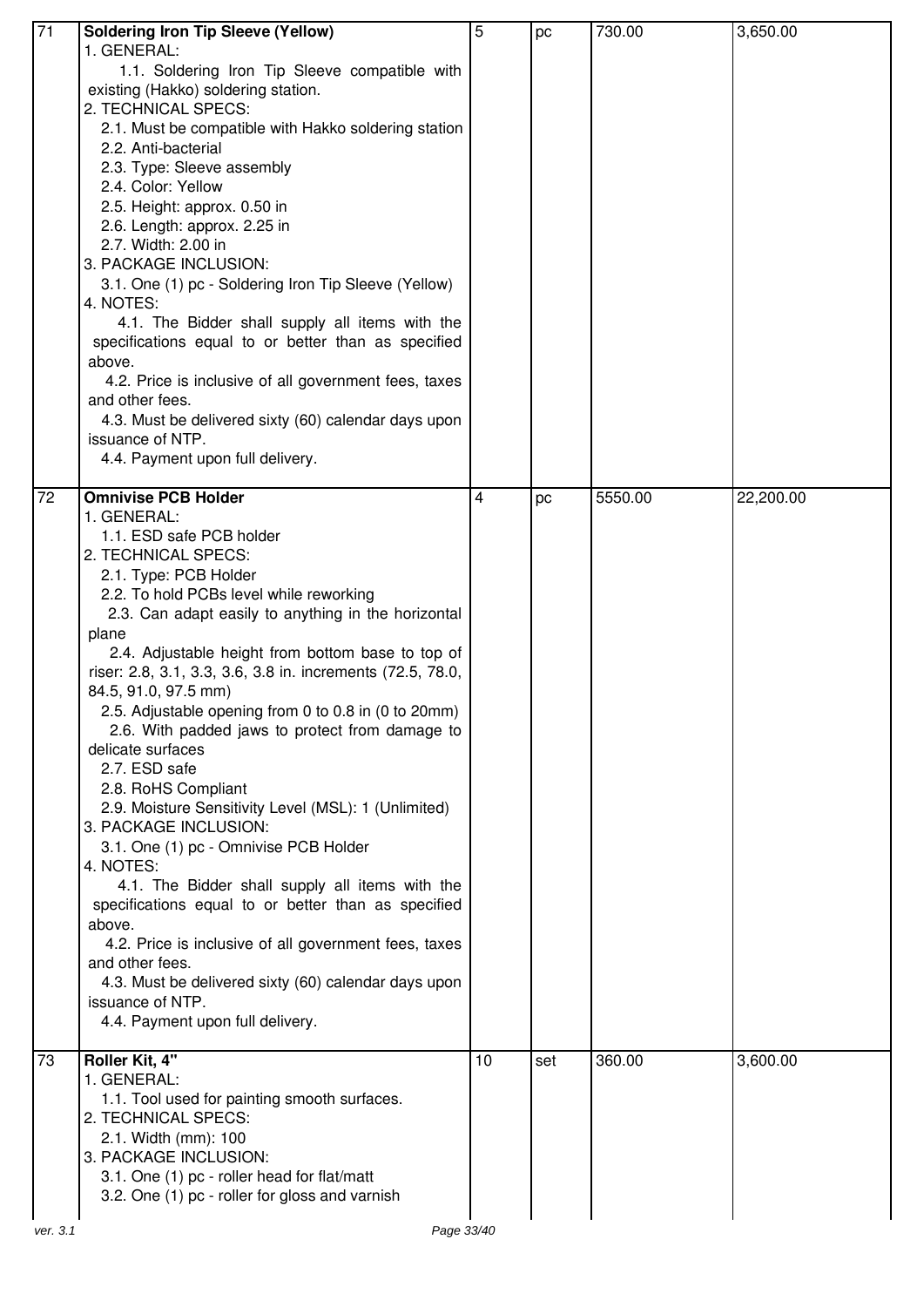|          | 3.3. One (1) pc - tray<br>4. NOTES:<br>4.1. The Bidder shall supply all items with the<br>specifications equal to or better than as specified<br>above.<br>4.2. Price is inclusive of all government fees, taxes<br>and other fees.<br>4.3. Must be delivered sixty (60) calendar days upon<br>issuance of NTP.<br>4.4. Payment upon full delivery.                                                                                                                                                                                                                                                                                                                                                                                                                                                                                                                                            |    |     |         |           |
|----------|------------------------------------------------------------------------------------------------------------------------------------------------------------------------------------------------------------------------------------------------------------------------------------------------------------------------------------------------------------------------------------------------------------------------------------------------------------------------------------------------------------------------------------------------------------------------------------------------------------------------------------------------------------------------------------------------------------------------------------------------------------------------------------------------------------------------------------------------------------------------------------------------|----|-----|---------|-----------|
| 74       | Foam Roller Refill, 4", 2pcs per set<br>1. GENERAL:<br>1.1. High density foam refill<br>1.2. For use with water based gloss paints on<br>smooth surfaces<br>2. TECHNICAL SPECS:<br>2.1. Size: 4in (100mm)<br>3. PACKAGE INCLUSION:<br>3.1. Two (2) pcs - Foam Roller Refill, 4"<br>4. NOTES:<br>4.1. The Bidder shall supply all items with the<br>specifications equal to or better than as specified<br>above.<br>4.2. Price is inclusive of all government fees, taxes<br>and other fees.<br>4.3. Must be delivered sixty (60) calendar days upon<br>issuance of NTP.<br>4.4. Payment upon full delivery.                                                                                                                                                                                                                                                                                   | 10 | set | 220.00  | 2,200.00  |
| 75       | <b>6 Gang Extension Cord with Switch</b><br>1. GENERAL:<br>1.1. 6 Gang Extension Cord with Switch<br>2. TECHNICAL SPECS:<br>2.1. Max. Capacity: 2500W<br>2.2. Voltage Surge Protector (protects appliances<br>from voltage spikes)<br>2.3. One (1) Neon Switch w/ Circuit Breaker<br>(protects appliance from overload)<br>2.4. Six (6) Parallel Outlets w/ Grounding<br>2.5. With line/noise filter<br>2.6. Royal Cord #16/3 (1.75 meters)<br>2.7. Metal casing: Powder-coated<br>3. PACKAGING INCLUSION:<br>3.1 .One (1) pc - 6 Gang Extension Cord with Switch<br>4. NOTES:<br>4.1. The Bidder shall supply all items with the<br>specifications equal to or better than as specified<br>above.<br>4.2. Price is inclusive of all government fees, taxes<br>and other fees.<br>4.3. Must be delivered sixty (60) calendar days upon<br>issuance of NTP.<br>4.4. Payment upon full delivery. | 5  | pc  | 1030.00 | 5,150.00  |
| 76       | Replacement Sponge Solder Fume Extractor<br>Accessory, 5pcs per set<br>1. GENERAL:<br>1.1. A single layer sponge used for cleaning<br>soldering iron tips.<br>2. TECHNICAL SPECS:                                                                                                                                                                                                                                                                                                                                                                                                                                                                                                                                                                                                                                                                                                              | 14 | set | 850.00  | 11,900.00 |
| ver. 3.1 | Page 34/40                                                                                                                                                                                                                                                                                                                                                                                                                                                                                                                                                                                                                                                                                                                                                                                                                                                                                     |    |     |         |           |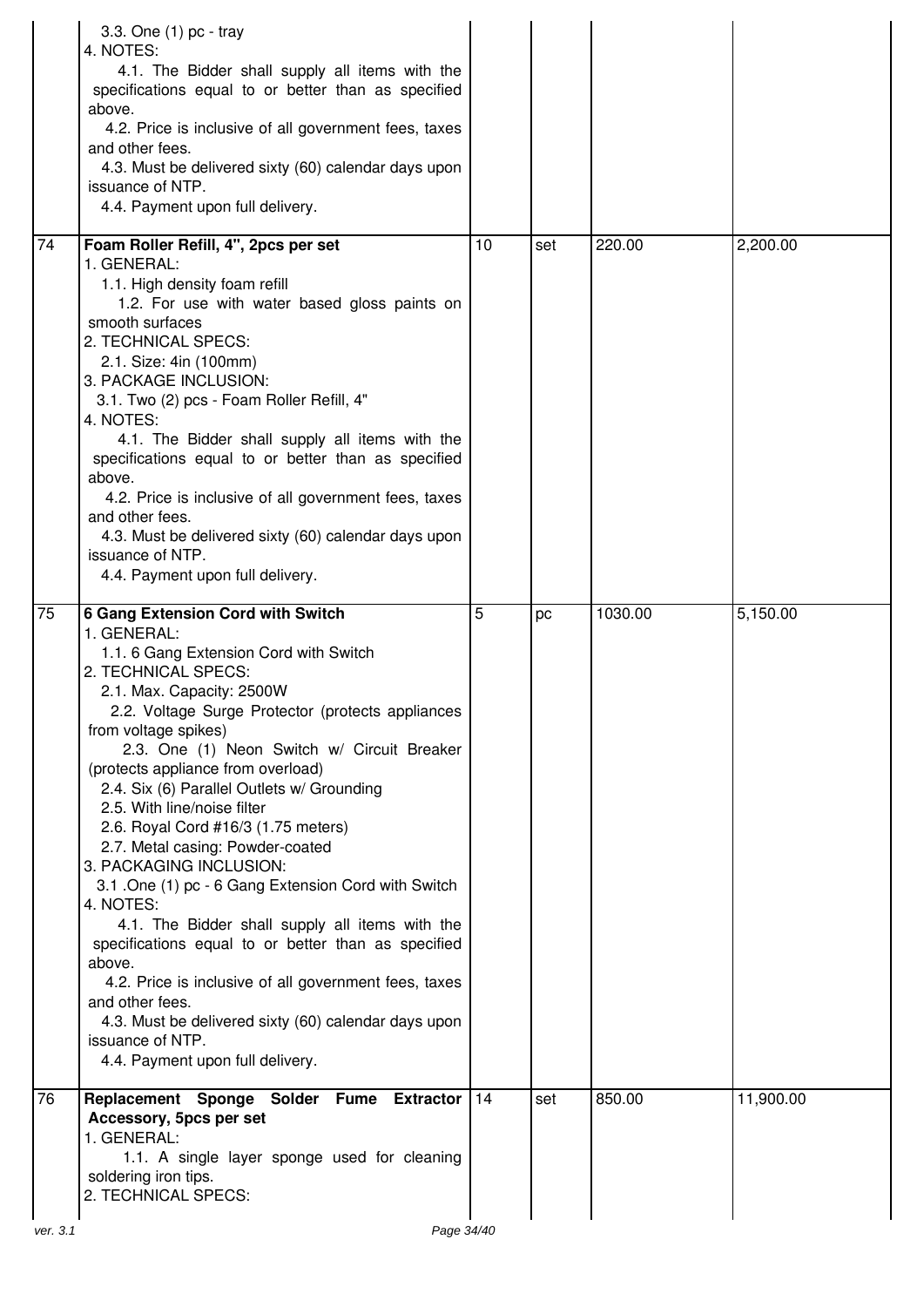|                 | 2.1. Type: Replacement Sponge<br>2.2. Depth: 16mm<br>2.3. Height: 70mm<br>2.4. Width: 55mm<br>2.5. Packaging: 5 pcs per set<br>3. PACKAGING INCLUSION:<br>3.1. Five (5) pcs - Replacement Sponge Solder Fume<br><b>Extractor Accessory</b><br>4. NOTES:<br>4.1. The Bidder shall supply all items with the<br>specifications equal to or better than as specified<br>above.<br>4.2. Price is inclusive of all government fees, taxes<br>and other fees.<br>4.3. Must be delivered sixty (60) calendar days upon<br>issuance of NTP.<br>4.4. Payment upon full delivery.                                                                                                                                                                                                                                                                                                                                                                                                        |    |      |         |           |
|-----------------|--------------------------------------------------------------------------------------------------------------------------------------------------------------------------------------------------------------------------------------------------------------------------------------------------------------------------------------------------------------------------------------------------------------------------------------------------------------------------------------------------------------------------------------------------------------------------------------------------------------------------------------------------------------------------------------------------------------------------------------------------------------------------------------------------------------------------------------------------------------------------------------------------------------------------------------------------------------------------------|----|------|---------|-----------|
| $\overline{77}$ | Solder Flux Gel, 10cm <sup>3</sup> Syringe<br>1. GENERAL:<br>1.1. For descaling surfaces prior to application of<br>solder paste in stencil printing or spot application<br>processes.<br>1.2. Used for repairing printed circuit boards.<br>2. TECHNICAL SPECS:<br>2.1. Package Type: Syringe<br>2.2. Package Size: 10cm <sup>3</sup><br>2.3. Appearance: Gelatinous<br>2.4. Color: Transparent Honey<br>2.5. Density: 1.01<br>2.6. Chlorine rate: $< 0.05\%$<br>2.7. Non volatile Content: 70%<br>2.8. Viscosity: 400 Pas<br>2.9. Flash Point: 100°C<br>3. PACKAGING INCLUSION:<br>3.1. One (1) pc - Solder Flux Gel, 10cm <sup>3</sup> Syringe<br>4. NOTES:<br>4.1. The Bidder shall supply all items with the<br>specifications equal to or better than as specified<br>above.<br>4.2. Price is inclusive of all government fees, taxes<br>and other fees.<br>4.3. Must be delivered sixty (60) calendar days upon<br>issuance of NTP.<br>4.4. Payment upon full delivery. | 10 | pc   | 2420.00 | 24,200.00 |
| 78              | <b>Wooden Popsicle Stick, Big</b><br>1. GENERAL:<br>1.1. Workshop consumable used for crafting that<br>involve model construction<br>2. TECHNICAL SPECS:<br>2.1. Weight: 0.142kg<br>2.2. Length: 4 cm<br>2.3. Width: 4 cm<br>2.4. Height: 12 cm<br>2.5. Color: Natural<br>3. PACKAGING INCLUSION:<br>3.1. One (1) pack - Wooden popsicles<br>4. NOTES:<br>4.1. The Bidder shall supply all items with the<br>specifications equal to or better than as specified                                                                                                                                                                                                                                                                                                                                                                                                                                                                                                               | 12 | pack | 80.00   | 960.00    |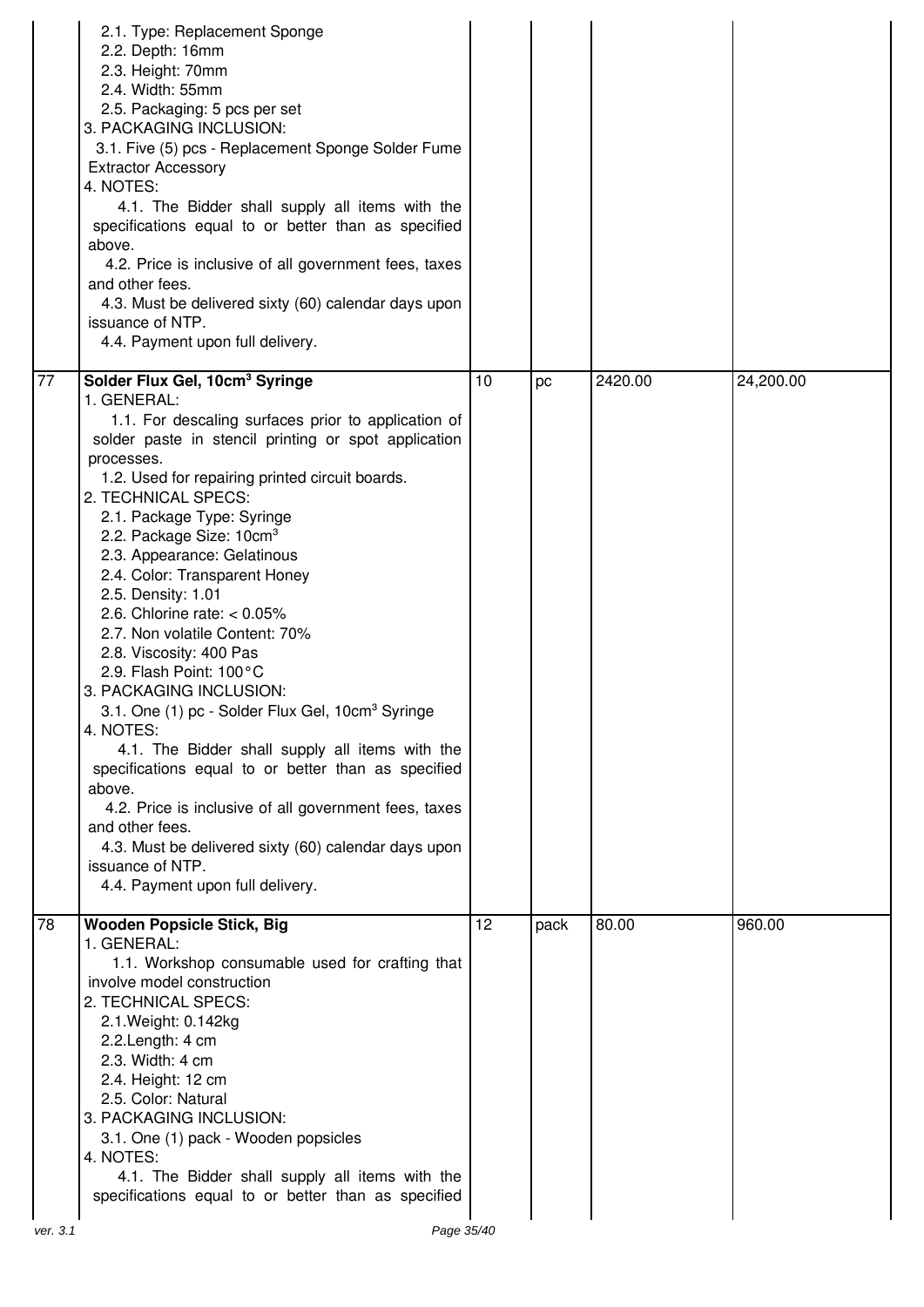|          | above.<br>4.2. Price is inclusive of all government fees, taxes<br>and other fees.<br>4.3. Must be delivered sixty (60) calendar days upon<br>issuance of NTP.<br>4.4. Payment upon full delivery.                                                                                                                                                                                                                                                                                                                                                                                                                                                                                                                                                                                                                                                                                       |   |     |         |          |
|----------|------------------------------------------------------------------------------------------------------------------------------------------------------------------------------------------------------------------------------------------------------------------------------------------------------------------------------------------------------------------------------------------------------------------------------------------------------------------------------------------------------------------------------------------------------------------------------------------------------------------------------------------------------------------------------------------------------------------------------------------------------------------------------------------------------------------------------------------------------------------------------------------|---|-----|---------|----------|
| 79       | <b>Pointed Paint Brush (for PCB)</b><br>1. GENERAL:<br>1.1. Consumables for PCB manufacturing<br>2. TECHNICAL SPECS:<br>2.1. Material: weasel's hair<br>2.2. Length: about 8 - 9.2cm<br>2.3. Size: 000# 00# 0# 1# 2# 3# 4# 5# 6#<br>3. PACKAGING INCLUSION:<br>3.1. One (1) set of 9pcs - Brush pen<br>4. NOTES:<br>4.1. The Bidder shall supply all items with the<br>specifications equal to or better than as specified<br>above.<br>4.2. Price is inclusive of all government fees, taxes<br>and other fees.<br>4.3. Must be delivered sixty (60) calendar days upon<br>issuance of NTP.<br>4.4. Payment upon full delivery.                                                                                                                                                                                                                                                         | 5 | set | 300.00  | 1,500.00 |
| 80       | <b>Smock Gown Small</b><br>1. GENERAL:<br>1.1. Anti static clothing used to prevent ESD to build<br>up on fabric for static sensitive places in the<br>electronics industry<br>2. TECHNICAL SPECS:<br>2.1. Fabric: 5mm grid, Royal Blue<br>2.2. Chinese collar, conductive ribbings, zipper front<br>closure with attached bag<br>2.3. Pen pocket on left arm, 2 Patch pockets in front<br>and 2 real side pockets<br>2.4. Hanger loop in Collar, Embroidery of Logo<br>2.5. Size: Small<br>3. PACKAGING INCLUSION:<br>3.1. One (1) pc of ESD Smockgown (S)<br>4. NOTES:<br>4.1. The Bidder shall supply all items with the<br>specifications equal to or better than as specified<br>above.<br>4.2. Price is inclusive of all government fees, taxes<br>and other fees.<br>4.3. Must be delivered sixty (60) calendar days upon<br>issuance of NTP.<br>4.4. Payment upon full delivery. | 5 | pc  | 1570.00 | 7,850.00 |
| 81       | <b>Smock Gown Medium</b><br>1. GENERAL:<br>1.1. Anti static clothing used to prevent ESD to build<br>up on fabric for static sensitive places in the<br>electronics industry<br>2. TECHNICAL SPECS:<br>2.1. Fabric: 5mm grid, Royal Blue<br>2.2. Chinese collar, conductive ribbings, zipper front<br>closure with attached bag<br>2.3. Pen pocket on left arm, 2 Patch pockets in front                                                                                                                                                                                                                                                                                                                                                                                                                                                                                                 | 5 | рc  | 1570.00 | 7,850.00 |
| ver. 3.1 | Page 36/40                                                                                                                                                                                                                                                                                                                                                                                                                                                                                                                                                                                                                                                                                                                                                                                                                                                                               |   |     |         |          |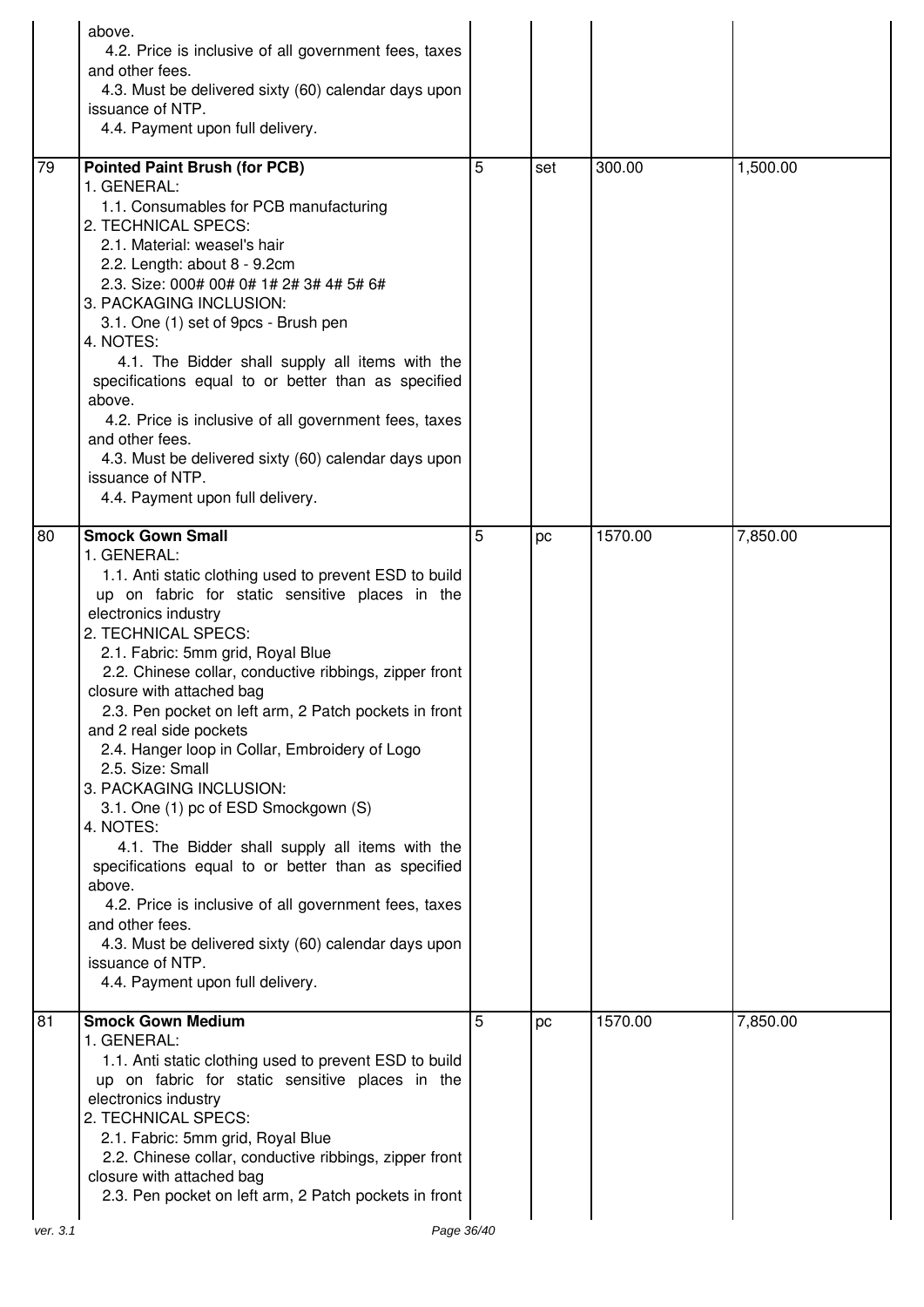|    | and 2 real side pockets<br>2.4. Hanger loop in Collar, Embroidery of Logo<br>2.5. Size: Medium<br>3. PACKAGING INCLUSION:<br>3.1. One (1) pc of ESD Smockgown (M)<br>4. NOTES:<br>4.1. The Bidder shall supply all items with the<br>specifications equal to or better than as specified<br>above.<br>4.2. Price is inclusive of all government fees, taxes<br>and other fees.<br>4.3. Must be delivered sixty (60) calendar days upon<br>issuance of NTP.<br>4.4. Payment upon full delivery.                                                                                                                                                                                                                                                                                                                                                                                           |   |    |         |          |
|----|------------------------------------------------------------------------------------------------------------------------------------------------------------------------------------------------------------------------------------------------------------------------------------------------------------------------------------------------------------------------------------------------------------------------------------------------------------------------------------------------------------------------------------------------------------------------------------------------------------------------------------------------------------------------------------------------------------------------------------------------------------------------------------------------------------------------------------------------------------------------------------------|---|----|---------|----------|
| 82 | <b>Smock Gown Large</b><br>1. GENERAL:<br>1.1. Anti static clothing used to prevent ESD to build<br>up on fabric for static sensitive places in the<br>electronics industry<br>2. TECHNICAL SPECS:<br>2.1. Fabric: 5mm grid, Royal Blue<br>2.2. Chinese collar, conductive ribbings, zipper front<br>closure with attached bag<br>2.3. Pen pocket on left arm, 2 Patch pockets in front<br>and 2 real side pockets<br>2.4. Hanger loop in Collar, Embroidery of Logo<br>2.5. Size: Large<br>3. PACKAGING INCLUSION:<br>3.1. One (1) pc of ESD Smockgown (L)<br>4. NOTES:<br>4.1. The Bidder shall supply all items with the<br>specifications equal to or better than as specified<br>above.<br>4.2. Price is inclusive of all government fees, taxes<br>and other fees.<br>4.3. Must be delivered sixty (60) calendar days upon<br>issuance of NTP.<br>4.4. Payment upon full delivery. | 5 | pc | 1570.00 | 7,850.00 |
| 83 | <b>Smock Gown XL</b><br>1. GENERAL:<br>1.1. Anti static clothing used to prevent ESD to build<br>up on fabric for static sensitive places in the<br>electronics industry<br>2. TECHNICAL SPECS:<br>2.1. Fabric: 5mm grid, Royal Blue<br>2.2. Chinese collar, conductive ribbings, zipper front<br>closure with attached bag<br>2.3. Pen pocket on left arm, 2 Patch pockets in front<br>and 2 real side pockets<br>2.4. Hanger loop in Collar, Embroidery of Logo<br>2.5. Size: Extra Large<br>3. PACKAGING INCLUSION:<br>3.1. One (1) pc of ESD Smockgown (XL)<br>4. NOTES:<br>4.1. The Bidder shall supply all items with the<br>specifications equal to or better than as specified<br>above.<br>4.2. Price is inclusive of all government fees, taxes<br>and other fees.                                                                                                             | 5 | pc | 1570.00 | 7,850.00 |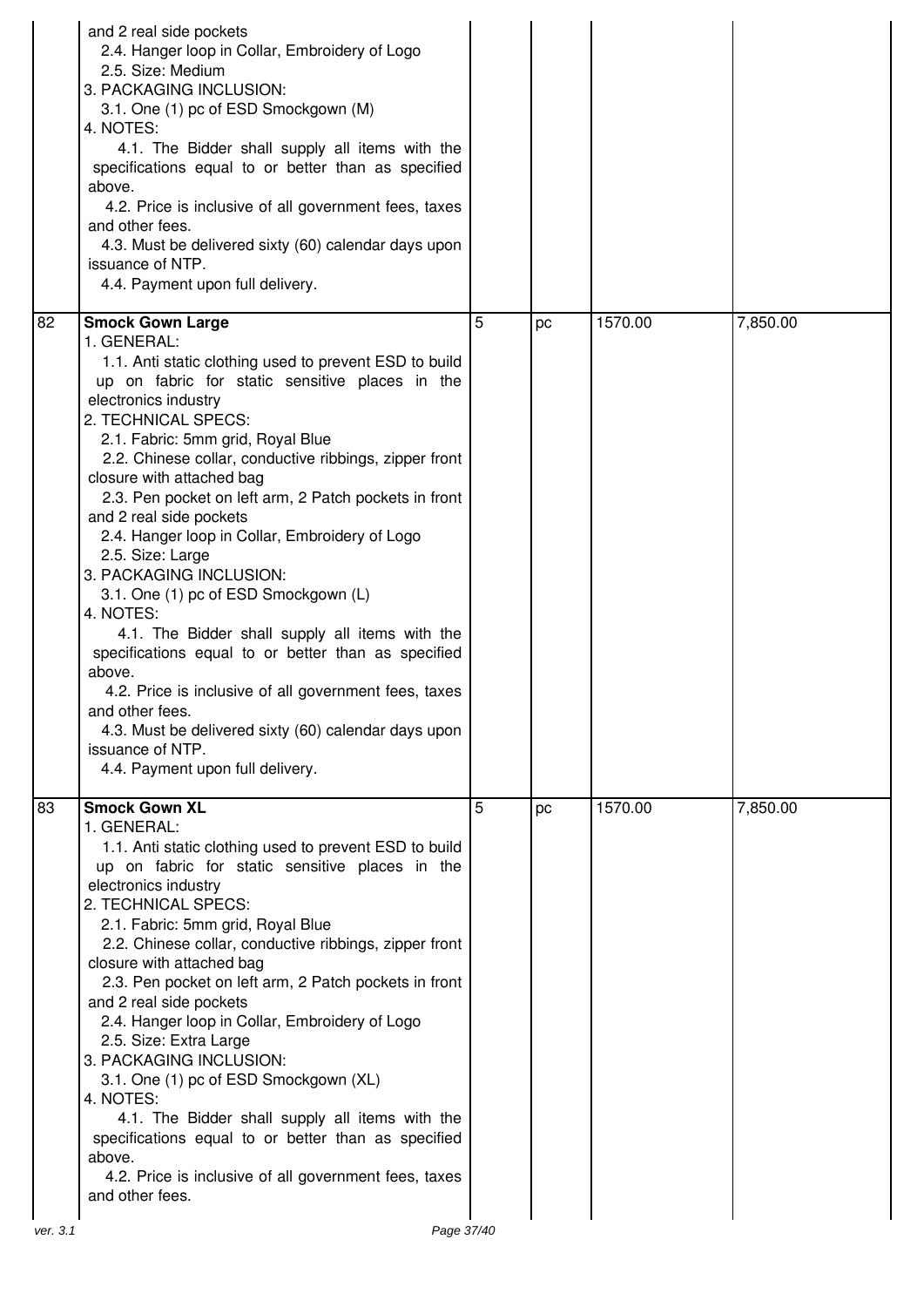|          | 4.3. Must be delivered sixty (60) calendar days upon<br>issuance of NTP.<br>4.4. Payment upon full delivery.                                                                                                                                                                                                                                                                                                                                                                                                                                                                                                                |   |      |          |            |
|----------|-----------------------------------------------------------------------------------------------------------------------------------------------------------------------------------------------------------------------------------------------------------------------------------------------------------------------------------------------------------------------------------------------------------------------------------------------------------------------------------------------------------------------------------------------------------------------------------------------------------------------------|---|------|----------|------------|
| 84       | <b>Rubber Tubing (For Flamehood)</b><br>1. GENERAL<br>1.1. Rubber tubing for flamehood.<br>2. TECHNICAL SPECS:<br>2.1. Rubber Latex Tubing 1/4 x 1/16<br>2.2. 10ft per roll<br>3. PACKAGE INCLUSION:<br>3.1. One (1) roll - Rubber Tubing (For Flamehood)<br>4. NOTES:<br>4.1. The Bidder shall supply all items with the<br>specifications equal to or better than as specified<br>above.<br>4.2. Price is inclusive of all government fees, taxes<br>and other fees.<br>4.3. Must be delivered sixty (60) calendar days upon<br>issuance of NTP.<br>4.4. Payment upon full delivery.                                      | 5 | roll | 960.00   | 4,800.00   |
| 85       | <b>Tenting Resist x 150m</b><br>1. GENERAL<br>1.1. Consumable for PCB wet process<br>2. TECHNICAL SPECS:<br>2.1. 600mm Wide 2 x 150m Rolls 40 micron thick<br>2.2. Negative working laminating dry film photo resist<br>3. PACKAGE INCLUSION:<br>3.1. One (1) roll - 150m Dry Film Photo resist<br>4. NOTES:<br>4.1. The Bidder shall supply all items with the<br>specifications equal to or better than as specified<br>above.<br>4.2. Price is inclusive of all government fees, taxes<br>and other fees<br>4.3. Must be delivered sixty (60) calendar days upon<br>issuance of NTP.<br>4.4. Payment upon full delivery. | 2 | roll | 55600.00 | 111,200.00 |
| 86       | <b>Film Star sheets</b><br>1. GENERAL<br>1.1. Consumable for PCB wet process<br>2. TECHNICAL SPECS:<br>2.1. 12" x 18" (305mm x 457mm)<br>3. PACKAGE INCLUSION:<br>3.1. One (1) pack - Fifty (50) sheets of Photoplotter<br>4. NOTES:<br>4.1. The Bidder shall supply all items with the<br>specifications equal to or better than as specified<br>above.<br>4.2. Price is inclusive of all government fees, taxes<br>and other fees.<br>4.3. Must be delivered sixty (60) calendar days upon<br>issuance of NTP.<br>4.4. Payment upon full delivery.                                                                        | 2 | pack | 21750.00 | 43,500.00  |
| 87       | 50 $\Omega$ RF Attenuator Straight N Connector N Plug to  3<br>N Socket 10dB, Operating Frequency 12.4GHz<br>1. GENERAL<br>1.1. 50 $\Omega$ RF attenuator with straight 10dB N to N                                                                                                                                                                                                                                                                                                                                                                                                                                         |   | pc   | 10230.00 | 30,690.00  |
| ver. 3.1 | Page 38/40                                                                                                                                                                                                                                                                                                                                                                                                                                                                                                                                                                                                                  |   |      |          |            |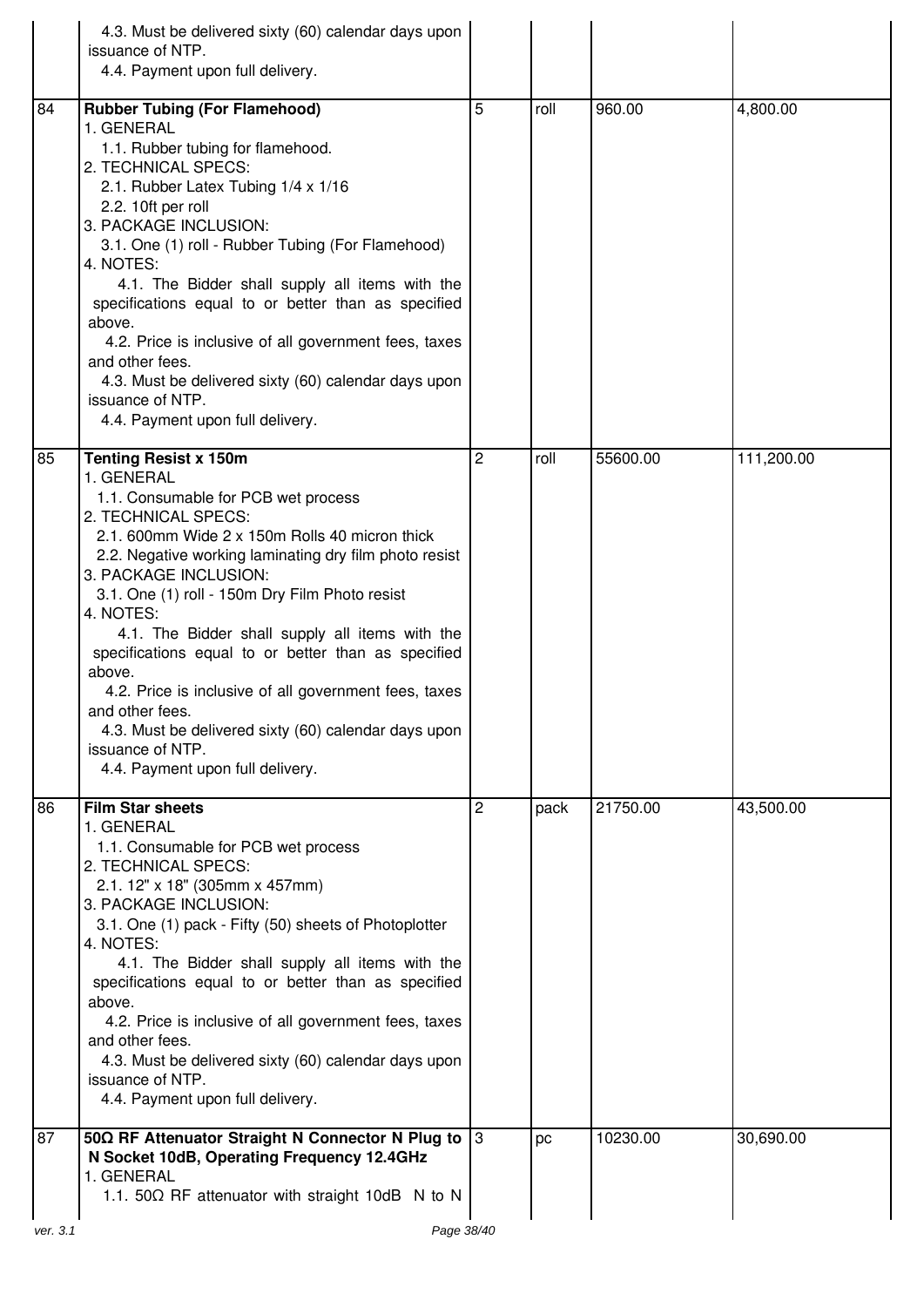| 88       | connector and operating frequency of 12.4GHz.<br>2. TECHNICAL SPECS:<br>2.1. Interface Type: N Plug to N Socket<br>2.2. Attenuation: 10dB<br>2.3. Body Orientation: Straight<br>2.4. Impedance: $50\Omega$<br>2.5. Operating Frequency: 12.4GHz<br>2.6. Contact Plating: Gold over Nickel<br>2.7. Contact Material: Beryllium Copper<br>2.8. Connector Type: N<br>2.9. Gender A: Female<br>2.10. Gender B: Male<br>3. PACKAGE INCLUSION:<br>3.1. One (1) pc - 50Ω RF Attenuator Straight N<br>Connector N Plug to N Socket 10dB, Operating<br>Frequency 12.4GHz<br>4. NOTES:<br>4.1. The Bidder shall supply all items with the<br>specifications equal to or better than as specified<br>above.<br>4.2. Price is inclusive of all government fees, taxes<br>and other fees.<br>4.3. Must be delivered sixty (60) calendar days upon<br>issuance of NTP.<br>4.4. Payment upon full delivery.<br>50 $\Omega$ RF Attenuator N Connector N Plug to N Socket 3 |   | pc   | 16500.00 | 49,500.00  |
|----------|------------------------------------------------------------------------------------------------------------------------------------------------------------------------------------------------------------------------------------------------------------------------------------------------------------------------------------------------------------------------------------------------------------------------------------------------------------------------------------------------------------------------------------------------------------------------------------------------------------------------------------------------------------------------------------------------------------------------------------------------------------------------------------------------------------------------------------------------------------------------------------------------------------------------------------------------------------|---|------|----------|------------|
|          | 20dB, Operating Frequency 10GHz<br>1. GENERAL<br>1.1. 50 $\Omega$ RF attenuator with straight 20dB N to N<br>connector and operating frequency of 10GHz.<br>2. TECHNICAL SPECS:<br>2.1. Interface Type: N Plug to N Socket<br>2.2. Attenuation: 20dB<br>2.3. Impedance: $50\Omega$<br>2.4. Operating Frequency: 10GHz<br>2.5. Connector Type: N<br>3. PACKAGE INCLUSION:<br>3.1. One (1) pc - 50Ω RF Attenuator N Connector N<br>Plug to N Socket 20dB, Operating Frequency 10GHz<br>4. NOTES:<br>4.1. The Bidder shall supply all items with the<br>specifications equal to or better than as specified<br>above.<br>4.2. Price is inclusive of all government fees, taxes<br>and other fees.<br>4.3. Must be delivered sixty (60) calendar days upon<br>issuance of NTP.<br>4.4. Payment upon full delivery.                                                                                                                                             |   |      |          |            |
| 89       | Solder Mask x 75m<br>1. GENERAL<br>1.1. Consumable for PCB wet process<br>2. TECHNICAL SPECS:<br>2.1. 75m length roll x 305mm width<br>2.2. negative working<br>2.3. 75 micron thick<br>3. PACKAGE INCLUSION:<br>3.1. One (1) roll - 75m Dry Film Solder Mask Resist<br>(DFSM)<br>4. NOTES:                                                                                                                                                                                                                                                                                                                                                                                                                                                                                                                                                                                                                                                                | 2 | roll | 71660.00 | 143,320.00 |
| ver. 3.1 | Page 39/40                                                                                                                                                                                                                                                                                                                                                                                                                                                                                                                                                                                                                                                                                                                                                                                                                                                                                                                                                 |   |      |          |            |